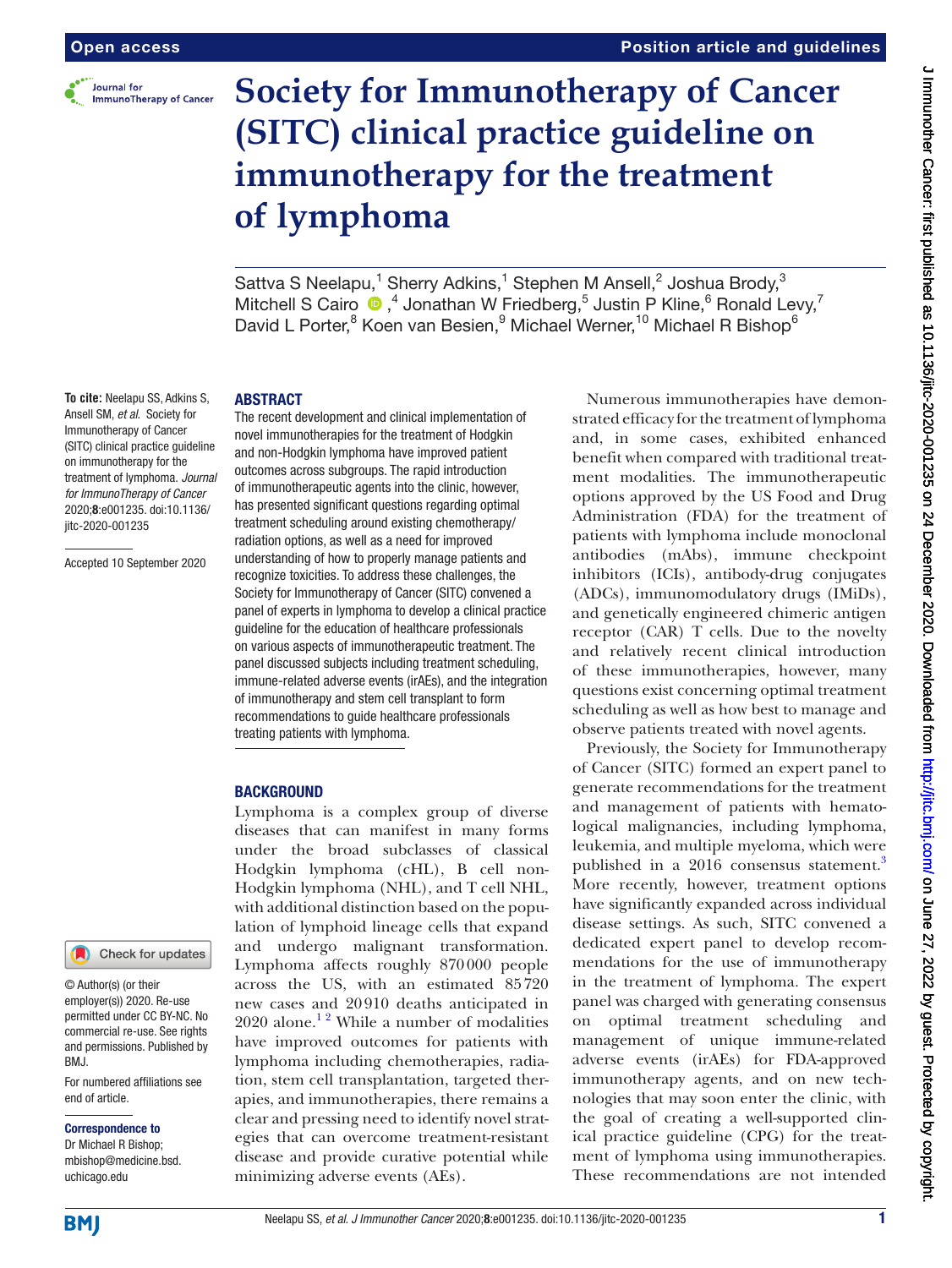to supplant sound clinical judgment but to provide clinicians with the most current thinking on how experts integrate immunotherapy into the treatment of patients with lymphoma. Although differences exist in drug approvals, availability, and regulations in some countries, this panel focused solely on drugs approved by the FDA for the treatment of patients in the US. The full series of SITC CPGs can be found via the SITC website[.4](#page-18-2)

# **METHODS**

# SITC Lymphoma Immunotherapy Guideline Expert Panel

The SITC Lymphoma Immunotherapy Guideline Expert Panel included 12 participants: 9 medical oncologists, 1 pediatric oncologist, 1 nurse practitioner, and 1 patient advocate. All panel members report having experience administering or advocating for cancer immunotherapies including mAbs, ICIs, adoptive cellular therapies, and vaccines. The panel met in person and communicated regularly via email and teleconference, in addition to completing online surveys addressing clinical topics concerning the use of cancer immunotherapy for the treatment of patients with lymphoma, which helped form the basis for the recommendations.

#### Guideline development process

The Institute of Medicine's (IOM) Standards for Developing Trustworthy Clinical Practice Guidelines were used as a model to develop the recommendations in this manuscript. IOM standards dictate that guideline development is led by a multidisciplinary team using a transparent process where both funding sources and conflicts of interest are readily reported. Recommendations are based on literature evidence, where possible, and clinical experience, where appropriate.<sup>[5](#page-18-3)</sup> For transparency, a draft of this consensus statement was made publically available for comment after journal submission. All comments were considered for inclusion into the final manuscript. This consensus statement is intended to provide guidance and is not a substitute for the professional judgment of individual treating physicians.

# Evidence and consensus ratings

Panel recommendations were derived from evidence within the published literature along with responses to a clinical questionnaire that addressed current practices in the use or recommendation for use of immunotherapy agents. SITC Cancer Immunotherapy Guidelines provide recommendations based on peer-reviewed literature and consensus within the expert panel. Consensus was defined as ≥75% agreement among expert panel members.

# Conflict of interest policy

As outlined by IOM standards, all financial relationships of expert panel members that might result in actual, potential, or perceived conflicts of interest were individually reported. Disclosures were made prior to the onset of manuscript development and updated on an annual

basis. In addition, panel members were asked to articulate any actual or potential conflicts at all key decision points during guideline development, so that participants would understand all possible influences, biases, and/or the diversity of perspectives on the panel. Although some degree of relationships with outside interests among panel members are to be expected, those with any significant financial connections that may compromise their ability to fairly weigh evidence (either actual or perceived) were not eligible to participate.

Recognizing that guideline panel members are among the leading experts on the subject matter under consideration and guideline recommendations should have the benefit of their expertise, any identified potential conflicts of interests were managed as outlined in SITC's disclosure and conflict of interest resolution policies. As noted in these policies, panel members disclosing a real or perceived potential conflict of interest may be permitted to participate in consideration and decisionmaking of a matter related to that conflict, but only if deemed appropriate after discussion and agreement by the expert panel.

The financial support for the development of this guideline was provided solely by SITC. No commercial funding was received.

# Literature review process

The MEDLINE database was used to search the scientific literature for current therapies related to Hodgkin and NHL and immunotherapy in humans. The literature search was limited to clinical trials, meta-analyses, practice guidelines, and research in humans. The results of the literature search were screened to include only papers with clinically accurate and relevant information and to remove duplicate articles from independent searches. The search was supplemented with additional articles identified by the panel as appropriate and necessary for a comprehensive literature review, resulting in a final bibliography of 241 manuscripts.

#### GENERAL RECOMMENDATIONS

Participation in a clinical trial may be a consideration for any patient with lymphoma. Supporting this, a systematic review of patient outcomes determined that participation in a clinical trial, on average, does not result in worse health outcomes for patients.<sup>[6](#page-18-4)</sup> Because participation in clinical trials does not represent an inherent risk to patient health, participation in clinical trials may be recommended as a matter of routine practice, especially in cases where approved treatment options may be limited.

Initial imaging is an important step in staging lymphoma following diagnosis as well as for monitoring response to treatment[.7 8](#page-18-5) Evidence from a systematic review supports a combination of fluoro-2-deoxyglucose positron emission tomography (FDG-PET) and computed tomography (CT) as superior to either modality alone in terms of diagnostic performance.<sup>9</sup>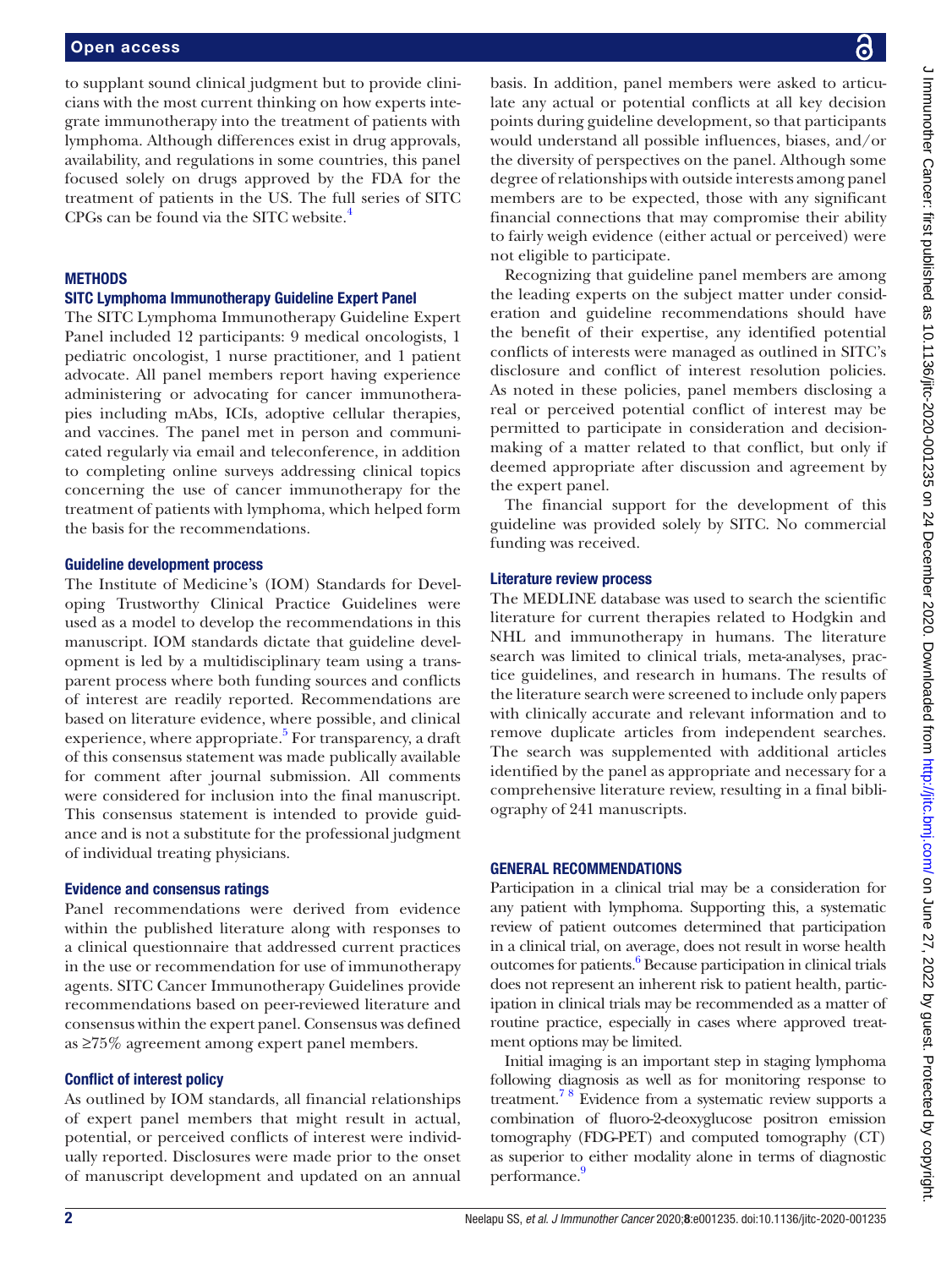Patients being treated for lymphoma may be at increased risk of infection as a consequence of immunosuppression, due to either their disease or immunosuppressive or cytotoxic therapies. For example, rituximab or anti-CD19 CAR T cell treatment may lead to hypogammaglobulinemia, and adoptive cell transfer therapies (eg, CAR T cell infusion) frequently necessitate lymphodepletion. $10^{-11}$  Therefore, it is important to monitor patients for the development of both cytopenias and hypogammaglobulinemia during treatment for lymphoma.<sup>1</sup>

A number of therapeutic agents used in the treatment of lymphoma have the potential to cause cardiotoxicity, including some types of immunotherapy, chemotherapy, particularly anthracycline-based regimens, and radia- $\mu$ <sub>13–15</sub> For this reason, a thorough baseline workup for cardiovascular function and regular testing of cardiac parameters is important for any patient undergoing lymphoma treatment.<sup>12</sup>

# Panel recommendations

- There was consensus that clinical trials should be strongly considered as a treatment option at each stage of therapy for eligible patients with lymphoma.
- There was consensus that all patients newly diagnosed with lymphoma should receive initial imaging via FDG-PET-CT.
- ► There was consensus that patients should be routinely administered complete blood count (CBC) and serum IgG tests. Infection precautions may be considered in patients with decreased neutrophil and absolute lymphocyte counts from CBC tests, as well as low levels of serum IgG.
- There was consensus that all patients with newly diagnosed lymphoma should receive assessment of their cardiovascular history and risk factors prior to receiving potentially cardiotoxic therapies (including some forms of radiotherapy, chemotherapy, and immunotherapies). These patients should be examined and routinely monitored through methods such as transthoracic echocardiogram and ECG based on risk assessment.

# HODGKIN LYMPHOMA

# Available agents and indications

Discussed in the following sections are immunotherapies that have been approved by the FDA for cHL, ordered by history of clinical usage.

# Brentuximab vedotin

Brentuximab vedotin (BV) is an anti-CD30 ADC carrying the antimicrotubule agent monomethyl auristatin E as a payload. BV has been investigated as a therapy for patients with cHL and NHL in a number of clinical contexts. For example, in the phase III randomized ECHELON-1 trial (NCT01712490), BV was incorporated into a modification of the doxorubicin, bleomycin, vinblastine, dacarbazine (ABVD) chemotherapy regimen, which has been the established standard of care for the first-line treatment of

all stages of cHL for a number of years.<sup>[16 17](#page-18-10)</sup> In this study, 1334 patients with previously untreated stage III or IV cHL were administered ABVD or BV with doxorubicin, vinblastine, and dacarbazine (A-AVD).<sup>18</sup> Patients who received A-AVD exhibited a significantly higher progression free survival (PFS) rate of 82.1% versus 77.2% for patients who received ABVD (HR 0.77; 95% CI 0.6 to 0.98; p=0.03) after a median follow-up of 24.9 months.<sup>[19](#page-18-12)</sup> Patients in the A-AVD group also exhibited higher overall survival (OS) than those in the ABVD group at 24-month follow-up, at 96.6% versus 94.9% (HR 0.72; 95%CI 0.44 to  $1.17$ ;  $p=0.19$ ), although this difference was not significant.<sup>19</sup> In April 2018, these data supported FDA approval for the use of BV in combination with doxorubicin, vinblastine, and dacarbazine for the first-line treatment of stage III–IV cHL.<sup>[20](#page-18-13)</sup>

BV has also been approved for use as a consolidation therapy of cHL. In the AETHERA trial (NCT01100502), BV-naïve patients who had received autologous stem cell transplant (autoSCT) and were considered to be at high risk for relapse were administered BV or placebo. $^{21}$  The median PFS with placebo was 15.8 months, while the median PFS with BV was not reached at 5-year follow-up (HR 0.52;  $95\%$  CI 0.38 to 0.72).<sup>22</sup> Based on the AETHERA trial, in 2015, the FDA approved BV as consolidation therapy for cHL patients who have received autoSCT and are at high risk of relapse.[20](#page-18-13)

Additionally, BV has been approved for the treatment of relapsed or refractory  $(R/R)$  cHL patients who had previously received autoSCT based on a single-arm, phase II study (NCT00848926) where 102 participants who received BV as monotherapy after relapse had a median PFS of 9.3 months  $(95\%$  CI 7.1 to 12.1).<sup>23</sup> <sup>24</sup> At 3-year follow-up, OS was estimated to be 80% (95% CI 45% to  $100\%$ ), with an overall response rate (ORR) of  $72\%$ .<sup>[24](#page-18-17)</sup> These data supported FDA approval in August  $2011$ .<sup>20</sup>

# Nivolumab

The checkpoint inhibitor nivolumab, a mAb that blocks programmed cell death protein 1 (PD-1), has been heavily investigated in solid tumor settings and has also been the subject of therapeutic studies in patients with R/R cHL. The phase II, single-arm CheckMate 205 (NCT02181738) and phase I/II, randomized CheckMate 039 (NCT01592370) studies both examined nivolumab monotherapy in patients with  $R/R$  cHL who had previously received autoSCT and, in some cases, both autoSCT and BV consolidation.<sup>[25 26](#page-18-18)</sup> In a pooled analysis of 243 patients across three cohorts who had disease progression after receiving autoSCT, the ORR for patients treated with nivolumab was 69% (95% CI 63% to 75%), the median duration of response (DOR) was 16.6 months (95%CI 13.2 to 20.3), and the median PFS was 14.7 months (95%CI 11.3 to 18.5). Patients who had previously received both BV and autoSCT (cohort C, n=100) had an ORR of 73% (95% CI 63% to 81%), a median DOR of 14.5 months (95%CI 9.5 to 16.6), and a median PFS of 11.9 months  $(95\% \text{ CI } 11.1 \text{ to } 18.4).^{27}$  On the basis of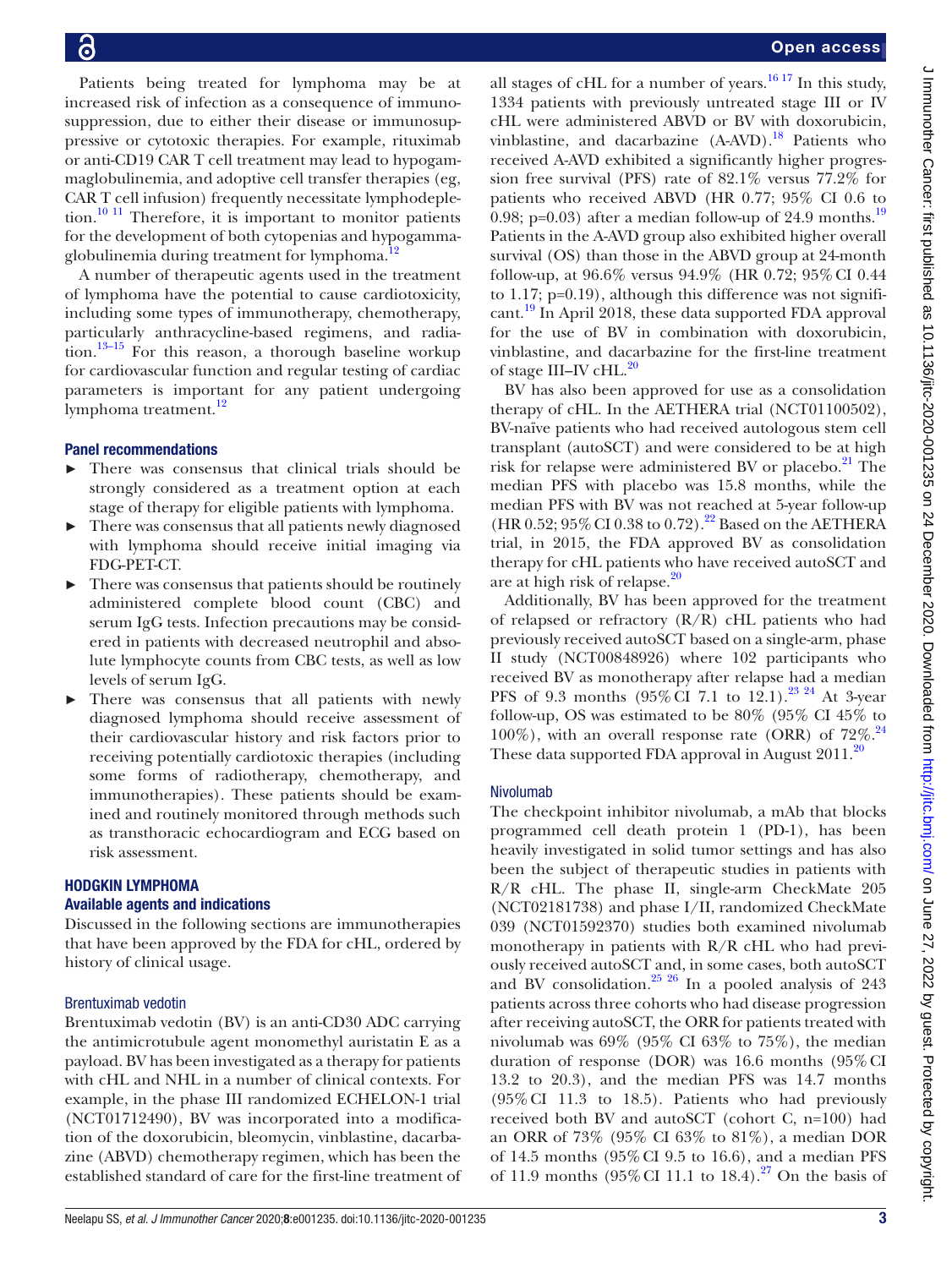data from these two trials, the FDA approved nivolumab monotherapy for the treatment of patients with R/R cHL who have received autoSCT and BV, or who have received three or more prior lines of systemic therapy (including autoSCT) in May  $2016.<sup>28</sup>$  $2016.<sup>28</sup>$  $2016.<sup>28</sup>$ 

A notable phase II trial, NCT02572167, is examining the combination of BV+nivolumab in the second-line treatment of  $R/R$  cHL.<sup>[29](#page-18-21)</sup> Interim results from this promising study gave an ORR of 83% (95% CI 71.5% to 91.7%) and a complete response (CR) rate of 62% (95% CI 48.2% to 73.9%) and indicate that this regimen is well-tolerated, although this treatment strategy has not received FDA approval and data on secondary endpoints, including DOR and PFS, are still anticipated.<sup>[30](#page-18-22)</sup>

# Pembrolizumab

Another anti-PD-1 checkpoint inhibitor, pembrolizumab, has been evaluated for efficacy in patients with R/R cHL in the non-randomized, phase II KEYNOTE-087 trial (NCT02453594), which enrolled 210 patients with R/R  $cHL$ .<sup>31</sup> The PFS and OS at 6-month follow-up were 72.4% and 99.5%, respectively.<sup>32</sup> The observed ORR was 69.0% (95% CI 62.3% to 75.2%).<sup>32</sup> Based on these data, the FDA granted accelerated approval in May 2017 to pembrolizumab for the treatment of patients with cHL that is refractory or that has relapsed after three or more lines of prior therapy.<sup>[33](#page-18-25)</sup>

# Panel recommendations

- ► For the first-line therapy of stage I–II (favorable or unfavorable risk) cHL, there was consensus that patients should receive ABVD.
- ► For the first-line therapy of stage III–IV cHL, the panel did not reach consensus on a single preferred regimen. Options for treatment include ABVD and A-AVD.
- For the second-line treatment of cHL, there was consensus that patients should receive salvage chemotherapy or immunotherapy, and should receive autoSCT, if eligible. Treatment options for preautoSCT chemotherapy or immunotherapy include

BV+bendamustine, ifosfamide+carboplatin+etoposide (ICE), BV+nivolumab, or BV monotherapy. The panel noted that BV is FDA-approved for consolidation treatment following autoSCT, but that the trial supporting this data only examined patients who were BV-naïve, and that BV consolidation in patients who have previously received BV is still investigational.

► For the third-line treatment of cHL, the panel did not reach consensus on a single preferred regimen. Options for treatment include salvage chemotherapy or immunotherapy+autoSCT (if transplant-eligible), PD-1 inhibitor therapy, or BV, depending on prior therapies received and patient status.

# Therapies in development for cHL

Ongoing phase III trials (at the time of publication) are examining the safety and efficacy of immunotherapies in new clinical contexts for the treatment of cHL (listed in [table](#page-3-0) 1).

# NON-HODGKIN LYMPHOMA

NHL may be divided into two major categories, B cell NHL and T cell NHL, each of which is comprised of numerous subtypes. Some immunotherapies are approved for a variety of NHL disease states, whereas others are more limited in indication. B cell NHL disease states discussed in this manuscript include diffuse large B cell lymphoma (DLBCL), mantle cell lymphoma (MCL), follicular lymphoma (FL), marginal zone lymphoma (MZL), primary mediastinal B cell lymphoma (PMBCL), Burkitt's lymphoma (BL), and post-transplant lymphoproliferative disorder (PTLD). Discussed in the following sections are immunotherapies that have been approved by the FDA in various NHL disease settings, ordered by history of clinical use.

# Available agents and indications Rituximab

Rituximab is a chimeric anti-CD20 anti-CD20 mAb that has been extensively investigated and used for the

<span id="page-3-0"></span>

| <b>Table 1</b><br>Immunotherapies in development for the treatment of Hodgkin lymphoma |                                                                                               |                      |                                          |
|----------------------------------------------------------------------------------------|-----------------------------------------------------------------------------------------------|----------------------|------------------------------------------|
| <b>Trial</b>                                                                           | <b>Agents investigated</b>                                                                    | Agent<br>description | <b>Primary outcome</b><br>for assessment |
| CheckMate 812 (NCT03138499)                                                            | Nivolumab+BV vs BV monotherapy in patients with ICI, ADC<br>R/R cHL, not eligible for autoSCT |                      | <b>PFS</b>                               |
| <b>NCTN S1826</b><br>(NCT03907488)                                                     | Nivolumab+AVD vs BV+AVD (A-AVD) for first-line<br>treatment of stage III or IV cHL            | <b>ICI</b>           | <b>PFS</b>                               |
| MK-3475-204/KEYNOTE-204<br>(NCT02684292)                                               | Pembrolizumab vs BV for R/R cHL                                                               | <b>ICI</b>           | PFS, OS                                  |
| NCT02572167                                                                            | BV+nivolumab for R/R cHL                                                                      | ICI, ADC             | Rate of AEs, CR<br>rate                  |

A-AVD, brentuximab vedotin, doxorubicin, vinblastine, dacarbazine; ABVD, doxorubicin, bleomycin, vinblastine, dacarbazine; ADC, antibodydrug conjugate; AEs, adverse events; BV, brentuximab vedotin; cHL, classical Hodgkin lymphoma; CR, complete response; ICI, immune checkpoint inhibitor; mAb, monoclonal antibody; OS, overall survival; PFS, progression-free survival; R/R, relapsed or refractory.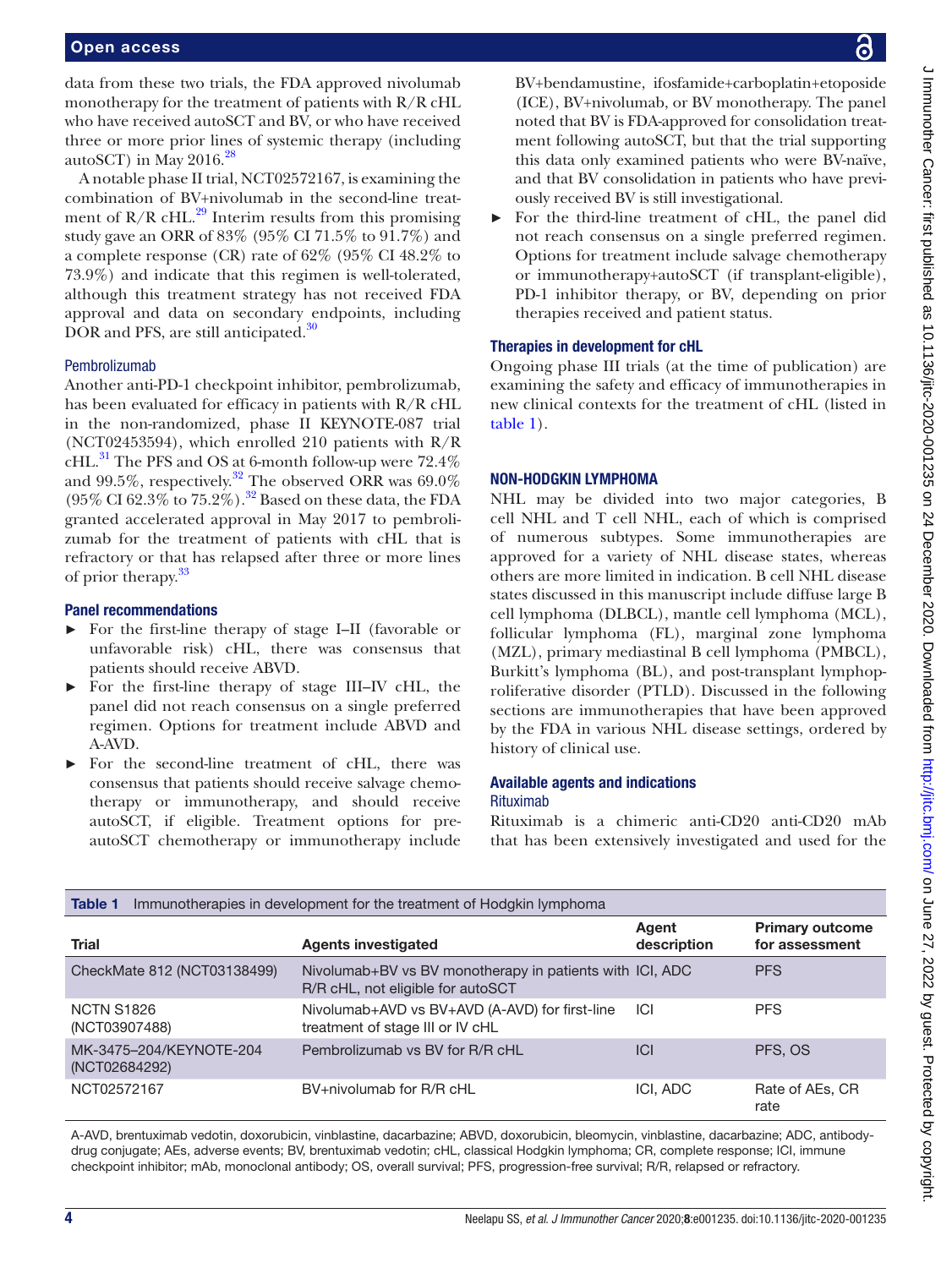treatment of patients with B cell NHL. In NHL Studies 1, 2, and 3, patients with R/R, low grade or follicular B cell NHL were administered rituximab as a single agent with ORR of  $48\%$ ,  $57\%$ , and  $38\%$ , respectively.  $34-36$  On the basis of data from these trials, in November 1997, the FDA approved the use of rituximab for the treatment of  $R/R$ , low grade or follicular CD20+ B cell NHL.<sup>[37](#page-18-27)</sup>

Rituximab has also been evaluated for the first-line treatment of FL (in combination with cyclophosphamide, vincristine, prednisone (CVP)). NHL Study 4 randomized patients with previously untreated FL to receive CVP or rituximab+CVP  $(R$ -CVP $)$ .<sup>38</sup> Patients receiving rituximab had a PFS of 2.4 years, compared with 1.4 years without rituximab (HR 0.44; 95% CI 0.29 to 0.65;  $p<0.0001$ ).<sup>38</sup> Rituximab was additionally evaluated as a maintenance therapy for patients achieving response following treatment with rituximab-containing chemoimmunotherapy or chemotherapy alone. In NHL Study 5 (PRIMA, NCT00140582), patients with FL who reached response after initial treatment with rituximabchemotherapy were randomized to rituximab maintenance or no additional therapy. $39$  Patients who were administered rituximab as maintenance had a higher PFS than patients who received no additional therapy after a median follow-up of 36 months, at 74.9% versus 57.6%, respectively (HR 0.55; 95% CI 0.44 to 0.68; p<0.0001).<sup>[40](#page-18-30)</sup> In NHL Study 6 (ECOG 1496), patients with B cell NHL who responded after initial treatment with CVP chemotherapy were randomized to rituximab maintenance or no additional therapy.<sup>41</sup> Rituximab maintenance resulted in a longer median PFS, at 4.3 years versus 1.3 years for patients not administered rituximab (HR 0.4; 95% CI 0.3) to 0.5; p=4.4×10<sup>-10</sup>).<sup>41</sup> In September 2006, the results of NHL Studies 4, 5, and 6 formed the basis of FDA approval for the administration of rituximab in patients with FL as combination first-line therapy with chemotherapy and as maintenance therapy following response in patients with FL who received rituximab-containing combination chemotherapy. [37](#page-18-27) These studies also formed the basis of FDA approval for the use of rituximab as a maintenance therapy for patients with low grade, CD20+ Bcell NHL following initial CVP chemotherapy.[37](#page-18-27)

Rituximab has been investigated in the treatment of DLBCL, a specific subtype of B cell NHL. During NHL Studies 7 (ECOG-4494, NCT00003150), 8 (GELA LNH-98.5), and 9 (MInT, NCT00064116), patients with previously untreated DLBCL received either cyclophosphamide, doxorubicin, vincristine, prednisone (CHOP) or rituximab+CHOP (R-CHOP) therapy.<sup>42-44</sup> In all three trials, R-CHOP provided increased PFS when compared with CHOP. In Study 7, PFS was 53% for R-CHOP and 46% for CHOP at 3-year follow-up (HR 0.78; 95%CI 0.61 to 0.99;  $p=0.04$ ).<sup>[45](#page-19-1)</sup> In Study 8, event-free survival (EFS) was 57% for R-CHOP and 38% for CHOP at 2year follow-up (HR 0.58; 95% CI 0.44 to 0.77; p<0.001).<sup>43</sup> In Study 9, EFS was 79% for R-CHOP and 59% for CHOP (log-rank  $p<0.0001$ ).<sup>46</sup> On the basis of data from these trials, in February 2006, the FDA approved the use of R-CHOP for

the first-line treatment of DLBCL.<sup>37</sup> PMBCL, a subtype of DLBCL, has also been successfully treated with rituximabchemotherapy combination regimens. A phase II clinical trial (NCT00001337) found that patients (n=51) treated with dose-adjusted etoposide, prednisone, vincristine, cyclophosphamide, and doxorubicin with rituximab (DA-R-EPOCH) experienced an OS rate of 97% (95% CI 81% to 99%) and EFS rate of 93% (95% CI 81% to 98%) at a median follow-up of  $63$  months.<sup>47</sup> A retrospective analysis (n=156) reported an estimated 3-year OS rate of 95.4% (95% CI 91.8% to 99.0%) and EFS rate of 85.9% (95% CI 80.3% to  $91.5\%$  ).  $^{48}$  $^{48}$  $^{48}$ 

Rituximab also plays an important role in the treatment of PTLD. In an analysis of the use of rituximab for the treatment of 58 patients who developed B cell PTLD following solid organ or stem cell transplant, CR occurred in 61% of patients. At a median follow-up of 61 months, OS was  $46\frac{\sqrt{6}}{49}$  Although the FDA has not issued a specific approval for this purpose, rituximab has become an important component in the treatment of B cell PTLD, alongside other treatments for PTLD, including the withdrawal of immunosuppression, chemotherapeutic regimens, antiviral therapies, and, more recently, histone deacetylase (HDAC) inhibitors (in T cell-related  $PTLD$ ).<sup>[50–56](#page-19-7)</sup>

In the MCL setting, rituximab has been used in combination with the Bruton's tyrosine kinase (BTK) inhibitor ibrutinib. A phase II study of 50 patients with R/R MCL (NCT01880567) reported favorable safety profiles with 88% (95% CI 75.7% to 95.5%) of patients achieving an objective response at a median follow-up of 16.5 months.[57 58](#page-19-8) Rituximab has also been incorporated into first-line regimens with chemotherapy for MCL. In a study of 638 patients treated with a variety of chemotherapy regimens, 2-year OS was 63% and 52%, respectively, for patients treated with rituximab+chemotherapy versus chemotherapy alone  $(p<0.001)$ .<sup>[59](#page-19-9)</sup> Another chemoimmunotherapy regimen involving rituximab has also been examined for the first-line treatment of MCL: bortezomib, rituximab, cyclophosphamide, doxorubicin, and prednisone (VR-CAP). During the clinical trial NCT00722137, 487 patients randomly received either R-CHOP or VR-CAP. Patients treated with VR-CAP experienced higher median PFS of 24.7 months (95% CI 19.8 to 31.8) versus 14.4 months (95% CI 12.0 to 16.9; HR=0.63; 95% CI 0.50 to 0.79;  $p<0.001$ ).<sup>60</sup> Rituximab has also been used as a maintenance therapy in patients who have received autoSCT for MCL. During a clinical trial (NCT00921414) including 257 patients who received either maintenance rituximab or observation following autoSCT, the 4-year PFS rate was 83% (95% CI 73% to 88%) versus 64% (95% CI 55% to 73%) for rituximab versus observation, respectively (HR 0.40; 95% CI 0.23 to 0.68; p<0.001). The OS at 4 years was also significantly higher for patients treated with rituximab, at  $89\%$  ( $95\%$  CI  $81\%$  to  $94\%)$ compared with 80% (95% CI 72% to 88%; HR 0.50;  $95\%$  CI 0.26 to 0.99; p=0.04).<sup>[61](#page-19-11)</sup>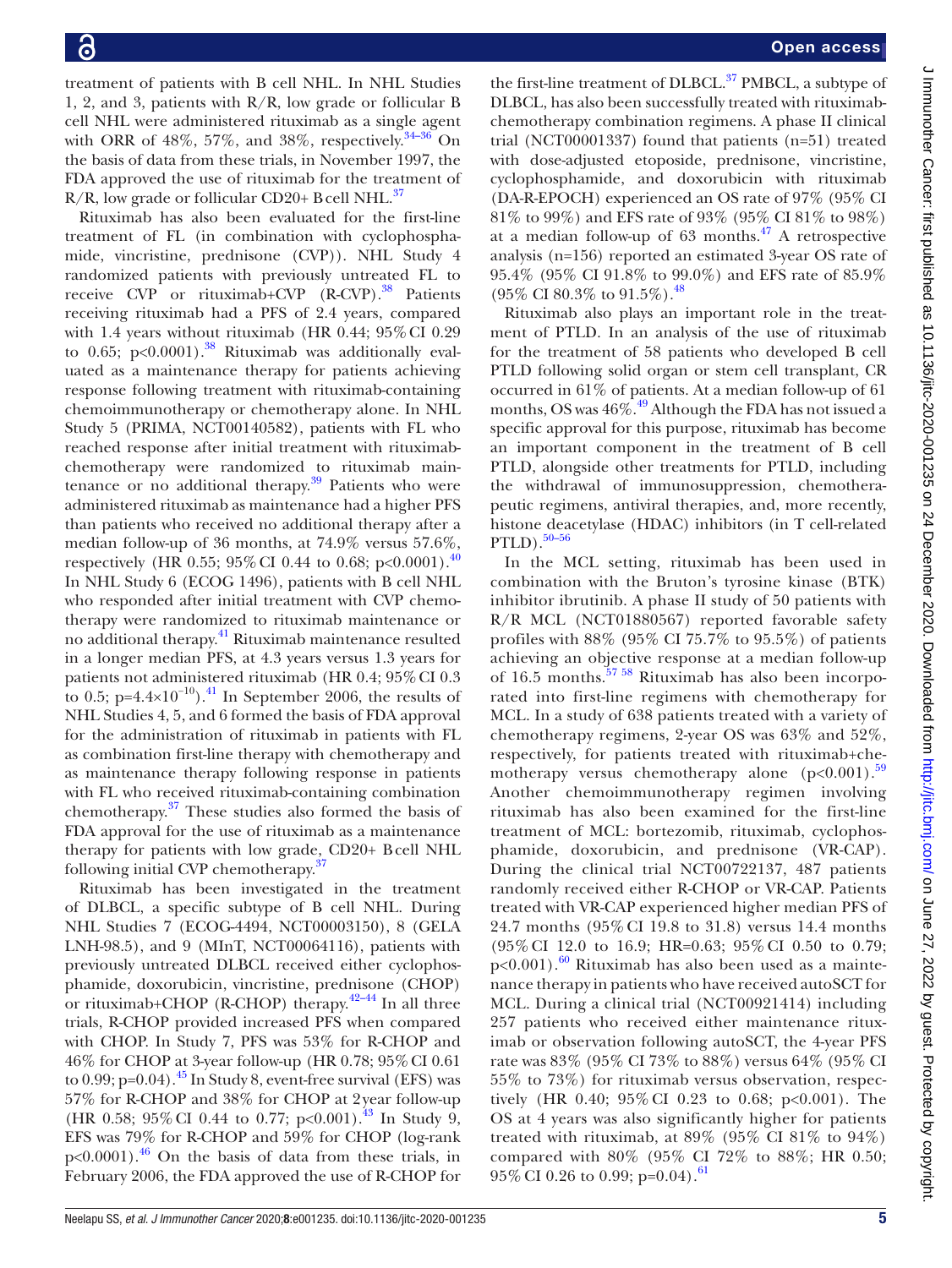Two rituximab biosimilars (rituximab-abbs and rituximab-pvvr) are also currently approved by the FDA[.62 63](#page-19-12) Biosimilars can potentially increase patient access to important immunotherapies, and are typically approved following comparative studies that demonstrate no significant clinical difference from the reference agent. $64\frac{64}{65}$  An alternative formulation of rituximab, containing hyaluronidase, is also available for subcutaneous administration after a patient has received at least one dose of intravenous rituximab.<sup>[66](#page-19-14)</sup>

# Obinutuzumab

Obinutuzumab, another anti-CD20 mAb, which is humanized and binds to a different epitope of CD20, is used in the treatment of FL as an alternative to rituximab. During the GADOLIN trial (NCT01059630), patients with R/R indolent B cell NHL that had been previously treated with a rituximab-containing regimen were administered obinutuzumab+bendamustine or standard of care bendamustine. $67/68$  The majority of these patients had follicular B cell NHL. $69$  Patients receiving obinutuzumab during treatment also received it as maintenance therapy. $67$  At the time of follow-up (median 21.9 months for obinutuzumab+bendamustine, 20.3 months for bendamustine), median PFS was not reached for obinutuzumab+bendamustine, and was 13.8 months for bedamustine alone (HR 0.49; 95%CI 0.35 to 0.68; log-rank  $p<0.0001$ .<sup>[69](#page-19-16)</sup> Based on the results of this trial, in February 2016, the FDA approved the use of obinutuzumab in combination with bendamustine (with obinutuzumab maintenance) for the treatment of R/R FL in patients who have previously received a rituximab-containing regimen.[70](#page-19-17)

In the GALLIUM trial (NCT01332968), obinutuzumab was investigated for the first-line treatment of FL in comparison to rituximab. Patients received a chemotherapy regimen (CHOP, CVP, or bendamustine) in combination with obinutuzumab or rituximab.<sup>[71](#page-19-18)</sup> At 3 years maintenance with the assigned antibody, patients who received obinutuzumab exhibited a higher estimated rate of PFS, at 80.0% versus 73.3% (HR 0.66; 95%CI 0.51 to 0.85; p=0.001).<sup>[72](#page-19-19)</sup> The FDA approved the use of obinutuzumab in combination with chemotherapy (followed by obinutuzumab maintenance) for the first-line treatment of bulky stage II, stage III, and stage IV FL in November 2017.<sup>70</sup> Notably, however, the GALLIUM trial results did not demonstrate statistically significant differences in OS at 3 years for obinutuzumab compared with rituximab (94.0% vs 92.1%; HR 0.75; 95%CI 0.49 to 1.17; p=0.21), despite reported benefits for PFS.<sup>72</sup> Obinutuzumab was also investigated as a first-line therapy for DLBCL, in combination with cyclophosphamide, doxorubicin, vincristine, and prednisone (G-CHOP), in the GOYA trial (NCT01287741).<sup>73</sup> However, when compared with standard of care R-CHOP, G-CHOP did not significantly improve PFS.<sup>[74](#page-19-21)</sup>

# Ibritumomab tiuxetan

Ibritumomab tiuxetan (IT) is an anti-CD20 antibody, conjugated to the radioisotope  $^{90}Y$ . IT was evaluated for the treatment of patients with  $R/R$ , low grade or follicular B cell NHL in three clinical trials, IDEC 106-04, IDEC 106-05, and IDEC 106-06.[75](#page-19-22) In the single-arm IDEC 106-05, the ORR for patients with R/R B cell NHL was 89% (95% CI 70% to 97%).<sup>76</sup> In IDEC 106-04, IT was compared with rituximab in the treatment of R/R B cell NHL. The ORR was significantly higher in patients receiving IT, at 83% versus  $55\%$  (p<0.001).<sup>77</sup> In IDEC 106-06, IT was used as a therapy for patients with R/R B cell NHL who had previously received rituximab. The ORR in this study was 74%.<sup>78</sup> These data were the basis for FDA approval of the treatment of R/R low-grade or follicular B cell NHL with IT in February 2002.<sup>79</sup>

IT has also been approved as a consolidation therapy for FL. In the trial NCT00185393, patients achieving partial response (PR) or CR following first-line chemotherapy were administered either IT or no consolidation therapy.<sup>80</sup> The median PFS was significantly higher in the IT arm, at 36.5 months versus 13.3 months in the control arm (HR 0.47;  $95\%$  CI 0.36 to 0.61; p<0.0001).<sup>[81](#page-19-28)</sup> Based on the results of this trial, in September 2009, the FDA approved the use of IT as consolidation for patients with FL who achieve PR or CR following chemotherapy.<sup>[79](#page-19-26)</sup> Tostitumomab, another anti-CD20 antibody conjugated to  $^{131}$ I, received FDA approval for the treatment of R/R FL in June 2003; however, tositumomab is no longer manufactured or sold.<sup>[82](#page-19-29)</sup>

# Brentuximab vedotin

In addition to approvals in the cHL setting, BV has also been investigated and approved for the treatment of some subsets of T cell lymphomas (TCL). In the single-arm study NCT00866047, BV was evaluated as a therapy for R/R systemic anaplastic large cell lymphoma (sALCL), a type of peripheral TCL. $^{83}$  At 5-year follow-up, the median PFS was 20 months, the OS rate was 60% (95% CI 47% to 73%), and the ORR was 86% (95% CI 74.6% to 93.9%).<sup>[84](#page-20-0)</sup> In August 2011, the FDA approved the use of BV for the treatment of R/R sALCL after the failure of at least one multi-agent chemotherapy regimen.<sup>[20](#page-18-13)</sup>

In the ECHELON-2 trial (NCT01777152), patients with CD30+, peripheral T cell lymphoma (PTCL) received CHOP chemotherapy or BV with cyclophosphamide, doxorubicin, prednisone (A+CHP) as first-line therapy.<sup>[85](#page-20-1)</sup> Treatment with A+CHP was associated with significantly increased median PFS of 48.2 months versus 20.8 months (HR 0.71; 95% CI 0.53 to 0.94; log-rank p=0.011).<sup>86</sup> These data were the basis of FDA approval of BV in combination with CHP for the first-line treatment of CD30+ PTCL, including sALCL, angioimmunoblastic TCL, and PTCL otherwise not specified, in November [20](#page-18-13)18.<sup>20</sup>

BV has also been approved for the treatment of two subtypes of cutaneous TCL, mycosis fungoides (MF) and primary cutaneous anaplastic large cell lymphoma (pcALCL). The ALCANZA trial (NCT01578499)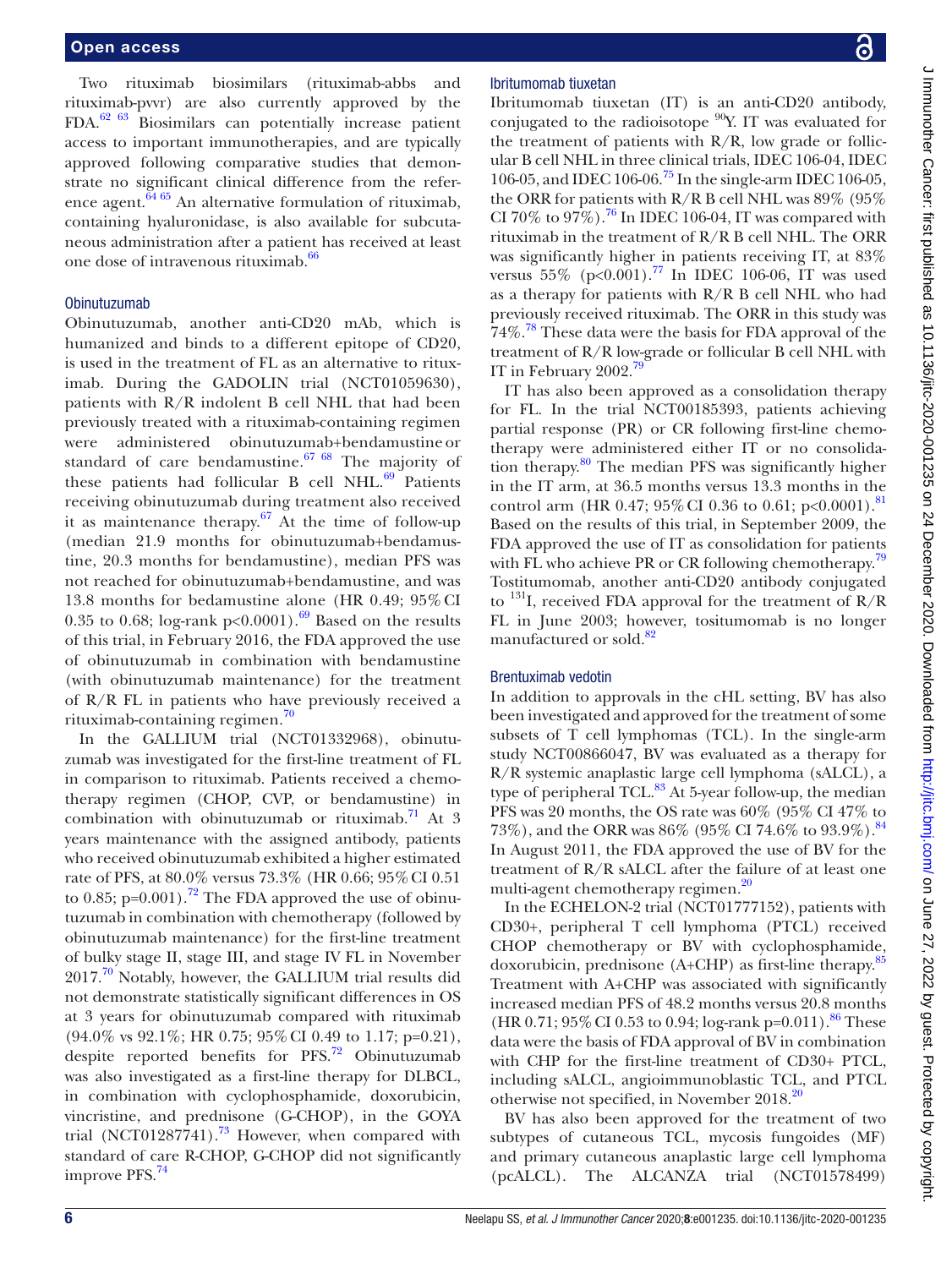compared BV to chemotherapy with methotrexate or bexarotene in patients with  $R/R$  MF or pcALCL.<sup>87</sup> The ORR in patients receiving BV was significantly higher, at 67% compared with  $20\%$  (p<0.0001).<sup>86</sup> Median PFS was also higher with BV treatment, at 16.7 months versus 3.5 months (HR 0.27;  $95\%$  CI 0.169 to 0.430; p<0.0001).<sup>86</sup> In November 2017, the FDA approved the use of BV for the treatment of  $R/R$  CD30+ MF and pcALCL.<sup>[20](#page-18-13)</sup>

In addition to TCL, BV has been examined as a therapy for CD30+ Bcell lymphomas (although the FDA has not approved BV for this purpose). A phase II trial (NCT01421667) examined BV monotherapy for patients with  $R/R$  DLBCL (n=48). All responding patients had quantifiable CD30 expression, although the level of CD30 expression did not correlate with response. The ORR was 44% (95% CI 27.8% to 60.4%), and median PFS was 4 months.<sup>88</sup> A small number of patients (n=9) have been treated with BV for CD30+ PTLD. A systematic review that pooled outcomes from BV-treated patients with CD30+ PTLD (n=9) across clinical trials and case studies found that results were mostly positive, with 56% (n=5) of patients experiencing complete remission.<sup>89</sup>

# Polatuzumab vedotin-piiq

Polatuzumab vedotin-piiq is an ADC targeted to CD79b. Study GO29365 (NCT02257567) compared polatuzumab vedotin-piiq with bendamustine+rituximab (BR) to BR alone in patients with  $R/R$  DLBCL or  $FL<sup>90</sup>$  In patients with DLBCL, those treated with polatuzumab vedotin-piiq exhibited significantly higher median PFS, at 9.5 months versus 3.7 months (HR  $0.37$ ;  $95\%$  CI  $0.21$  to  $0.66$ ; p<0.001).<sup>[91](#page-20-7)</sup> The ORR was also significantly increased, at  $45.0\%$  versus  $17.5\%$ . The FDA approved the use of polatuzumab vedotin-piiq in combination with BR for the treatment of R/R DLBCL after at least two prior therapies in June  $2019.^{92}$ 

# Mogamulizumab-kpkc

Mogamulizumab-kpkc is an mAb targeted to CC chemokine receptor 4 (CCR4). Mogamulizumab has been evaluated for the treatment of two types of cutaneous TCL: MF and Sézary syndrome (SS). During the MAVORIC trial (NCT01728805), patients with R/R cutaneous TCL received mogamulizumab or vorinostat.<sup>93</sup> The median PFS was 7.7 months for mogamulizumab and 3.1 months for vorinostat (HR 0.53; 95%CI 0.41 to 0.69; log-rank p<0.0001), and ORR for each group was 23% and 4%, respectively ( $p<0.00001$ ).<sup>94</sup> Based on this trial, in August 2018 the FDA approved mogamulizumab for the treatment of R/R MF or SS after at least one prior systemic therapy.<sup>95</sup>

# Pembrolizumab

Pembrolizumab has been approved for the treatment of R/R PMBCL in patients who have received two or more prior lines of therapy, based on the KEYNOTE-170 trial (NCT02576990), which observed an ORR of 45% (95% CI 32\% to 60\%), median PFS of 5.5 months  $(95\%$ CI 2.8 months to 12.1 months), and OS at 1-year follow-up

estimated at  $58\%$ .<sup>[96 97](#page-20-12)</sup> The trial formed the basis for FDA approval in June  $2018^{33}$  $2018^{33}$  $2018^{33}$ 

# Lenalidomide

Lenalidomide, an IMiD, has been investigated and approved for a few subtypes of NHL, namely MCL, FL, and MZL. In the single-arm EMERGE trial (NCT00737529), patients with R/R MCL were administered lenalidomide.<sup>98</sup> The ORR of this treatment was 30%, and the median PFS was 4.0 months  $(95\%$  CI 3.7 to 7.2).<sup>99</sup> On the basis of data from this trial, the FDA approved lenalidomide for the treatment of patients with R/R MCL who had received two or more prior therapies (one of which was bortezomib) in June 2013.<sup>[100](#page-20-15)</sup>

In addition to being used as a monotherapy in the treatment of MCL, lenalidomide is commonly administered in combination with rituximab for the treatment of FL and MZL. In the AUGMENT trial (NCT01938001), patients with MZL or FL (grade 1–3a) were adminis-tered lenalidomide+rituximab or rituximab+placebo.<sup>[101](#page-20-16)</sup> Patients receiving lenalidomide+rituximab exhibited significantly increased median PFS, at 39.4 months versus 14.1 months (HR 0.46; 95% CI 0.34 to 0.62; p<0.0001). The ORR was also significantly increased in the lenalidomide arm, at 78% versus 53% (p<0.0001).<sup>[102](#page-20-17)</sup> In the MAGNIFY trial (NCT01996865), patients with R/R FL (grade 1–3b or transformed), MZL, or MCL were administered lenalidomide+rituximab, with either rituximab or lenalidomide+rituximab (R2) administered as maintenance therapy afterward. $103$  While a comparison between the rituximab and R2 arms has not yet been published, the ORR in patients with MZL was 65%, and the ORR in patients with FL was 74% for patients treated with  $R2$  maintenance.<sup>[104](#page-20-19)</sup> Based on data from MAGNIFY and AUGMENT, in May 2019 the FDA approved the use of lenalidomide+rituximab for the treatment of  $R/R$  FL and MZL.<sup>[100](#page-20-15)</sup> Lenalidomide was also tested as part of a first-line therapy regimen for FL (grade 1–3a) in combination with rituximab as part of the RELEVANCE trial (NCT01476787 and NCT01650701).<sup>105</sup> <sup>106</sup> In comparison between the R2 regimen and a selection of rituximab-containing chemoimmunotherapy regimens, rates of ORR, PFS, and OS were similar and did not show a clear advantage for either treatment arm. However, the safety profiles of the two treatment arms were different, with R2 resulting in a higher rate of grade ≥3 cutaneous reactions and rituximab+chemotherapy resulting in a higher rate of grade  $\geq$ 3 neutropenia and febrile neutropenia.<sup>[107](#page-20-21)</sup>

Lenalidomide has also been investigated as a treatment for DLBCL. Lenalidomide has resulted in similar efficacy to investigator's choice therapies, as in the phase II/III DLC-001 trial (NCT01197560).<sup>[108](#page-20-22)</sup> While lenalidomide did not demonstrate a clear OS advantage over other therapies as a single agent, it is sometimes used clinically in the treatment of DLBCL as an alternative with a different toxicity profile.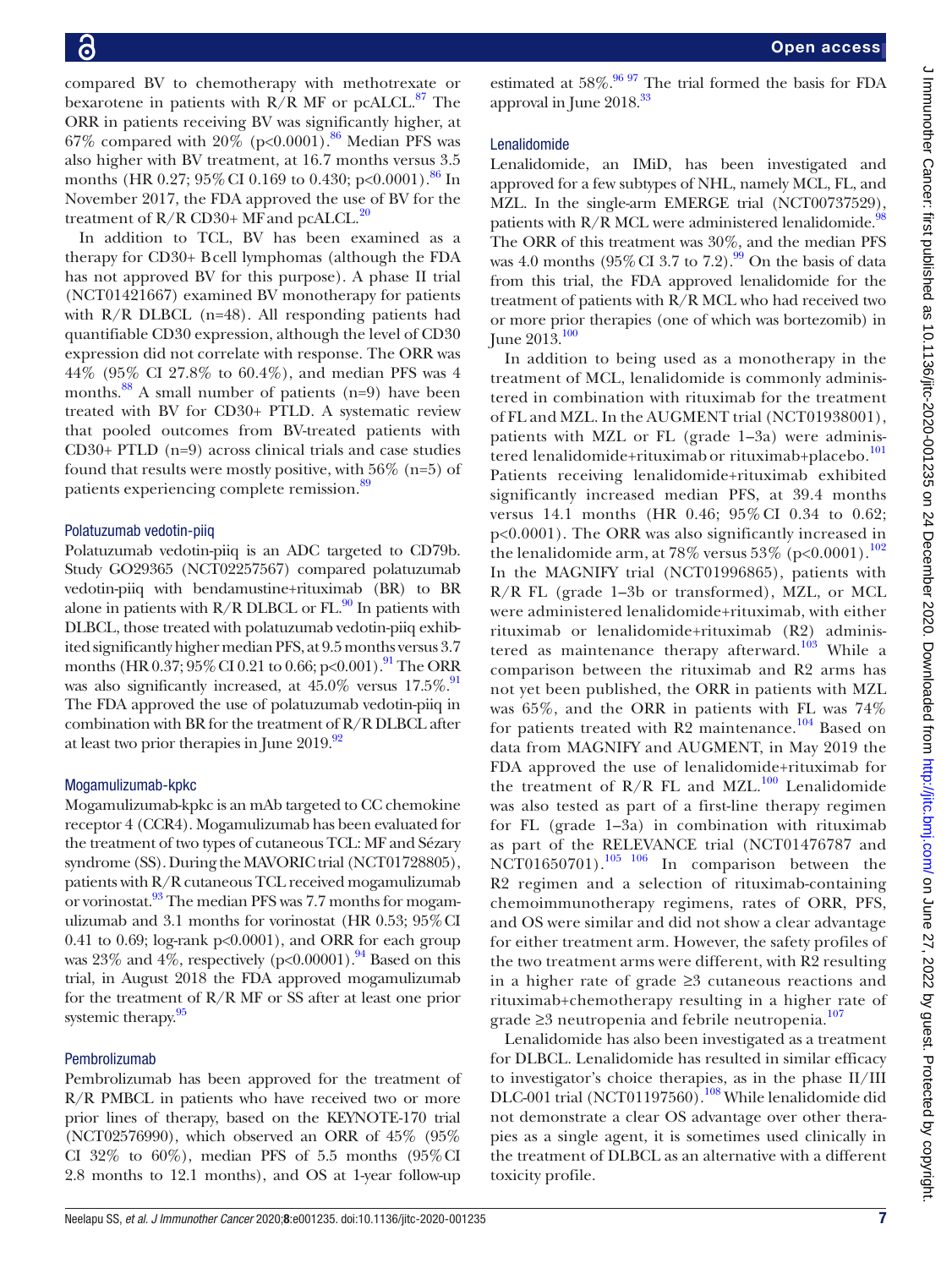# Axicabtagene ciloleucel

At the time of manuscript preparation, three CAR T cell therapies have been approved by the FDA for the treatment of patients with lymphoma. All target cells expressing CD19, but differ in the costimulatory and hinge domains used in the CAR constructs. The single-arm ZUMA-1 trial (NCT02348216) of axicabtagene ciloleucel reported an ORR of 83%, a median PFS of 5.9 months (95%CI 3.3 to 15.0), and a DOR of 11.1 months (95%CI 4.2 to not estimable) in patients with large B cell lymphomas. At a median follow-up of 27.1 months, 39% of patients exhibited ongoing remission and median OS was not reached.<sup>109 110</sup> Based on this study, in October 2017, the FDA granted approval to axicabtagene ciloleucel for the treatment of R/R large B cell lymphomas (including DLBCL, PMBCL, high-grade B cell lymphoma, and transformed FL) after two or more prior lines of systemic therapy. $^{111}$  $^{111}$  $^{111}$ 

# **Tisagenlecleucel**

Another CD19-targeting CAR T cell therapy, tisagenlecleucel, is also approved for the treatment of R/R large B cell lymphomas. In the single-arm, phase II JULIET trial (NCT02445248) for R/R DLBCL and transformed FL, tisagenlecleucel therapy resulted in an ORR of 52%  $(95\% \text{ CI } 41\% \text{ to } 62\%)$ . At the data cut-off, the median DOR had not yet been reached, the median OS was 12 months (95%CI 7 to not reached), and the median PFS had not been reached.<sup>112</sup> In May 2018, the FDA approved the use of tisagenlecleucel for the treatment of R/R large B cell lymphomas after two or more prior lines of systemic therapy. $\frac{113}{2}$  $\frac{113}{2}$  $\frac{113}{2}$ 

# Brexucabtagene autoleucel

In July 2020, the FDA approved brexucabtagene autoleucel (formerly KTE-X19), an anti-CD19 CAR T cell therapy, for the treatment of  $R/R$  MCL.<sup>114</sup> This approval was based on the phase II, open-label ZUMA-2 trial (NCT02601313).[115](#page-20-28) In this trial, 60 patients in the primary efficacy analysis with R/R MCL received brexucabtagene autoleucel, and exhibited an ORR of 93% (95% CI 84% to 98%) and a CR rate of 67% (95% CI 53% to 78%). At 12 months, the estimated OS and PFS were 83% and 61%, respectively.<sup>[116](#page-20-29)</sup>

# Tafasitamab-cxix

During the L-MIND trial (NCT02399085), a phase II, open-label trial, 80 patients received tafasitamab-cxix (an anti-CD19 mAb) with lenalidomide for the treatment of R/R DLBCL.<sup>[117](#page-20-30)</sup> The ORR among these patients was  $60\%$ (95% CI 48% to 71%), the median DOR was 21.7 months (95%CI 21.7 to not reached), the median PFS was 12.1 months (95%CI 5.7 to not reached), and the median OS was not reached at a median follow-up of 19.6 months.<sup>[118](#page-20-31)</sup> On the basis of data from L-MIND, the FDA approved tafasitamab-cxix+lenalidomide for the treatment of R/R DLBCL in patients who are not eligible for autoSCT.<sup>[119](#page-20-32)</sup>

# Epstein-Barr virus-directed T lymphocytes

It is hypothesized that PTLD is often linked to Epstein-Barr virus (EBV) infection or reactivation, and BV represents a potential treatment option for the resulting CD30+ PTLD (as discussed earlier). A recent case study demonstrated the successful combination of BV and EBV-directed allogeneic T lymphocytes to treat CD30+, EBV-associated PTLD, achieving a lasting CR.<sup>[120](#page-20-33)</sup> While EBV-directed T lymphocytes have seen clinical use in the treatment of PTLD, no FDA approvals exist for these cellular therapies at the time of publication.

# Panel recommendations

# Diffuse large B cell lymphoma

- ► There was consensus that the first-line regimen for newly diagnosed DLBCL in adult patients should be R-CHOP.
- ► For pediatric patients with newly diagnosed DLBCL, there was consensus that first-line treatment should consist of rituximab with French-American-British (FAB) backbone chemotherapy.
- ► For the second-line therapy of DLBCL, there was consensus that transplant-eligible patients should receive a chemoimmunotherapy regimen that includes rituximab (such as rituximab+ICE (R-ICE) or rituximab+dexamethsone+cytarabine+cisplatin (R-DHAP)), followed by autoSCT consolidation if CR is achieved.
- In transplant-eligible patients who receive salvage therapy and exhibit PR, the panel did not reach consensus on a preferred consolidation regimen. Options include anti-CD19 CAR T cell therapy or autoSCT.
- ► For second-line therapy of DLBCL in patients who are transplant-ineligible, the panel did not reach consensus on a salvage chemotherapy or immunotherapy regimen. Treatment options include lenalidomide, lenalidomide+tafasitamab-cxix, polatuzumab vedotin-piiq+BR or an appropriate salvage chemoimmunotherapy regimen (including R-GemOx or R-GDP).
- There was consensus that the third-line treatment for DLBCL in fit patients should be anti-CD19 CAR T cell therapy (axicabtagene ciloleucel or tisagenlecleucel).
- There was consensus that patients who are ineligible for third-line anti-CD19 CAR T cell therapy should instead receive polatuzumab vedotin-piiq+BR.

# Mantle cell lymphoma

- ► The panel did not reach consensus on first-line treatment for patients with MCL who are eligible for transplant. Options include chemoimmunotherapy with autoSCT or chemoimmunotherapy alone. The standard of care for first-line MCL treatment includes an anti-CD20 mAb as part of the chemoimmunotherapy regimen.
- ► Patients who receive autoSCT for MCL should also receive rituximab maintenance.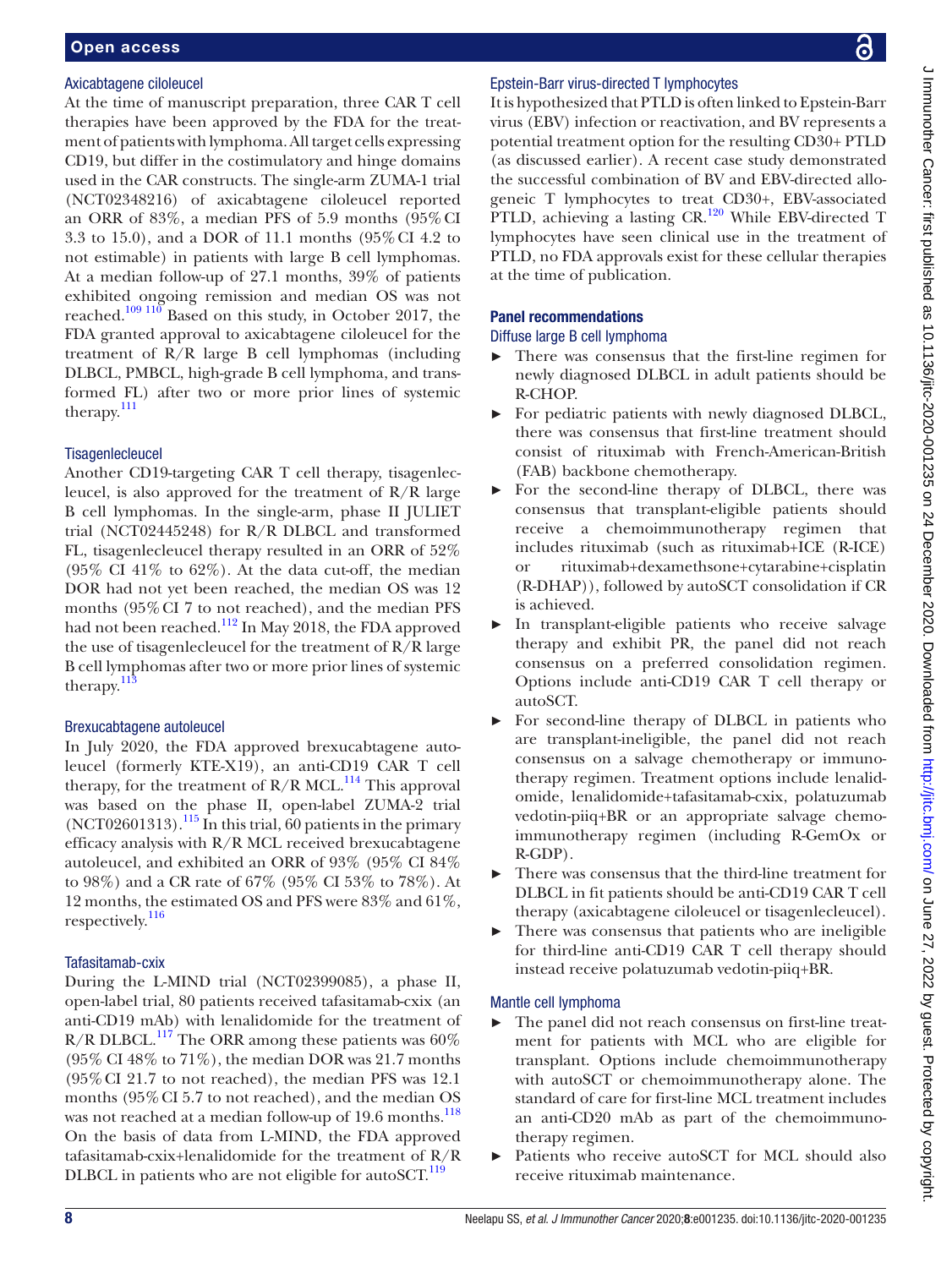- $\triangleright$  For transplant-ineligible patients with MCL, there was consensus that first-line treatment should consist of an appropriate chemoimmunotherapy regimen with rituximab as maintenance therapy.
- ► The panel did not reach consensus on second-line or later lines of treatment for patients with MCL. Treatment options include brexucabtagene autoleucel, proteasome inhibitors, BTK inhibitors, BTK inhibitors+rituximab, or lenalidomide+rituximab.

# Follicular lymphoma

- ► The panel did not reach consensus on a preferred treatment for patients with low tumor burden FL (once treatment is indicated). Treatment options include rituximab monotherapy, lenalidomide+rituximab, or chemoimmunotherapy (eg, R-CHOP or BR).
- ► In patients with high tumor burden FL, there was consensus that first-line treatment should consist of an appropriate chemoimmunotherapy regimen (eg, R-CHOP or BR).
- There was consensus that second-line (or later) treatment regimens for patients with FL will vary, and should be decided on a case-by-case basis using factors that include prior therapies, time of relapse, tumor bulk, age, and comorbidity status. Ibritumomab tiuxetan may be used in this context, if deemed appropriate.
- There was consensus that when anti-CD20 antibody therapy is indicated, rituximab should be used over obinutuzumab when possible, since obinutuzumab has not demonstrated an OS benefit in comparison to rituximab.
- ► In patients who have been treated with rituximab, if relapse occurs less than 6 months after the last dose of rituximab, there was consensus that obinutuzumab should be used (if anti-CD20 antibody therapy is indicated). If relapse occurs more than 6 months after the last dose of rituximab, there was consensus that rituximab should be administered again (if anti-CD20 antibody therapy is indicated).

# Marginal zone lymphoma

- ► There was consensus that first-line treatment of advanced stage, low tumor burden MZL should consist of rituximab monotherapy.
- ► There was consensus that first-line treatment of advanced stage, high tumor burden MZL should consist of an appropriate chemoimmunotherapy regimen.
- ► There was consensus that second-line (or later) treatment regimens for patients with MZL will vary, and should be decided on a case-by-case basis using factors that include prior therapies, time of relapse, tumor bulk, age, and comorbidity status.

# Primary mediastinal B cell lymphoma

There was consensus that first-line treatment of PMBCL should consist of DA-R-EPOCH.

- There was consensus that second-line treatment of PMBCL should be identical to the recommendations listed for DLBCL (see earlier).
- ► The panel did not reach consensus on a specific treatment regimen for the third-line treatment of PMBCL. Treatment options include axicabtagene ciloleucel, BV+pembrolizumab, or appropriate salvage chemotherapy regimens.

# Burkitt's lymphoma

- There was consensus that first-line treatment of BL in children, adolescents, and young adults should consist of a rituximab-containing chemoimmunotherapy regimen, either rituximab+FAB chemotherapy backbone or rituximab+Berlin-Frankfurt-Münster (BFM) chemotherapy backbone.
- There was consensus that second-line treatment of BL in children, adolescents, and young adults should consist of a rituximab-containing chemoimmunotherapy regimen (eg, R-ICE or rituximab, cytarabine, etoposide (R-CYVE)).
- There was consensus that children, adolescents, and young adults who achieve PR or CR should receive stem cell transplantation as consolidation therapy (if eligible). In the event of prior bone marrow involvement, allogeneic stem cell transplant (alloSCT) is indicated, whereas autoSCT is recommended in all other cases.
- There was consensus that first-line treatment of BL in adults should consist of a rituximab-containing chemoimmunotherapy backbone. Options include rituximab+Lymphome Malins de Burkitt (R-LMB), rituximab+cyclophosphamide+doxorubicin+methotrexate / ifosfamide+etoposide+cytarabine (R-CO-DOXM/IVAC), DA-R-EPOCH, rituximab+ German Multicenter Study Group for Adult Acute Lymphoblastic Leukemia Protocol (R-GMALL), and rituximab+cyclophosphamide+vincristine+doxorubicin+dexamethasone alternating with rituximab+methotrexate+cytarabine (R-HyperCVAD).
- There was consensus that second-line treatment of BL in adults should consist of rituximab-containing chemoimmunotherapy regimens similar to those recommended for the first-line treatment of BL, with consolidation being identical to recommendations for consolidation in patients with DLBCL.

# T cell lymphoma

- ► The panel did not reach consensus on a single recommended regimen for the first-line treatment of CD30+ PTCL. Treatment options include BV with cyclophosphamide+doxorubicin+prednisone (CHP), chemotherapy alone, or chemotherapy+autoSCT (if eligible).
- There was consensus that first-line treatment for CD30-negative PTCL should consist of an appropriate chemotherapy regimen+autoSCT.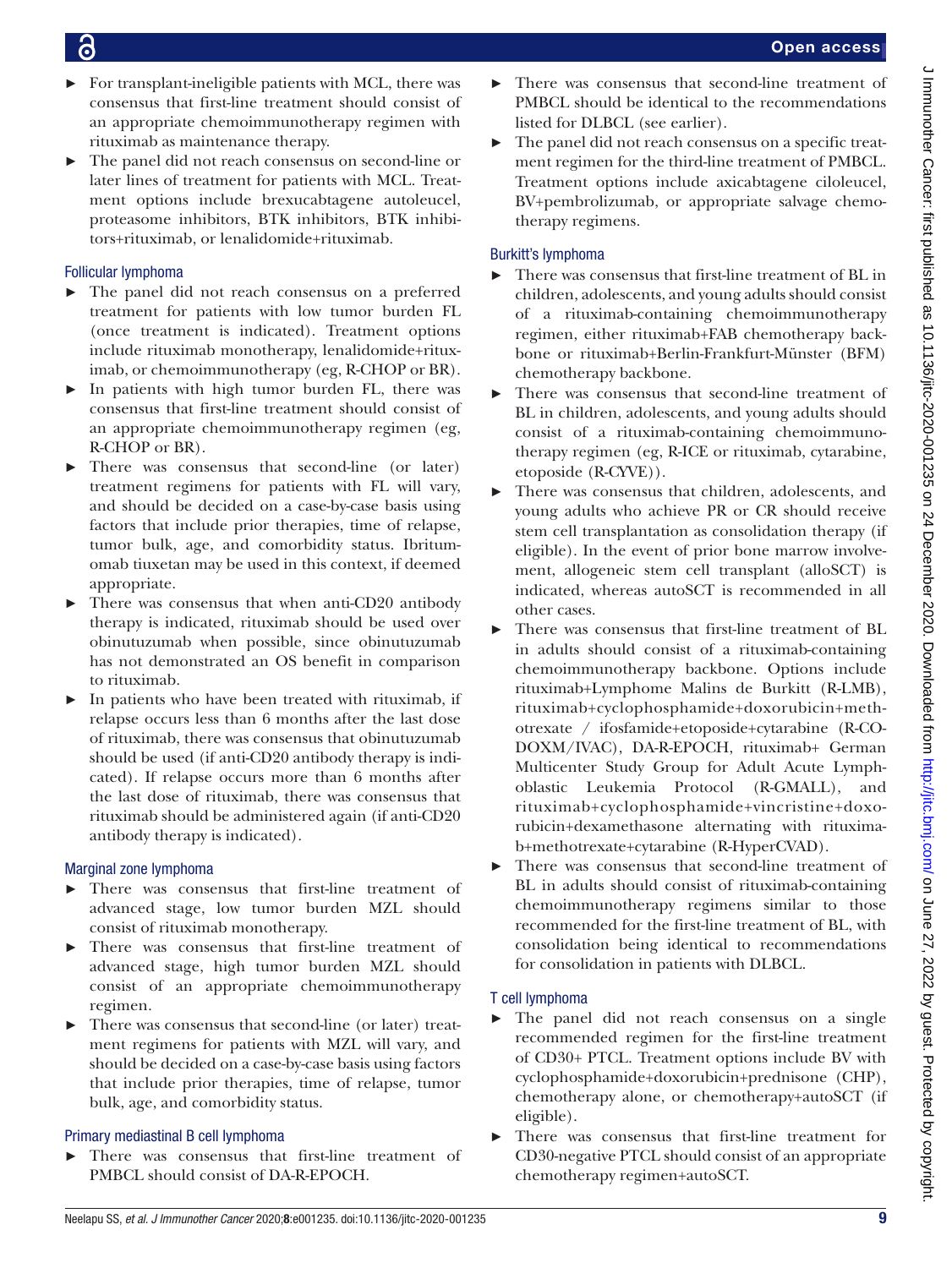- ► The panel did not reach consensus on a single recommended regimen for second-line treatment of PTCL in patients eligible for stem cell transplant. Treatment options include chemotherapy+autoSCT, chemotherapy+alloSCT, or HDAC inhibitors.
- There was consensus that second-line treatment for CD30+ PTCL in patients ineligible for stem cell transplant should consist of BV, up to 16 total doses.
- There was consensus that second-line treatment for CD30-negative PTCL should consist of HDAC inhibitors.
- ► Patients with anaplastic large cell lymphoma that is anaplastic lymphoma kinase-positive (ALK+) should not receive autoSCT.
- ► The panel did not reach consensus on a single recommended regimen for the first-line treatment of cutaneous TCL. Treatment options include BV, HDAC inhibitors, and an appropriate chemotherapy regimen.
- ► The panel did not reach consensus on a single recommended regimen for the second-line treatment of cutaneous TCL. Treatment options include HDAC inhibitors, an appropriate chemotherapy regimen (such as pralatrexate), and BV.

# Post-transplant lymphoproliferative disorder

- The panel did not reach consensus on a preferred regimen for the treatment of B cell PTLD. Treatment options include the withdrawal of immunosuppression, rituximab, appropriate chemoimmunotherapy regimens, and antiviral agents.
- The panel did not reach consensus on a preferred regimen for the treatment of T cell PTLD. Treatment options include the withdrawal of immunosuppression, appropriate chemotherapy regimens, HDAC inhibitors, and antiviral agents.

# Immunotherapies in development for NHL

A number of late-stage clinical trials are currently in progress for NHL (listed in [table](#page-10-0) 2). Notably, new CAR T cell therapies including lisocabtagene maraleucel (a CAR T cell therapy targeted to CD19, being examined for the treatment of  $R/R$  B cell NHL) are currently in development.

# CHRONIC LYMPHOCYTIC LEUKEMIA

FDA-approved immunotherapies for the treatment of chronic lymphocytic leukemia (CLL) are discussed in this section, ordered by history of clinical use.

# Available agents and indications Rituximab

Rituximab has been approved for the treatment of CLL in both first-line and  $R/R$  settings, in combination with fludarabine and cyclophosphamide (FC). In the phase III CLL-8 study (NCT00281918), patients received either rituximab+FCor FC for previously untreated CLL.<sup>121</sup>

Patients receiving rituximab+FC in this study exhibited significantly higher PFS at 5-year follow-up, 56.8 months compared with  $32.9$  months (HR 0.59;  $95\%$  CI 0.50 to 0.69; p<0.001). The ORR with rituximab+FC was also significantly higher, at 90% versus 80% (p<0.001).<sup>[122](#page-20-35)</sup> In the REACH trial (NCT00090051), patients with R/R CLL received rituximab+FCor FC alone.<sup>[123](#page-20-36)</sup> Patients treated with rituximab+FC had significantly higher median PFS of 27.0 months versus 21.9 months (HR 0.76; 95%CI 0.60 to 0.96;  $p=0.0218$ .<sup>[124](#page-20-37)</sup> The ORR was also significantly higher in rituximab-treated patients (61% vs 49%;  $p=0.0048$ .<sup>124</sup> Based on these results, in February 2010, the FDA approved the use of rituximab in combination with FC to treat CLL, with no restrictions related to prior therapy.[37](#page-18-27)

Another combination regimen including the BTK inhibitor ibrutinib with rituximab for the first-line treat-ment of CLL was approved by the FDA in April, 2020.<sup>[125](#page-21-0)</sup> During the phase III E1912 trial (NCT02048813), patients received first-line ibrutinib+rituximabor ritux-imab+fludarabine+cyclophosphamide.<sup>[126](#page-21-1)</sup> The median PFS was not reached for either group, but the percentage of progression-free patients was higher for those treated with ibrutinib at 3 years (89.4% vs 72.9%; HR 0.35; 95%CI 0.22 to 0.58;  $p<0.001$ ). OS was also significantly higher at 3 years for patients treated with ibrutinib (98.8% vs 91.5%; HR 0.17; 95% CI 0.05 to 0.54; p<0.001).<sup>[127](#page-21-2)</sup>

# Obinutuzumab

Obinutuzumab has been evaluated in the first-line setting for CLL. In CLL11 (NCT01010061), patients received obinutuzumab+chlorambucil, rituximab+chlorambucil, or chlorambucil alone.<sup>128</sup> Compared with chlorambucil alone, obtinutuzumab+chlorambucil treatment was associated with a significantly longer median PFS of 31.1 months versus 11.1 months (HR  $0.21$ ;  $95\%$  CI 0.16 to 0.28; p<0.0001) after median follow-up of 62.5 months. At a median follow-up of 59.4 months, patients treated with obinutuzumab+chlorambucil also exhibited a clear advantage in median PFS over patients treated with rituximab+chlorambucil, at 28.9 months versus 15.7 months (HR 0.49; 95% CI 0.41 to 0.58; p<0.0001).<sup>[129](#page-21-4)</sup> On the basis of data from CLL11, the FDA approved the use of obinutuzumab+chlorambucil for the first-line treatment of CLL in November  $2013.^{70}$  $2013.^{70}$  $2013.^{70}$ 

# Ofatumumab

Ofatumumab, an anti-CD20 mAb, has been approved for the treatment of CLL as a first-line, maintenance, or salvage therapy. In the COMPLEMENT 1 trial (NCT00748189), patients with untreated CLL received chlorambucil with or without ofatumumab.<sup>130</sup> Treatment with ofatumumab+chlorambucil resulted in a significantly higher median PFS of 22.4 months versus 13.1 months (HR 0.57; 95%CI 0.45 to 0.72; p<0.0001), which led to FDA approval of ofatumumab+chlorambucil for the firstline treatment of CLL in April 2017.<sup>131 132</sup>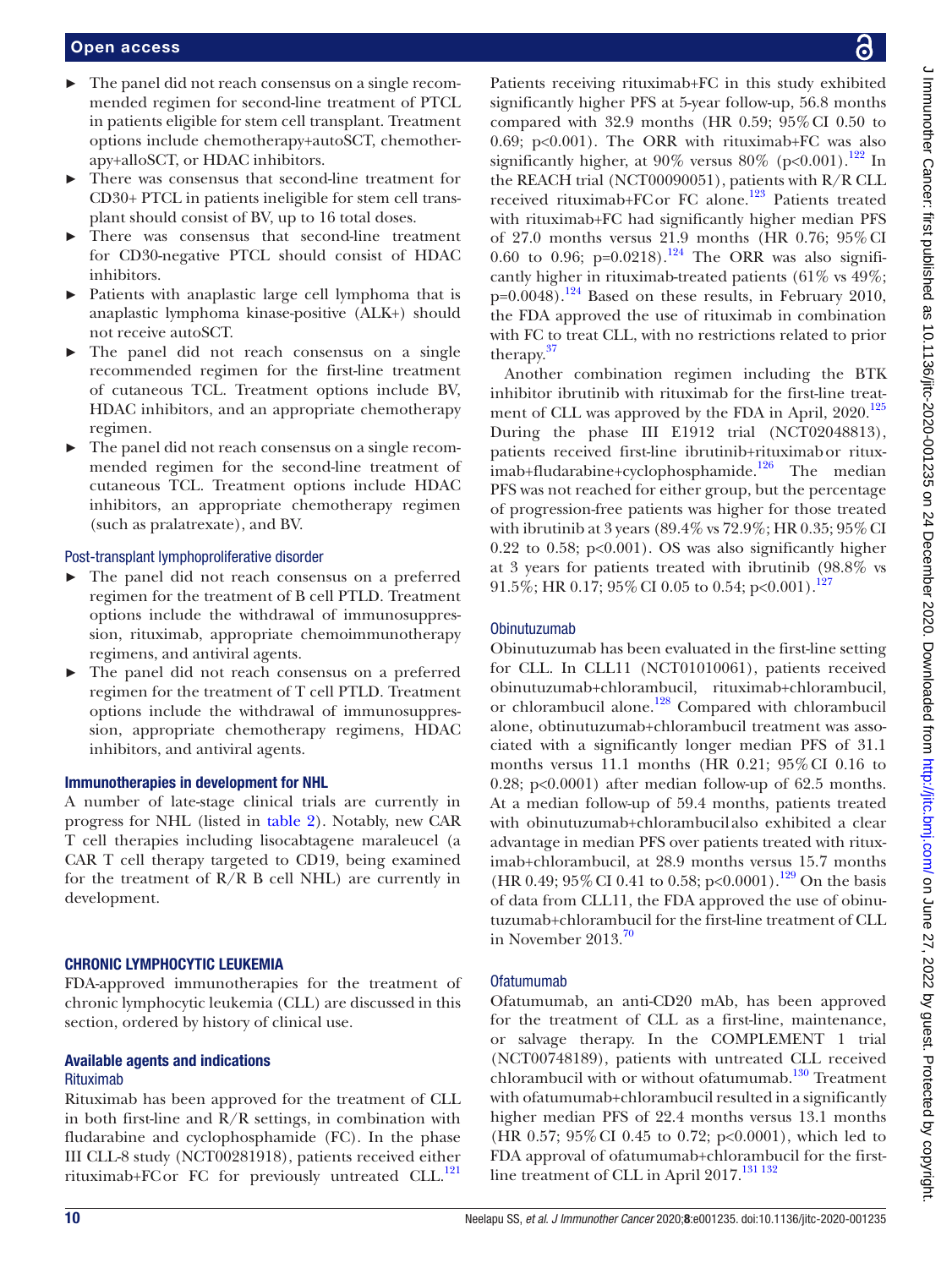<span id="page-10-0"></span>

| Table 2 Immunotherapies in development for the treatment | of non-Hodgkin lymphoma                                                                                                                                                            |                            |                                                                    |
|----------------------------------------------------------|------------------------------------------------------------------------------------------------------------------------------------------------------------------------------------|----------------------------|--------------------------------------------------------------------|
|                                                          |                                                                                                                                                                                    |                            |                                                                    |
| Trial                                                    | Agents investigated                                                                                                                                                                | Agent description          | Primary outcome for<br>assessment                                  |
| POLARGO (NCT04182204)                                    | Polatuzumab vedotin-piiq+R-GemOx vs R-GemOx for R/R DLBCL                                                                                                                          | <b>ADC</b>                 | Rate of adverse events, OS                                         |
| POLARIX (NCT03274492)                                    | Polatuzumab vedotin-piiq+R-CHP vs R-CHOP for first-line DLBCL                                                                                                                      | ADC                        | PFS                                                                |
| BELINDA (NCT03570892)                                    | Chemotherapy+tisagenlecleucel vs Chemotherapy+autoSCT for R/R B cell<br>玉                                                                                                          | CAR T cell                 | EFS                                                                |
| TRANSCEND-NHL-001<br>(NCT02631044)                       | Lisocabtagene maraleucel                                                                                                                                                           | CAR T cell                 | Treatment-related adverse events,<br>dose-limiting toxicities, ORR |
| TRANSFORM (NCT03575351)                                  | R-GDP; followed by HDCT (BEAM) and stem cell<br>transplant) vs JCAR017 (lisocabtagene maraleucel) for R/R B cell NHL<br>SOC (R-DHAP, R-ICE, or                                     | CAR T cell                 | EFS                                                                |
| ZUMA-5 (NCT03105336)                                     | Axicabtagene ciloleucel+cyclophosphamide+fludarabine for R/R indolent<br>로<br>기                                                                                                    | CAR T cell                 | <b>ORR</b>                                                         |
| ZUMA-7 (NCT03391466)                                     | vs SOC for R/R DLBCL<br>Axicabtagene ciloleucel                                                                                                                                    | CAR T cell                 | EFS                                                                |
| <b>NIVEAU (NCT03366272)</b>                              | Nivolumab+R-GemOx vs R-GemOx for R/R B cell NHL                                                                                                                                    | $\overline{Q}$             | PFS                                                                |
| NCT03016000                                              | Thalidomide maintenance for DLBCI                                                                                                                                                  | IMiD                       | Relapse-free survival                                              |
| ROBUST (NCT02285062)                                     | vs placebo+R-CHOP for first-line DLBCL<br>Lenalidomide+R-CHOP                                                                                                                      | IMiD                       | PFS                                                                |
| B-MIND (NCT02763319)                                     | BR vs MOR208 (tafasitamab-cxix)+bendamustine for R/R DLBCL                                                                                                                         | mAb                        | <b>PFS</b>                                                         |
| NCT01974440                                              | vs placebo+BRor R-CHOP for R/R indolent NHL<br>Ibrutinib+BR or R-CHOP                                                                                                              | mAb and BTKi               | <b>PFS</b>                                                         |
| NCT04002297                                              | vs BR for first-line MCL<br>Zanubrutinib+rituximab                                                                                                                                 | mAb and BTKi               | PFS                                                                |
| NCT04212013                                              | lbrutinib+rituximab vs lbrutinib+placebo                                                                                                                                           | mAb and BTKi               | CR rate                                                            |
| CHRONOS-3 (NCT02367040)                                  | placebo for R/R B cell NHL<br>Copanlisib+rituximab vs                                                                                                                              | mAb and PI3Ki              | PFS                                                                |
| CHRONOS-4 (NCT02626455)                                  | Copanlisib+rituximab-chemotherapy vs placebo+rituximab-chemotherapy<br>for R/R indolent NHL                                                                                        | mAb and PI3Ki              | Rate of dose-limiting toxicities/<br>AEs, PFS                      |
| UNITY-NHL (NCT02793583)                                  | 1202+ublituximab+bendamustine for R/R NHL<br>TGR-1202+ublituximab vs TGR-1202 vs TGR-                                                                                              | mAb and PI3Ki              | ORR                                                                |
| NCT02320292                                              | Rituximab+IT vs rituximab for first-line FL                                                                                                                                        | Radioimmunotherapy CR rate |                                                                    |
|                                                          | ADC, antibody-drugate; AEs, adverse events; AutoSCT, autologous stem cell transplant; BR, bendamustine, rituximab; BTKi, Bruton's tyrosine kinase inhibitor; CAR, chimeric antigen |                            |                                                                    |

receptor; CR, complete response; DA-R-EPOCH, dose-adjusted rituximab, etoposide, prednisone, vincristine, cyclophosphamide, doxorubicin; DLBCL, diffuse large B cell lymphoma; EFS, receptor; CR, complete response; DA-R-EPOCH, dose-adjusted rituximab, etoposide, prednisone, vincristine, cyclophosphamide, doxorubicin; DLBCL, diffuse large B cell lymphoma; EFS, lymphoma; ORR, overall response rate; OS, overall survival; PFS, progression-free survival; PI3Ki, phosphoinositide 3-kinase inhibitor; R-CHOP, rituximab, cyclophosphamide, doxorubicin, lymphoma; ORR, overall response rate; OS, overall survival; PFS, progression-free survival; Pl3Ki, phosphoinositide 3-kinase inhibitor; R-CHOP, rituximab, cyclophosphamide, doxorubicin, event-free survival; FL, follicular lymphoma; ICI, immune checkpoint inhibitor; IMiD, immunomodulatory drug; mAb, monoclonal antibody; MCL, mantle cell lymphoma; NHL, non-Hodgkin event-free survival; FL, follicular lymphoma; ICI, immune checkpoint inhibitor; IMiD, immunomodulatory drug; mAb, monoclonal antibody; MCL, mantle cell lymphoma; NHL, non-Hodgkin vincristine, prednisone; R-CHP, rituximab, cyclophosphamide, doxorubicin, prednisone; R-GemOx, rituximab, gemcitabine, oxaliplatin; R/R, relapsed or refractory; SOC, standard of care. vincristine, prednisone; R-CHP, rituximab, cyclophosphamide, doxorubicin, prednisone; R-GemOx, rituximab, gemcitabine, oxaliplatin; R/R, relapsed or refractory; SOC, standard of care.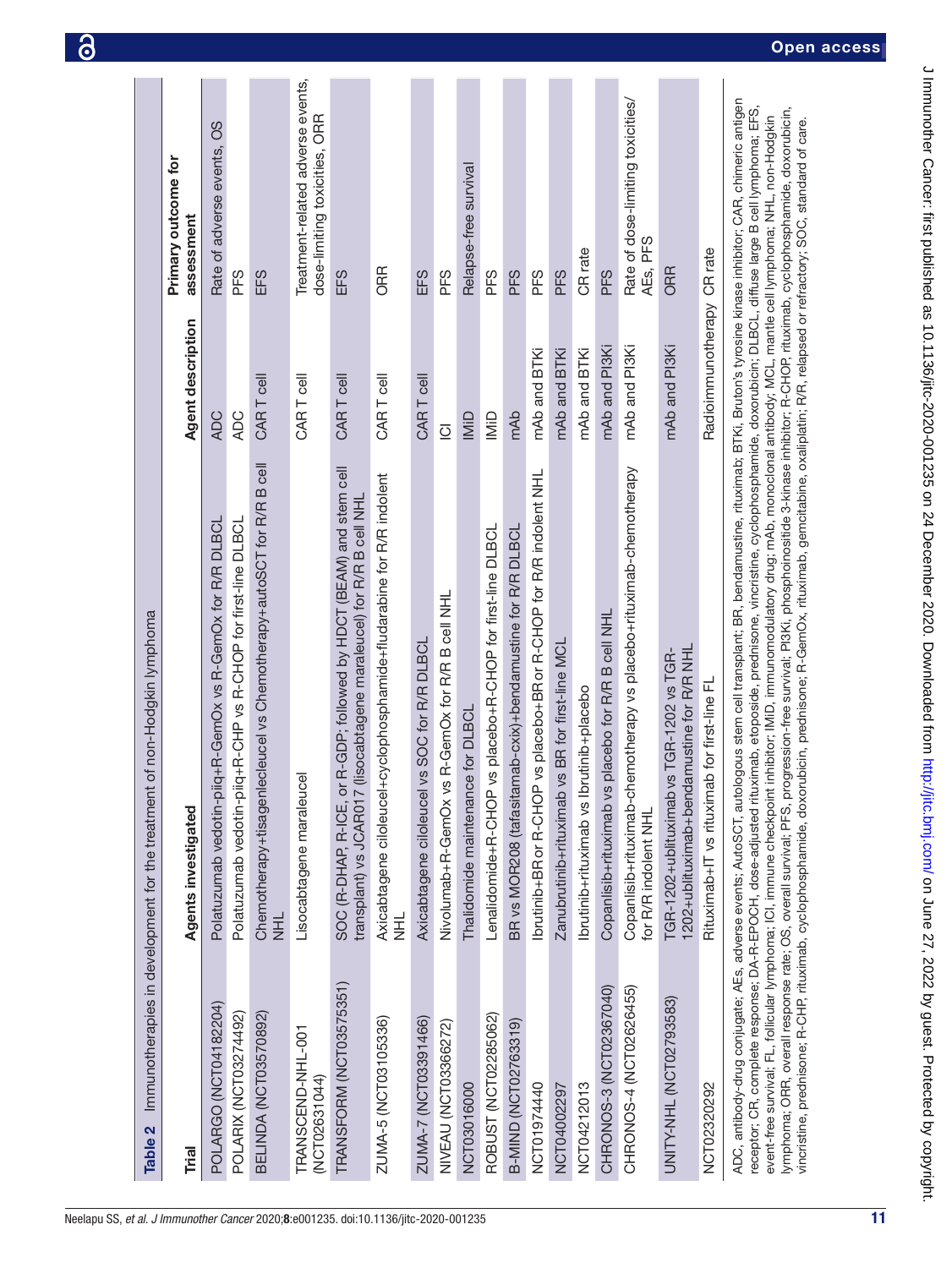Ofatumumab also demonstrated clinical benefit as a maintenance therapy in the phase IV PROLONG trial (NCT00802737), which enrolled patients with prior response to ofatumumab.[133](#page-21-7) Patients who received ofatumumab maintenance exhibited longer PFS, with a median of 30.4 months versus 14.8 months (HR 0.55;  $95\%$  CI 0.42 to 0.72; p<0.0001).<sup>[134](#page-21-8)</sup> In January 2016, the FDA approved the use of ofatumumab as maintenance therapy for patients with CLL in CR or PR following at least two lines of therapy.<sup>132</sup>

In the setting of R/R CLL, ofatumumab has been the subject of multiple trials. During COMPLEMENT 2 (NCT00824265), patients with R/R CLL were administered FC with or without ofatumumab; patients treated in the ofatumumab arm had significantly longer median PFS, at 28.9 months versus 18.8 months (HR 0.67; 95%CI 0.51 to 0.88;  $p=0.0032$ ).<sup>135</sup> <sup>136</sup> The ORR was also significantly higher in the ofatumumab treatment arm—84% versus  $68\%$  (p=0.0003).<sup>[136](#page-21-11)</sup> In August 2016, the FDA approved ofatumumab+FC for the treatment of relapsed CLL.<sup>132</sup>During the single-arm NCT00349349 trial, patients with R/R CLL who had previously received fludarabine and alemtuzumab were treated with ofatumumab monotherapy.<sup>137</sup> The ORR was 58% (99% CI 40% to 74%) with median PFS of 5.7 months  $(95\%$  CI 4.5 to 8.0).<sup>138</sup> Based on NCT00349349, the FDA approved ofatumumab for the treatment of  $R/R$  CLL in patients who have previously been treated with fludarabine and alemtuzumab in October 2009.[132](#page-21-9)

# Alemtuzumab

Alemtuzumab, an anti-CD52 mAb, has been approved for the treatment of B cell CLL as a monotherapy. In the phase III CAM307 trial (NCT00046683), alemtuzumab

was compared with chlorambucil as first-line therapy for CLL. $^{139}$  Patients receiving alemtuzumab exhibited prolonged PFS, at a median of 14.6 months versus 11.7 months (HR 0.58; 95%CI 0.43 to 0.77; log-rank  $p=0.0001$ .<sup>140</sup> Based on the results of CAM307, the FDA approved the use of alemtuzumab for the first-line treatment of CLL in September 2007, expanding the existing indication to include all B cell CLL.<sup>141</sup>

Alemtuzumab also demonstrated safety and efficacy in the treatment of  $R/R$  CLL during three single-arm studies with reported ORRs of 42% (95% CI 23% to 61%), 33%, and  $31\%$ .<sup>[142–144](#page-21-17)</sup> Based on an analysis of these studies, in May 2001 the FDA approved the use of alemtuzumab for the treatment of  $R/R$  CLL.<sup>141</sup>

# Panel recommendations

The panel did not reach consensus on preferred regimens for the first-line or second-line treatment of CLL. Options include targeted therapy (if eligible) and chemoimmunotherapy regimens, which may include rituximab, obinutuzumab, ofatumumab, and alemtuzumab.

# Immunotherapies in development for CLL

Late-stage clinical trials evaluating novel agents and new combinations of immunotherapies for the treatment of CLL are listed in [table](#page-11-0) 3.

# INTEGRATION OF HEMATOPOIETIC STEM CELL TRANSPLANT AND IMMUNOTHERAPIES

Stem cell transplant has been and remains a mainstay treatment option with curative potential for patients with lymphoma.<sup>145–147</sup> Indeed, one can consider alloSCT

<span id="page-11-0"></span>

| Immunotherapies in development for the treatment of chronic lymphocytic leukemia<br>Table 3 |                                                                                                                            |                          |                                                                                                    |
|---------------------------------------------------------------------------------------------|----------------------------------------------------------------------------------------------------------------------------|--------------------------|----------------------------------------------------------------------------------------------------|
| Trial                                                                                       | <b>Agents investigated</b>                                                                                                 | <b>Agent description</b> | <b>Primary outcome for</b><br>assessment                                                           |
| ZUMA-8 (NCT03624036)                                                                        | brexucabtagene autoleucel for R/R CLL                                                                                      | <b>CAR T cell</b>        | Rate of dose-limiting<br>toxicity, ORR                                                             |
| TRANSCEND-CLL-004<br>(NCT03331198)                                                          | JCAR017 (lisocabtagene maraleucel) vs<br>JCAR017+ibrutinib for R/R CLL                                                     |                          | CAR T cell and BTKI Recommended dose, rate<br>of AEs, rate of laboratory<br>abnormalities, CR rate |
| NCT00774345                                                                                 | Lenalidomide vs placebo for maintenance of<br><b>CLL</b>                                                                   | <b>IMiD</b>              | OS, PFS                                                                                            |
| GAIA (NCT02950051)                                                                          | Rituximab-FC+venetoclax vs<br>obinutuzumab+venetoclax vs<br>obinutuzumab+venetoclax+ibrutinib for first-line<br><b>CLL</b> | mAb                      | MRD negativity rate, PFS                                                                           |
| <b>GENUINE (NCT02301156)</b>                                                                | Ublituximab+ibrutinib vs ibrutinib                                                                                         | mAb                      | ORR, PFS                                                                                           |
| UNITY-CLL (NCT02612311)                                                                     | Ublituximab+TGR-1202 vs<br>obinutuzumab+chlorambucil vs ublituximab vs<br>TGR-1202 for first-line and R/R CLL              | mAb                      | <b>PFS</b>                                                                                         |

AEs, adverse events; BTKi, Bruton's tyrosine kinase inhibitor; CLL, chronic lymphocytic leukemia; CR, complete remission; FC, fludarabine, cyclophosphamide; IMiD, immunomodulatory drug; mAb, monoclonal antibody; MRD, minimal residual disease; ORR, overall response rate; OS, overall survival; PFS, progression-free survival; R/R, relapsed or refractory.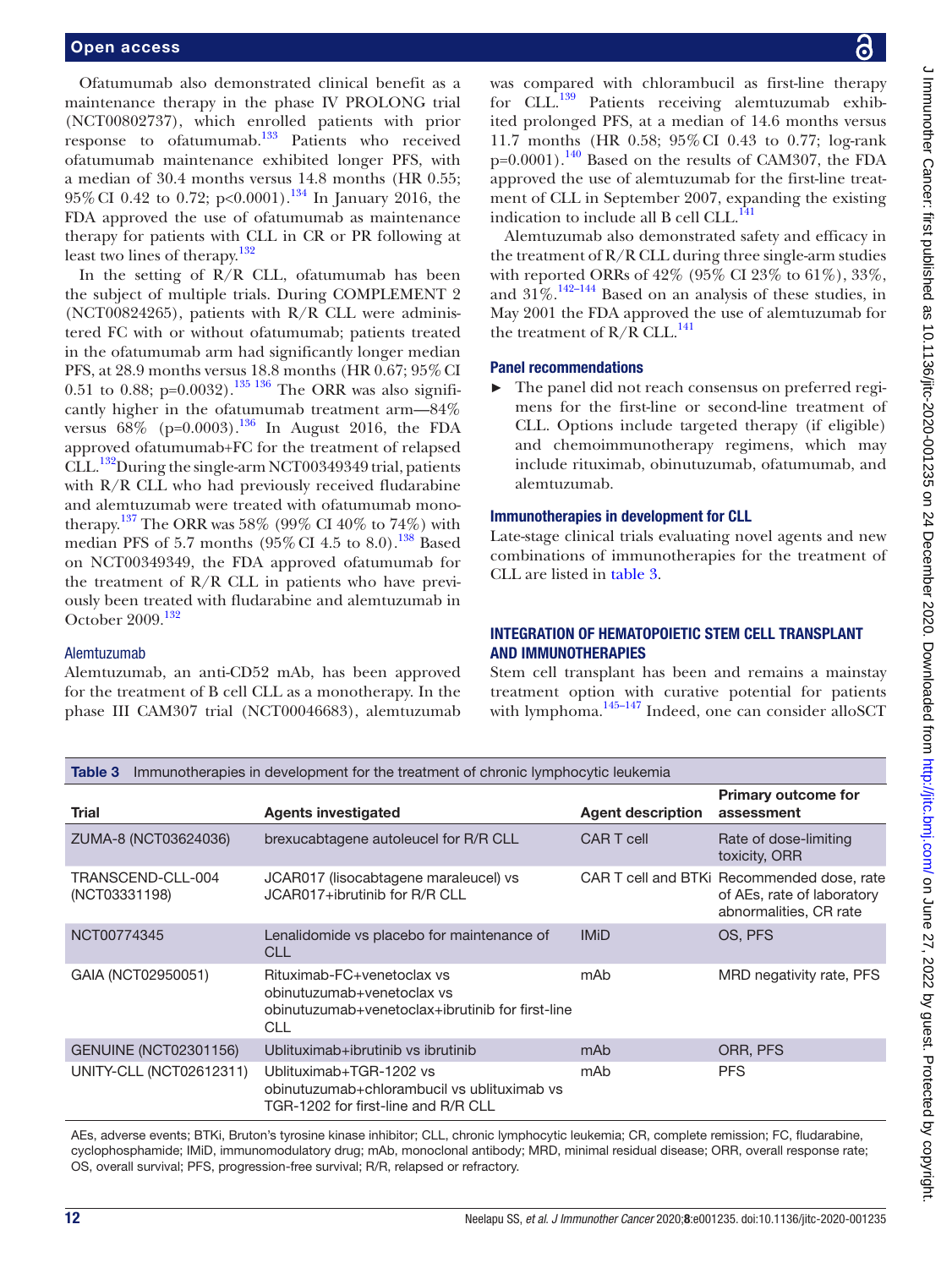one of the oldest and most successful forms of immunotherapy for lymphoma with the ability to generate a graft-versus-lymphoma effect. The introduction of novel immunotherapies, however, has given rise to a number of questions concerning optimal scheduling with and around stem cell transplant. There are many questions to consider, including whether to schedule immunotherapy pre-transplant or post-transplant, and whether immunotherapy may alter transplant efficacy, which have yet to be conclusively resolved in the clinic. Specifically, ICIs are a source of concern, since these therapies have the potential to induce lasting changes in the host immune system, which could conceivably increase the risk of complications following transplantation (eg, graft vs host disease (GVHD)). There is also a theoretical concern that using CAR T cells collected from patients after alloSCT, when they are likely to be of donor origin, could induce GVHD.

# Modality-specific considerations

# Immune checkpoint inhibitors

Both nivolumab and pembrolizumab, which are currently approved for the treatment of select lymphomas, are typically administered in contexts where patients have already undergone autoSCT. In this setting, ICIs have exhibited promising response rates and tolerable levels of toxicity.[27 148](#page-18-19) In contrast, little data currently exists regarding the administration of ICIs prior to autoSCT for patients with lymphoma.

AlloSCT, when used in conjunction with ICI therapy, appears to carry some risk of AEs, including GVHD. In a retrospective analysis of 31 cHL patients receiving nivolumab or pembrolizumab following alloSCT, ORR was 77% (95% CI 58% to 90%), but 55% (n=17) of patients developed GVHD (19% acute  $(n=6)$ , 23% chronic  $(n=7)$ , and 13% acute/chronic overlap  $(n=4)$ ).<sup>149</sup> Similarly, a retrospective analysis of 107 patients from seven studies who received ICIs prior to alloSCT exhibited an ORR of 68%, but 56% of patients developed acute GVHD and 29% developed chronic GVHD. 60% of patient deaths reported were GVHD-related.<sup>150</sup> Another analysis of patients who received anti-PD-(L)1 inhibitors prior to alloSCT demonstrated that patients were at higher risk of acute GVHD if time to transplant was short, and that prophylactic cyclophosphamide improved patient outcomes while reducing the risk of chronic GVHD.<sup>151</sup> Generally, the use of ICIs in conjunction with alloSCT may result in improved response rates, but caution must be exercised due to the high likelihood of GVHD. Future studies may also identify ways to integrate these two therapeutic methods while minimizing the risk of GVHD.

# CAR T cell therapies

Concerning CAR T cell therapies, confirmatory clinical trials resulting in approval of tisagenlecleucel and axicabtagene ciloleucel included patients who had received prior autologous stem cell transplant, and reported consistent efficacy across subgroups. $\frac{112 \times 152}{12}$  There is ongoing debate in the field of lymphoma treatment as to the potential for CAR T cell therapy to be used in conjunction with, or to replace, traditional autoSCT.<sup>[153 154](#page-21-22)</sup>

Little data exists regarding the use of CAR T cell therapy in conjunction with alloSCT for the treatment of lymphoma. In patients with a different hematological malignancy, B cell acute lymphoblastic leukemia, anti-CD19 CAR T cell therapies have been successfully used as a bridge therapy to enable subsequent alloSCT, with promising rates of CR and no reported incidence of GVHD.[155 156](#page-21-23) This result may serve as a blueprint for future research in the use of alloSCT after CAR T cell therapies.

# Panel recommendations

- ► There was consensus that ICI and CAR T cell therapy are both acceptable after a patient has received autoSCT. The panel did not reach consensus on the subject of whether ICIs or CAR T cell therapy should be administered prior to autoSCT.
- ► There was consensus that CAR T cell therapy is safe and could be considered following alloSCT, if the patient does not have active GVHD or require immunosuppression. Caution should also be exercised for patients with a history of severe GVHD.
- The panel did not reach consensus on the subject of whether ICIs should be considered contraindicated before or after alloSCT.

# RECOGNITION AND MANAGEMENT OF IRAES

Management of AEs that may arise during administration of immunotherapies is an important and ongoing area of research. Additionally, the administration of CAR T cell therapies carries the risk of cytokine release syndrome (CRS) and/or neurotoxicities, both of which can be fatal if not properly identified and managed. Potentially lifethreatening toxicities are noted through a 'black box warning' on FDA labeling information. A summary of black box warnings for immunotherapies discussed in this document can be found in [table](#page-13-0) 4.

# CRS and CNS events

CRS and CNS events are of primary concern during CAR T cell therapy, although they have also been reported after treatment with other forms of immunotherapy, such as nivolumab and rituximab.[157–160](#page-21-24) One hallmark of CRS is profoundly increased interleukin (IL)-6 serum concentration, and treatment with the IL-6 receptor antagonist tocilizumab has been demonstrated to be effective in mitigating this  $AE$ <sup>[161](#page-21-25)</sup> Indeed, tocilizumab was approved by the FDA to manage CRS concurrently with the initial approval of tisagenlecleucel. $162$  Corticosteroids are also frequently used together with tocilizumab to manage CRS, as well as alone, in refractory cases. $155 163$  Importantly, tocilizumab does not alleviate ICANS. Currently, corticosteroids are commonly administered for ICANS,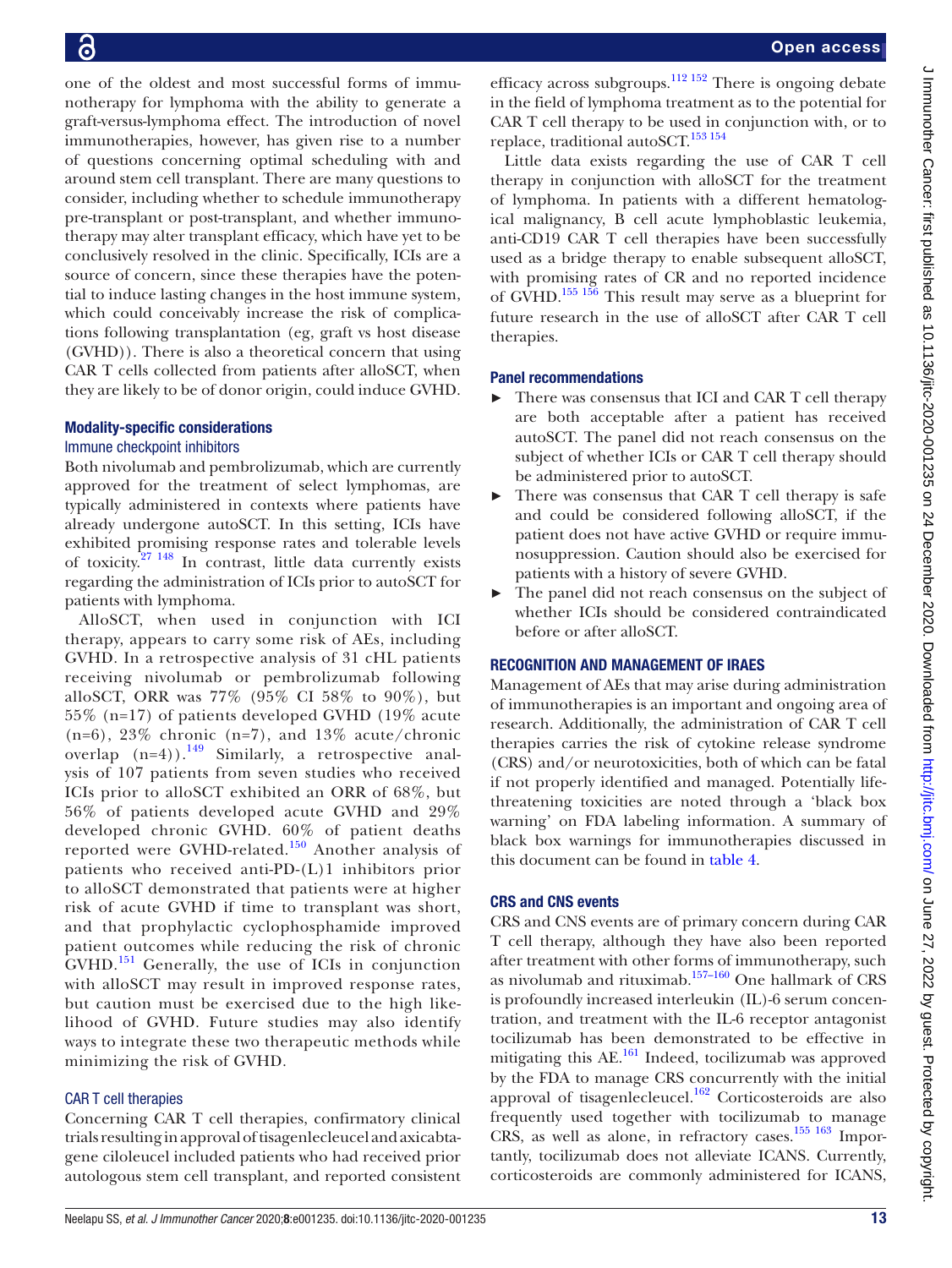<span id="page-13-0"></span>

|                              | <b>Table 4</b> Food and Drug Administration black box warnings |  |
|------------------------------|----------------------------------------------------------------|--|
| for lymphoma immunotherapies |                                                                |  |

| <b>Therapy</b>                 | <b>Warning due to</b>                                                                                                                                                                                                                                                                           |
|--------------------------------|-------------------------------------------------------------------------------------------------------------------------------------------------------------------------------------------------------------------------------------------------------------------------------------------------|
| Alemtuzumab                    | $\blacktriangleright$ Autoimmune conditions<br>(immune thrombocytopenia,<br>anti-glomerular basement<br>membrane disease)<br>$\triangleright$ Severe infusion reactions<br>$\blacktriangleright$ Anaphylaxis<br>Cancer (thyroid, melanoma,<br>lymphoproliferative disorders)<br>Infections<br>▶ |
| Axicabtagene ciloleucel        | $\triangleright$ CRS<br><b>E</b> ICANS<br>Do not administer to patients<br>with active infection or<br>inflammatory disorders                                                                                                                                                                   |
| Brexucabtagene<br>autoleucel   | $\triangleright$ CRS<br>CANS<br>$\triangleright$ Do not administer to patients<br>with active infection or<br>inflammatory disorders                                                                                                                                                            |
| Brentuximab vedotin            | $\blacktriangleright$ PML                                                                                                                                                                                                                                                                       |
| Ibritumomab tiuxetan           | $\triangleright$ Severe infusion reactions<br>Severe cytopenia<br>▶<br>$\triangleright$ Severe cutaneous/<br>mucocutaneous reactions<br>Do not administer if patient<br>exhibits altered biodistribution                                                                                        |
| Lenalidomide                   | $\blacktriangleright$ Embryo-fetal toxicity<br>(pregnancy must be excluded<br>prior to treatment)<br>Significant neutropenia,<br>thrombocytopenia                                                                                                                                               |
| Obinutuzumab                   | ▶ Hepatitis B virus reactivation<br>$\blacktriangleright$ PML                                                                                                                                                                                                                                   |
| Rituximab (and<br>biosimilars) | $\triangleright$ Severe infusion reactions<br>$\blacktriangleright$ TLS<br>Severe mucocutaneous<br>reactions<br>$\blacktriangleright$ PML<br>Hepatitis B virus reactivation                                                                                                                     |
| Tisagenlecleucel               | <b>CRS</b><br>$\triangleright$ ICANS<br>Do not administer to patients<br>with active infection or<br>inflammatory disorders                                                                                                                                                                     |

CNS, central nervous system; CRS, cytokine release syndrome; PML, progressive multifocal leukoencephalopathy; TLS, tumor lysis syndrome.

and how to best manage neurological toxicities remains an active and important area of study. $\frac{164-166}{164}$ 

# Infusion reactions

Infusion reactions with immunotherapies include both typical hypersensitivity (allergic, immune-mediated) and non-allergic reactions.[167 168](#page-21-28) Despite some similarities in

symptoms, infusion reactions should not be confused with tumor-lysis syndrome (TLS), which is a distinct AE resulting from the widespread lysis of tumor cells following administration of therapy (whereas infusion reactions represent a response to the therapy itself). Allergic reactions are relatively uncommon, but are potentially serious and can lead to anaphylaxis.<sup>[169–172](#page-21-29)</sup> Infusion reactions, by contrast, are common when mAbs are administered to patients or following autoSCT/alloSCT, and are typically short-lived. While the majority of infusion reactions are mild, a small percentage are severe and can be fatal.<sup>[173 174](#page-22-0)</sup> In the case of mAbs, infusion reactions are most common on first infusion, with frequency decreasing during subse-quent infusions.<sup>[170 175](#page-21-30)</sup> Of the therapies discussed in this guideline, rituximab carries the greatest risk of infusion reactions, with 77% of patients developing a reaction on first infusion. $37$  In the case of CAR T cell infusion, one analysis estimated that infusion reactions occurred in 12.6% of patients who received ex vivo manipulated T cells (including CAR T cells), and were typically mild.<sup>176</sup> More detailed guidance on the management of infusion reactions may be found in published guidelines.<sup>177</sup>

# Tumor-lysis syndrome

TLS, occurring due to a sudden and massive release of metabolites after widespread lysis of tumor cells, is also a potential side effect of immunotherapies, and the risk of TLS is especially high in patients with hematological malignancies and high disease burdens.[178](#page-22-3) A systematic review of TLS in patients with hematological malignancies determined that the incidence of TLS after treatment with immunotherapy ranged from no recorded TLS cases (ofatumumab) to as much as  $10\%$  (CAR T cell thera-pies).<sup>[179](#page-22-4)</sup> TLS can be managed through a combination of prophylactic methods such as hydration and hypouricemic agents like allopurinol, and reactive methods like dialysis.<sup>[180](#page-22-5)</sup>

# Immune-related adverse events

In addition to the toxicities listed earlier, a number of irAEs, collectively termed irAEs, are associated with ICIs. These irAEs frequently resemble autoimmune reactions, and can manifest with a wide variety of symptoms affecting several distinct organ systems.<sup>181 182</sup> The most commonly diagnosed irAEs include rash, pruritus, fatigue, diarrhea/ colitis, endocrinopathies, hepatic toxicities, and pneumonitis.[181](#page-22-6) Treatment of irAEs commonly involves temporary withdrawal of therapy (in the case of ICIs) and management of symptoms with corticosteroids.<sup>183</sup> Severe (≥grade 3) irAEs may necessitate permanent cessation of the immunotherapy and/or additional immunosuppressive agents.<sup>183</sup> In contrast to toxicities arising from conventional cancer treatment modalities, toxicity from immunotherapy can occur after a significant delay, sometimes arising months, or years, after a treatment regimen has been discontinued.<sup>184</sup> Based on currently available data, there is no direct evidence that patients with lymphoma being treated with immunotherapies are any more or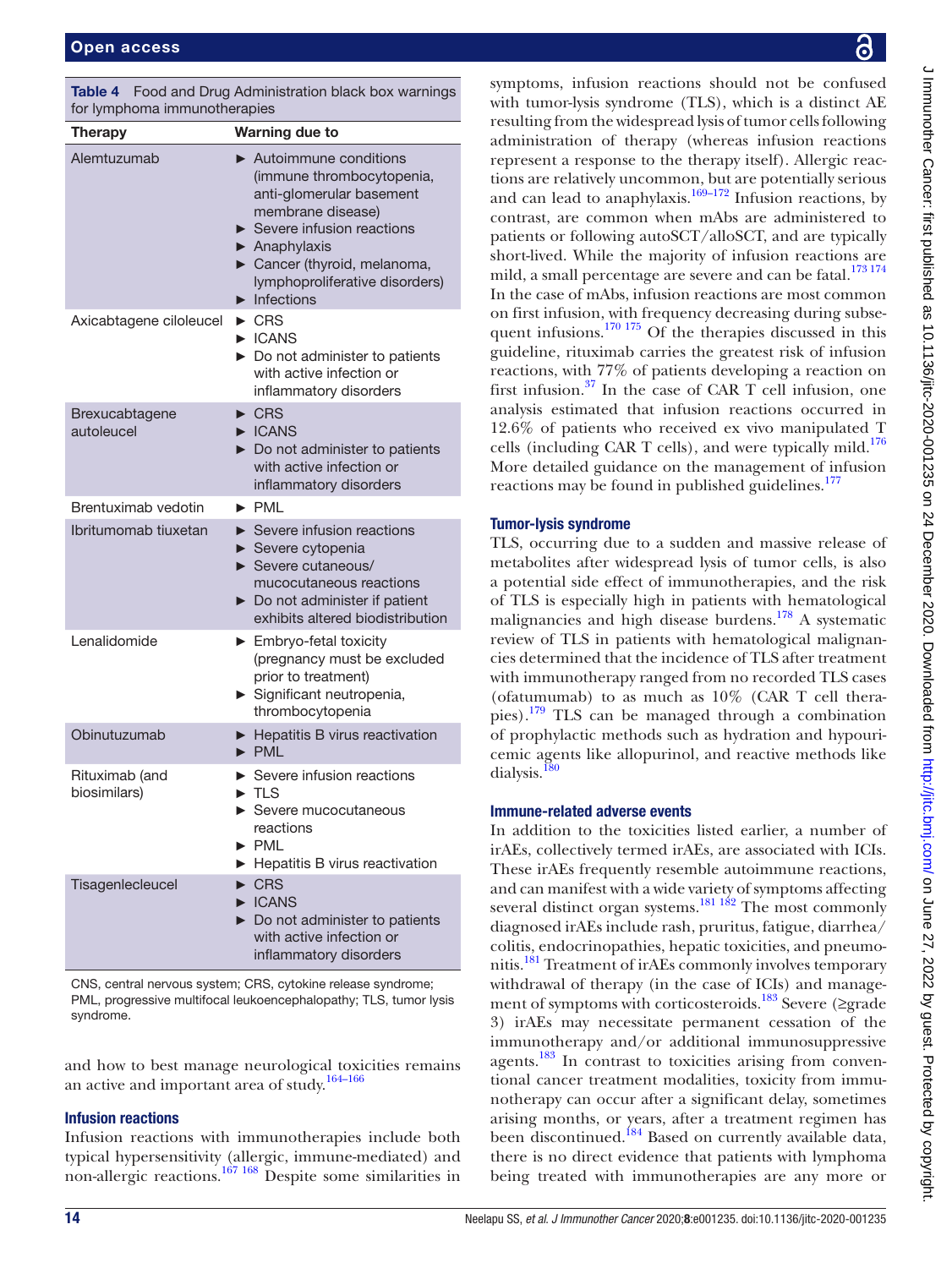less likely to experience AEs compared with patients with solid tumors being treated with the same agents.

More detailed discussion of ICI-associated irAEs, which have a very wide range of clinical manifestations, is beyond the scope of this manuscript. Guidance on the management of toxicity and irAEs in patients treated with ICIs may be found in SITC's Guide to Managing Immunotherapy Toxicity, or in other published guidelines.<sup>182</sup> <sup>183</sup> <sup>185</sup> <sup>186</sup>

# PATIENT CONSIDERATIONS FOR IMMUNOTHERAPY IN THE TREATMENT OF LYMPHOMA

To ensure both safety and efficacy, patient characteristics including age, history of viral infection, and immune system function must be considered when determining whether a patient with lymphoma should be a candidate for immunotherapy. For example, lymphoma can arise in both pediatric and elderly patient populations, presenting questions of tolerability and fitness. Research suggests that HIV, hepatitis C virus (HCV), and EBV viral infections can give rise to lymphoma, so the possibility of viral reactivation after immunotherapy is another risk, especially in the case of treatment regimens that result in the elimination of patient B cells.<sup>[187–189](#page-22-10)</sup> Additionally, immune system function and lymphocyte count must be considered prior to a decision to proceed with CAR T cell therapy or other therapies that rely on the collection of autologous T cells.

# Patients with viral infections

No unique exclusion criteria exist for the treatment of patients with lymphoma with FDA-approved immunotherapies compared with approvals granted in other disease settings. The field of oncology in general, however, does often consider specific circumstances where immunotherapy administration may worsen a pre-existing condition. In particular, any form of adoptive cell therapy, including CAR T cell therapies, autoSCT, and alloSCT, may be contraindicated by the presence of active bacterial or viral infections. Concerns have also been noted regarding the possibility that CAR T cell therapies could impair host humoral immunity through the removal of healthy B cells and subsequent loss of, for example, antibody titers to common vaccines. An analysis of 39 adults with durable remission of B cell malignancies following anti-CD19 CAR T cell therapy noted that, while total IgG was reduced, measles-specific IgG remained similar to pre-CAR T cell infusion levels. Further, patients were evaluated to determine the number of viruses and viral epitopes to which there was a detectable antibody response. Pre- and post-CAR T cell therapy, the median numbers of viruses (10 vs 10) and the median numbers of viral epitopes (144 vs 139) were similar, suggesting that humoral immunity was not strongly affected by CAR T cell treatment.[190](#page-22-11) Detailed guidelines on best practices in this area are outside the scope of this manuscript, but have been published by other societies.<sup>[191](#page-22-12)</sup>

Patients with HIV have historically been excluded from receiving immunotherapies due to limited information concerning potential effects on a patient's weakened immune system. Of importance, HIV is a risk factor for the development of NHL, so the incidence of lymphoma in patients with HIV is increased compared with other disease settings.<sup>[188](#page-22-13)</sup> Recent data investigating checkpoint inhibitor safety in HIV+ patients with cancer enrolled in the CITN-12 trial—including three patients with lymphoma—showed that the overall irAE profile resembled what was seen in clinical trials limited to HIVnegative patients.<sup>192 193</sup> Additional studies of patients with HIV include the prospective DURVAST trial (NCT03094286), which included 20 patients with solid tumors and HIV treated with durvalumab, and a metaanalysis of 73 patients with HIV and advanced cancer treated with ICIs. In both of these studies, rates of AEs were similar to those seen in the general population, and no significant effects on CD4+ Tcell counts or HIV load were detected.<sup>194 195</sup> Similarly, two retrospective studies of 23 and 16 patients with HIV and a variety of cancer types found that treatment with anti-PD-1 ICIs was welltolerated, with no significant effect on CD4+ T cell counts or HIV load, and that anti-PD-1 ICIs appeared to be efficacious despite the potential for patientswith HIV+ to be immunocompromised.[196 197](#page-22-16) Additional trials specifically examining the efficacy and safety of ICIs in HIV+ patients with lymphoma are ongoing, and include AMC 095 (NCT02408861), which is recruiting patients with HIVassociated cHL or solid tumors.[198](#page-22-17) As with ICIs, patients with HIV have been commonly excluded from CAR T cell therapy trials. However, a small case series showed that axicabtagene ciloleucel treatment can induce responses in HIV+ DLBCL patients without causing significant toxicity.[199 200](#page-22-18)

Rituximab has also been the subject of extensive study for the treatment of HIV+ patients with lymphoma. A pooled analysis of AIDS-Malignancy Consortium trials of R-CHOP and R-EPOCH for HIV-associated NHL found that patients (n=150) with CD4+ Tcell counts  $\geq$ 50 cells/ µL exhibited typical rates of treatment-related mortality (6% for R-CHOP and 5% for R-EPOCH).<sup>[201](#page-22-19)</sup> Another study of 52 patients with HIV-associated NHL found that R-CHOP was efficacious (CR rate 77%) and did not result in large numbers of infections or AIDS-related events, although CD4+ T cell counts of  $\langle 100 \text{ cells/}\mu L \text{ were associ-}$ ated with treatment failure.<sup>[202](#page-22-20)</sup>

Reactivation of hepatitis has been reported in patients treated with immunogenic mAbs including rituximab and BV, among others. In one example, 26.3% of HCV+ patients with NHL treated with EPOCH-R experienced viral reactivation, compared with 2.1% in uninfected patients.<sup>[203](#page-22-21)</sup> However, antiviral prophylaxis may be effective in the prevention of hepatitis reactivation during ICI therapy. During the CheckMate 040 and the KEYNOTE-224 trials, which included HBV+ and HCV+ patients with hepatocellular carcinoma, anti-HBV prophylaxis was required and no viral flares were detected.<sup>204 205</sup>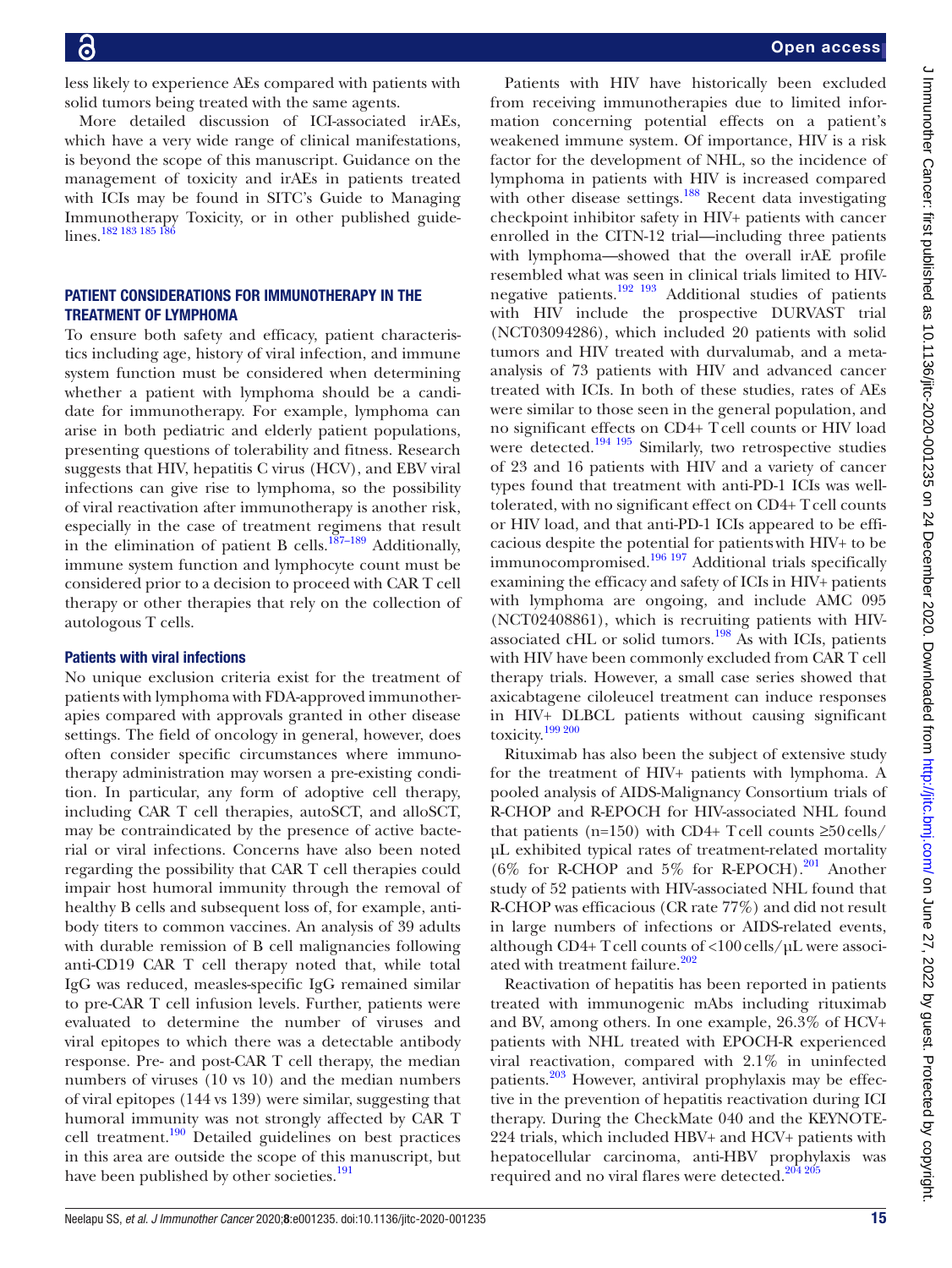Members of the herpesvirus family may also reactivate in patients who are latently infected. For example, a retrospective study of 46 NHL patients (all of whom were seropositive for cytomegalovirus (CMV)) observed that patients who were treated with rituximab following autoSCT were significantly more likely to experience CMV reactivation than patients who were not (17.6% vs  $0\%$ , respectively).<sup>206</sup> Treatment with alemtuzumab may also increase the risk of CMV reactivation. A multi-hospital study of 102 patient outcomes determined that the risk of CMV reactivation following treatment with alemtuzumab was 38.9% (although this was not directly compared with patients not receiving alemtuzumab).<sup>207</sup>

Another notable virus that carries a risk of reactivation during immunotherapy is polyoma virus JC, or JC virus. JC virus exists in a latent state in brain tissue in a significant portion of the population, and viral reactivation may lead to progressive multifocal leukoencephalopathy (PML), a serious and potentially fatal disease.<sup>208 209</sup> Due to the risk of this severe complication, a number of immunotherapies, including BV, rituximab, and obinutuzumab, have received black box warnings from the FDA [\(table](#page-13-0) 4) for JC virus reactivation. Fortunately, the development of PML appears to be a rare occurrence. A retrospective analysis following rituximab treatment in NHL patients found five cases of PML in 821 patients, or  $0.6\%$  of patients.<sup>210</sup> In comparison, patients with hematological malignancies as a whole develop PML at an estimated rate of  $0.07\%$ .<sup>[211](#page-22-27)</sup>

# Patients with bacterial infections

The presence of active bacterial infection is typically considered a contraindication to adoptive cell therapies due to potential exacerbation of infection with immunosuppressive conditioning regimens. In at least one case study, a death following CAR T cell therapy for the treatment of CLL was attributed to a cryptic infection leading to fatal sepsis, although the patient's blood cultures were negative prior to infusion.<sup>21</sup>

#### Patients of advanced age

The median age for diagnosis of NHL is 67, and higher patient age is associated with poorer prognosis.<sup>213–215</sup> A number of clinical trials have yielded data for patients of advanced age  $(≥65 \text{ years})$ , and have demonstrated that efficacy is not compromised for most forms of immunotherapy. In a subgroup analysis of cHL patient trials, ORRs following nivolumab treatment were similar between patients less than 65 years of age and older patients, but the patients greater than 65 years of age exhibited a higher rate of grade 3 or grade 4 irAEs (37.5% in <65, 42.9% in  $\geq$ 65).<sup>216</sup> A trial treating cHL patients with pembrolizumab also demonstrated similar rates of response between the younger than  $65$  and older than  $65$  cohorts.<sup>[32](#page-18-24)</sup> CAR T cell therapy exhibits similar response rates across age groups, with NHL patients over 65 in the ZUMA-1 clinical trial experiencing comparable outcomes to other patient groups.[152 217](#page-21-31) Despite these promising results, elderly patients are underrepresented in clinical trials of

ICI therapies, and a number of trials that have included elderly patients did not analyze age-based subgroups.<sup>218</sup> Further research in this area is warranted, especially considering the high number of elderly patients with lymphoma.

### Patients with pre-existing autoimmune disorders

Patients with autoimmune diseases have not been included in most clinical trials of ICIs. Because the irAEs associated with ICI therapy resemble some autoimmune disorders, and because ICIs function by interfering with the mechanisms that prevent autoimmunity, it was believed that these patients would be at increased risk for irAEs and for flare-ups of existing autoimmune disorders. However, the potential use of ICIs in these patients is important to study due to the efficacy of ICIs in cancer treatment. This is especially relevant to the treatment of lymphomas, since some autoimmune disorders (including Sjögren syndrome, systemic lupus erythematosus, and hemolytic anemia) are associated with an elevated risk of NHL.<sup>[219](#page-23-0)</sup>

A retrospective study of 30 melanoma patients with autoimmune diseases who received ipilimumab (an anti-CTLA-4 ICI) showed that 27% of patients had an exacerbation of their existing autoimmune disease, while 33% of patients experienced conventional grade 3–5 irAEs.<sup>[220](#page-23-1)</sup> Another study of 56 patients with non-small cell lung cancer and an existing autoimmune disease found that 23% of patients experienced exacerbation of existing autoimmunity and 38% of patients developed an irAE (26% of irAEs were grade 3 or grade 4) following treatment with PD-1 inhibitor treatment. $221$  These results indicate that while ICIs may cause exacerbations of existing autoimmune conditions, patients treated with anti-PD- (L)1-axis ICIs do not appear to develop new irAEs more frequently than patients without autoimmune diseases. The possibility of a flare-up should be weighed based on the autoimmune disease that is present as some autoimmune disorders are more dangerous than others when active. It is important to note that because the aforementioned data on patients with autoimmune disorders was gathered from studies of patient with solid tumors, patients with lymphoma and existing autoimmune disorders may respond differently.

### Patients who have received solid organ transplant

Historically, patients who have previously received solid organ transplants have been excluded from trials involving immunotherapies, owing to concerns that enhanced immune activation could lead to increased rates of transplant rejection or graft loss. However, since the clinical introduction of ICIs, a number of patients with solid organ transplants have undergone ICI therapy. In a retrospective study of 39 patients fitting these criteria, 41% experienced allograft rejection following initiation of ICI therapy. Within the group of patients experiencing rejection, 13 patients  $(81\%)$  progressed to graft loss.<sup>[222](#page-23-3)</sup> Given this result, it is clear that further research is needed on the safety and efficacy of cancer immunotherapy in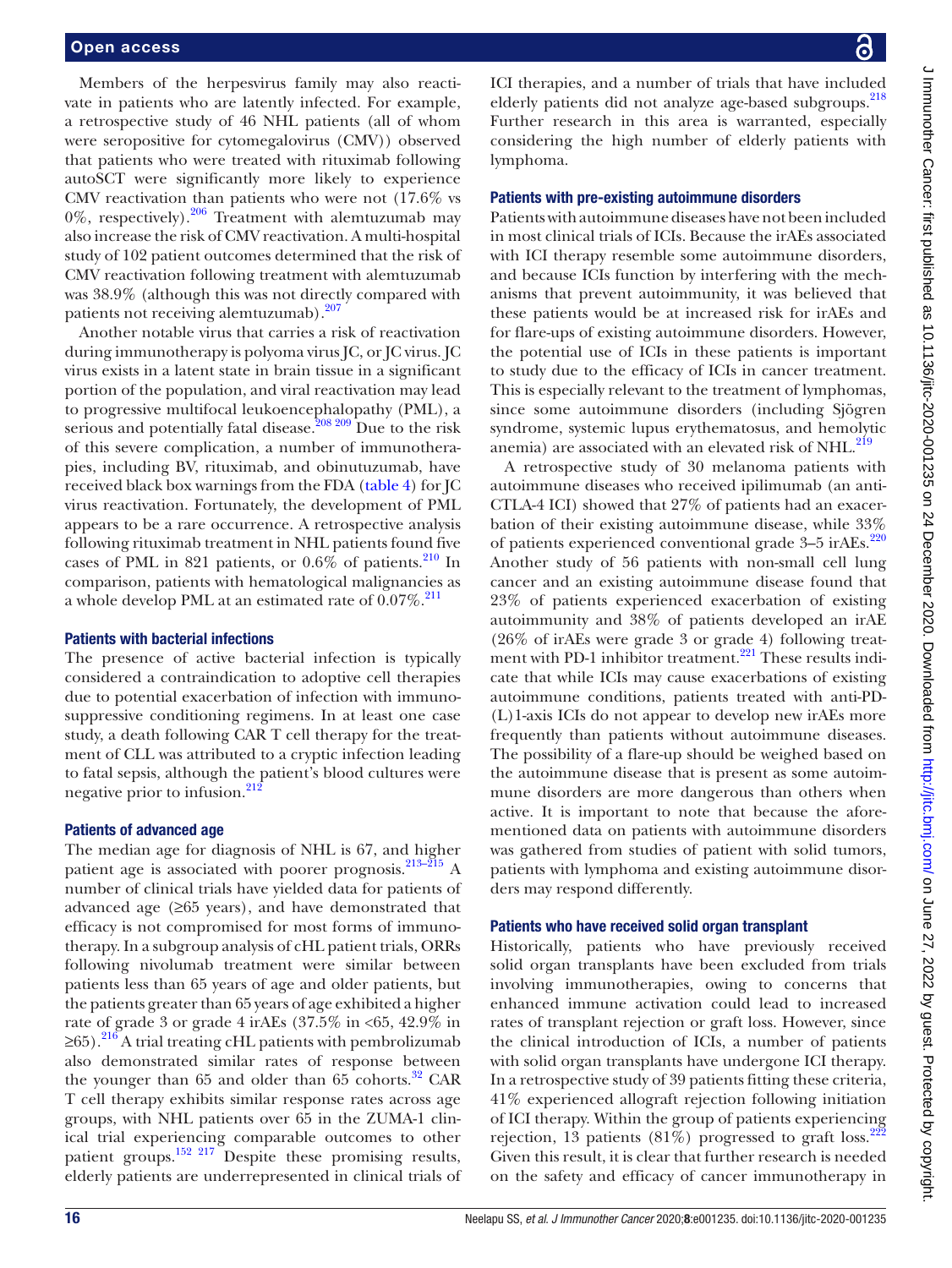solid organ transplant recipients, and that caution should be exercised in the use of immunotherapy within this group of patients.

# Panel recommendations

- There was consensus that patients with an existing autoimmune disorder that requires immunosuppressive therapy should not receive ICIs.
- The panel did not reach consensus on the subject of whether patients with active bacterial infections should receive ICI therapy. There was consensus that patients with active bacterial infections should not receive CAR T therapy, autoSCT, or alloSCT.
- The panel did not reach consensus on the subject of whether patients with active viral infections should receive ICI therapy or autoSCT. There was consensus that patients with active viral infections should not receive CAR T therapy or alloSCT.
- ► Patients with HIV and lymphoma should be considered for immunotherapy, provided that their HIV infection is well controlled.
- Patients should be evaluated for HBV and HCV prior to initiating immunotherapy. If patients are positive for HBV or HCV, immunotherapy may be considered provided that an appropriate antiviral is initiated.
- There was consensus that patients with active inflammatory disorders should not receive CAR T cell therapy.
- ► There was consensus that elderly patients should be considered for immunotherapy and for stem cell transplant.

# PATIENT SUPPORT AND QUALITY OF LIFE ISSUES

Immunotherapies can be complex in terms of their administration and monitoring requirements, and often require extensive education for both providers and patients to ensure optimal outcomes. As AEs that arise during immunotherapeutic treatment have unique underlying mechanisms compared with AEs that arise during treatment with chemotherapy and/or radiotherapy, it is imperative that patients can effectively communicate with healthcare providers concerning the treatments they have received or are currently receiving as well as the symptoms they may be experiencing. Additionally, many patients receive immunotherapies only in advanced disease settings after being heavily treated previously, which brings forth a number of quality of life (QOL) considerations.

Immunotherapy encompasses multiple complex treatment modalities that require education for healthcare providers to ensure optimal patient management. Education is especially important for management of AEs that may arise during treatment with an immunotherapy, as these toxicities are predicated on different underlying biological mechanisms compared with similar events that arise during treatment with other modalities.<sup>[183](#page-22-7)</sup> To assist in this regard, many programs currently advocate for increased patient outcome reporting to assess toxicities as well as value. $223$ 

As immunotherapies for lymphoma are numerous, diverse, and approved for specific settings only, confusion on the part of both patients and healthcare professionals can exist regarding appropriate treatment scheduling. In general, many patients with cancer are unaware of the opportunities for treatment with immunotherapy for their given disease. According to patient attendee survey data presented by Cancer Support Community at the 2017 SITC Annual Meeting and Pre-Conference Programs, 47.2% of respondents were not confident in immunotherapy being appropriate for treatment of their disease, and only 33% of respondents had discussed immunotherapy as an option with their physician. $224$ 

A patient's health-related quality of life (HRQOL) is an important consideration during the administration of any therapy. There has been a general trend in the modern era towards improvement in assessing HRQOL through patient self-reporting both during clinical trials and during standard treatment.<sup>225 226</sup> A number of tools have been developed to assess patient-reported outcomes of toxicity and HRQOL, including the patient-reported outcomes Common Terminology Criteria for Adverse Events (PRO-CTCAE), $^{227}$  the European Organization for the Research and Treatment of Cancer Quality of Life Questionnaire Core 30 (EORTC-QLQ-C30),<sup>228</sup> and the MD Anderson Symptom inventory (MDASI).[229](#page-23-9) In studies of patients with lymphoma receiving immunotherapies, immunotherapies appear to compare favorably to other therapies. HRQOL data from the phase III MAVORIC trial on patients with cutaneous TCL showed that mogamulizumab compared favorably to chemotherapy at all stages of treatment.[230](#page-23-10) Additionally, HRQOL for patients receiving CAR T cell therapy was not significantly different from HRQOL in patients receiving autoSCT or alloSCT in a study of 45 patients with hematological malignancies.<sup>231</sup>

CAR T cell therapies hold unique considerations for patient QOL beyond typical concerns about AEs and financial toxicity. Due to the nature of CAR T cell therapy as populations of living cells within the body and the possibility of severe AEs such as CRS and ICANS, the approved products are all sold under a risk evaluation and mitigation strategy (REMS) that mandates patients remain within 2hours of the treatment facility where CAR T cell therapy was administered for at least 4 weeks after CAR T cell infusion.[232 233](#page-23-12) These REMS for each product also mandate monitoring requirements: once daily for 1week post-infusion for axicabtagene ciloleucel and brexucabtagene autoleucel, and two to three times in the week postinfusion for tisagenlecleucel. $\frac{111 \cdot 113}{111 \cdot 113}$  Furthermore, patients treated with CAR T cells must carry a wallet card at all times to ensure correct triage and specialist care in an emergency.<sup>232</sup> <sup>233</sup> However, though many patients had symptoms of fatigue and some may have prolonged cytopenias and hypogammaglobulinemia, the majority of toxicities occur in the first 2–3weeks after infusion. This is quite favorable compared with the often prolonged courses of typical chemotherapy regimens, or the very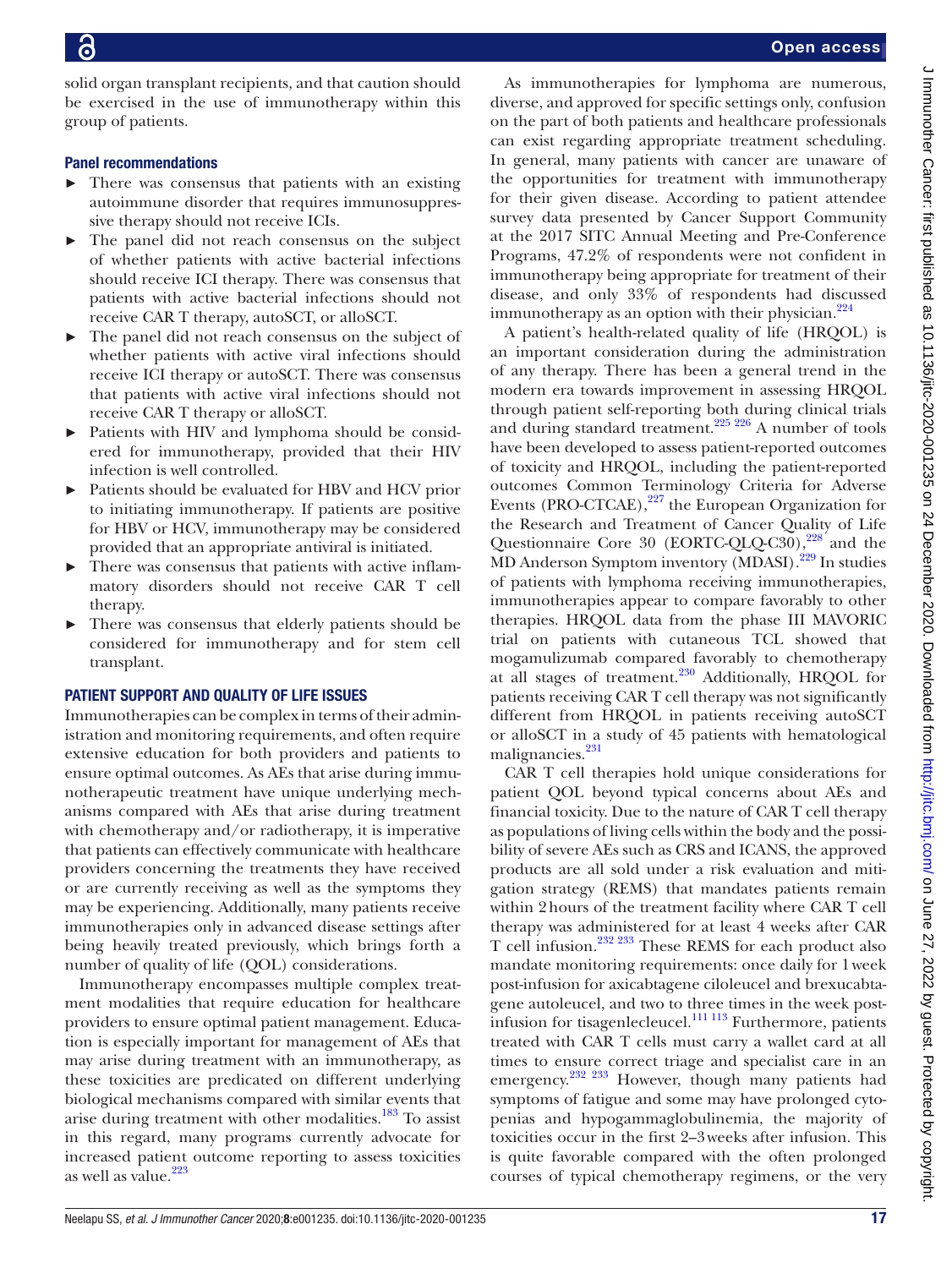long convalescence period required for most patients after alloSCT. CAR T cell therapies do hold a significant risk of financial toxicity, however, given their high cost and considerable requirements for patient monitoring.<sup>234</sup>

The financial burden that patients with cancer bear has increased dramatically in recent times, partially due to the introduction of novel, high-cost therapies. In many cases, recently introduced therapies (such as CAR T cell therapies) present difficulties in obtaining adequate reimbursement from health insurance or programs such as Medicare and Medicaid.[235 236](#page-23-14) Financial toxicity can, in turn, reduce the quality of care that patients can afford and reduce patient QOL. $^{237-239}$  CAR T cell therapies are expensive, in the range of \$373000 for lymphoma treatment, not including post-treatment care and management of toxicities. With difficulties in obtaining payer support from insurers or Medicaid, the cost of CAR T cell therapies may represent an insurmountable obstacle for a number of patients who would otherwise be well-suited to the therapy. $240\,241$ 

Considerations of the value of immunotherapy is beyond the scope of this manuscript, but as CAR T cell therapies have provided durable responses in patients with lymphoma, a limited discussion concerning the introduction of 'off-label' CAR T cell therapy into earlier lines of treatment may be warranted. Current FDA approvals limit axicabtagene ciloleucel and tisagenlecleucel to third-line or later treatment options in patients with select NHLs. $^{232\,233}$  There are seemingly no biological limitations, however, preventing the introduction of CAR T cell therapies into earlier lines of treatment, other than the limitation of potentially fatal AEs compared with those observed via induction chemotherapy, which is effective in a significant number of patients with lymphoma.

# Panel recommendations

- ► There was consensus that patient reporting on toxicity and QOL issues should be emphasized for patients receiving immunotherapy, and that these patients should receive educational tools regarding immunotherapy and these potential issues.
- There was consensus that financial burden influences the availability and scheduling of immunotherapy treatments. Insurance coverage was noted as a major financial barrier.
- There was consensus that the extended time needed for cell therapy manufacturing and high financial burden are likely to impair clinical trials of cell-based therapies, such as CAR T cell therapy.

# **CONCLUSION**

The rapid introduction and clinical implementation of new immunotherapies has revolutionized oncology and led to tremendous improvements in outcomes specifically for patients with lymphoma, especially in the advanced setting. Multiple novel immunotherapeutic strategies have been approved or are in development for the treatment of patients with Hodgkin and NHLs, as well as CLL,

including mAbs, ICIs, ADCs, and CAR T cell therapies. Further innovations will likely bring about even greater improvements for patient outcomes. The treatment recommendations within this manuscript represent the consensus of the SITC Lymphoma Immunotherapy Guideline expert panel based on the evidence available at the time of publication. As the field continues to move forward, the expert panel will evaluate the potential need for updates to recommendations in this CPG.

# Author affiliations

<sup>1</sup>Department of Lymphoma and Myeloma, University of Texas MD Anderson Cancer Center, Houston, Texas, USA

<sup>2</sup> Division of Hematology, Department of Internal Medicine, Mayo Clinic Cancer Center, Rochester, Minnesota, USA

<sup>3</sup>Hematology and Oncology, Icahn School of Medicine at Mount Sinai, New York City, New York, USA

4 Department of Pediatrics, Medicine, Pathology, Microbiology and Immunology and Cell Biology, New York Medical College At Maria Fareri Children's Hospital, New York City, New York, USA

5 Department of Medicine, Hematology-Oncology Division, Wilmot Cancer Institute University of Rochester Medical Center, Rochester, New York, USA

<sup>6</sup>Department of Medicine Section of Hematology/Oncology, University of Chicago, Chicago, Illinois, USA

<sup>7</sup> Division of Oncology, Department of Medicine, Stanford University School of Medicine, Stanford, California, USA

<sup>8</sup>Cell Therapy and Transplant and Division of Hematology Oncology, Abramson Cancer Center, University of Pennsylvania, Philadelphia, Pennsylvania, USA <sup>9</sup> Division of Hematology/Oncology, Weill Cornell Medical College, New York City, New York, USA

10Founder and CEO of HomeX, Chicago, Illinois, USA

Correction notice This paper has been updated since first publish to amend the Panel recommendations for Burkitt's lymphoma.

Twitter Joshua Brody [joshuabrodyMD, SITC @sitcancer](joshuabrodyMD, SITC https://twitter.com/sitcancer)

Acknowledgements The authors acknowledge SITC staff for their contributions including Peter Intile, PhD; Ben Labbe, PhD; and Rachel Lieberman, PhD for medical writing and Angela Kilbert; Lionel Lim; and Sam Million-Weaver, PhD for project management and editorial assistance. Additionally, the authors wish to thank the society for supporting the manuscript development.

Contributors All authors served on the SITC Lymphoma Immunotherapy Guideline Expert Panel, drafted content, and provided critical review during the manuscript development. MRB and SSN provided leadership as Chairs of the Expert Panel and provided guidance on the manuscript structure and content and thus are first and last authors; all other authors contributed equally to the manuscript development and review and therefore are listed alphabetically by last name. MW was the patient advocate representative. All authors have read and approved the final version of this manuscript.

**Funding** The authors have not declared a specific grant for this research from any funding agency in the public, commercial or not-for-profit sectors.

Competing interests SMA–Research funding to institution: Bristol Myers Squibb, Seattle Genetics, Affimed, Trillium, AI Therapeutics, ADC Therapeutics, Regeneron. MSC–Advisory board: Bayer, Celgene, and Nektar; Speaker honoraria: Jazz Pharmaceuticals. JWF–NSMC activity: Astellas Pharma, Bayer; Research support: Seattle Genetics. JPK–Consulting fees: Merck, Verastem; Research support: iTeos Therapeutics, Merck, Verastem; Speaker's bureau: Kite. RL–Consulting: BeiGene, Corvus, Five Prime, Innate Pharma, Immune Design, Kite Pharma; Grant/research support: Bristol-Myers, Squibb, Dynavax, Pfizer, and Pharmacyclics; Stockholder: Merck. SSN–Advisory board/consultant: Allogene, Bristol-Myers Squibb, Celgene, Cell Medica/Kuur, Gilead, Incyte, Kite Pharma, Merck, Novartis, Pfizer, Precision BioSciences, Unum Therapeutics; Research support: Acerta, Allogene, Bristol-Myers Squibb, Gilead, Karus, Kite Pharma, Merck, Precision BioSciences, and Unum Therapeutics; Royalties: Takeda Pharmaceuticals (patents related to immune cell therapy). DLP–Honorarium/advisory board: Incyte, Kite Pharma, Novartis, Janssen, Glenmark; Research funding: Novartis; Patent: CD19 CAR T cells; Royalty: Novartis; Employment and stock/options: Genentech/Roche (spouse employment).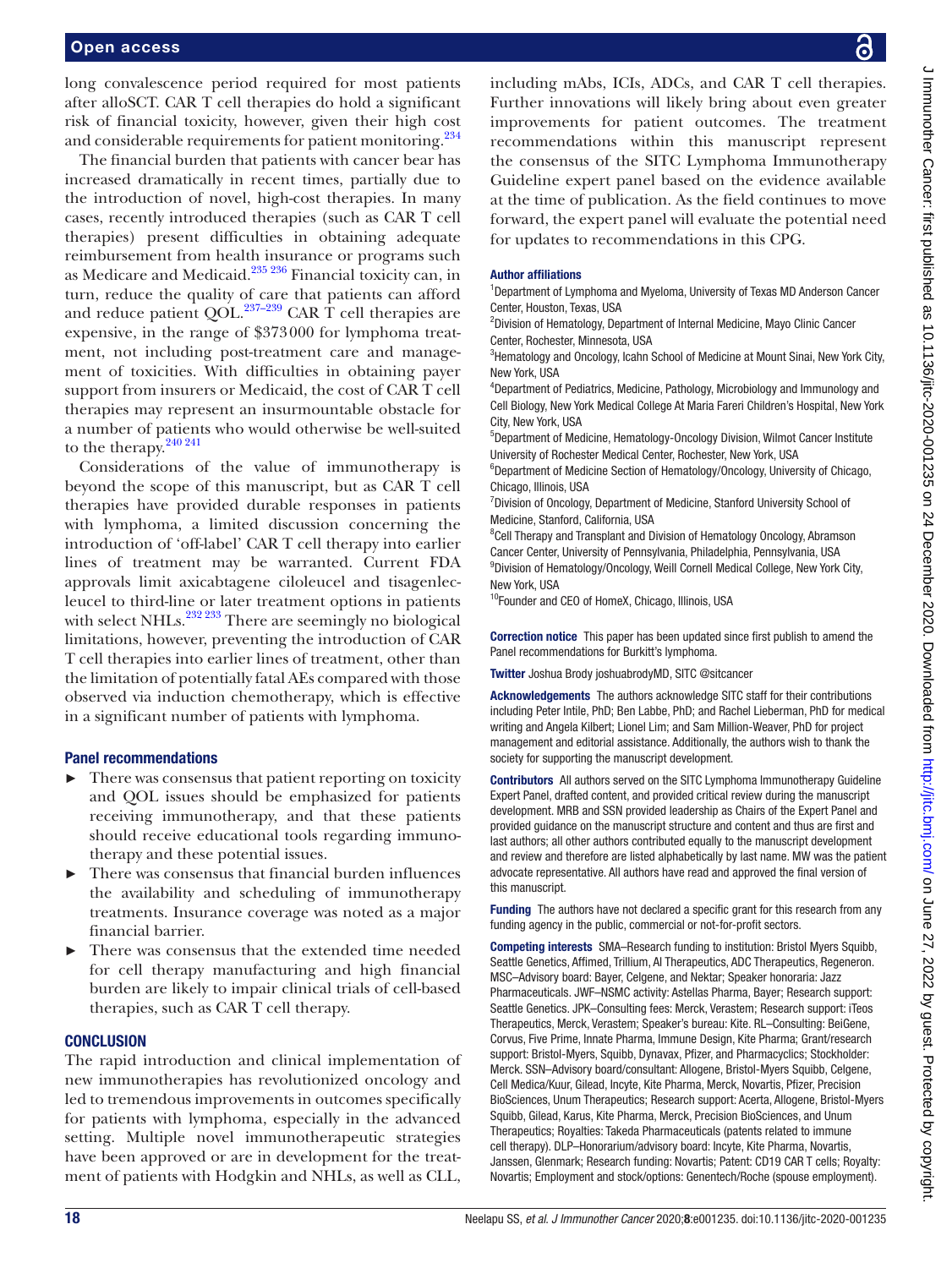KVB– Advisory board: Cellectis; Financial interest: Hemogenyx; Research support: Novartis. SA, JB, MRB, and MW–Nothing to disclose. SITC staff members: PI, AK, BL, RL, LL, and SMW–Nothing to disclose.

Patient consent for publication Not required.

**Provenance and peer review** Not commissioned: externally peer reviewed.

Open access This is an open access article distributed in accordance with the Creative Commons Attribution Non Commercial (CC BY-NC 4.0) license, which permits others to distribute, remix, adapt, build upon this work non-commercially, and license their derivative works on different terms, provided the original work is properly cited, appropriate credit is given, any changes made indicated, and the use is non-commercial. See [http://creativecommons.org/licenses/by-nc/4.0/.](http://creativecommons.org/licenses/by-nc/4.0/)

#### ORCID iD

Mitchell S Cairo <http://orcid.org/0000-0002-2075-434X>

# <span id="page-18-0"></span>**REFERENCES**

- 1 Leukemia & Lymphoma Society. Facts and statistics, 2019. Available: [http://www.lls.org/facts-and-statistics/facts-and](http://www.lls.org/facts-and-statistics/facts-and-statistics-overview)[statistics-overview](http://www.lls.org/facts-and-statistics/facts-and-statistics-overview)
- 2 American Cancer Society. Cancer statistics center, 2019. Available: <https://cancerstatisticscenter.cancer.org/>
- <span id="page-18-1"></span>3 Boyiadzis M, Bishop MR, Abonour R, *et al*. The Society for immunotherapy of cancer consensus statement on immunotherapy for the treatment of hematologic malignancies: multiple myeloma, lymphoma, and acute leukemia. *[J Immunother Cancer](http://dx.doi.org/10.1186/s40425-016-0188-z)* 2016;4:90.
- <span id="page-18-2"></span>4 The Society for Immunotherapy of Cancer. SITC cancer immunotherapy guidelines. Available: [https://www.sitcancer.org/](https://www.sitcancer.org/research/cancer-immunotherapy-guidelines) [research/cancer-immunotherapy-guidelines](https://www.sitcancer.org/research/cancer-immunotherapy-guidelines)
- <span id="page-18-3"></span>5 Institute of Medicine, Graham R, Mancher M, Wolman DM, *et al*, eds. *Clinical practice guidelines we can trust*. Washington, DC: The National Academies Press, 2011: 290.
- <span id="page-18-4"></span>6 Vist GE, Bryant D, Somerville L, *et al*. Outcomes of patients who participate in randomized controlled trials compared to similar patients receiving similar interventions who do not participate. *[Cochrane Database of Systematic Reviews](http://dx.doi.org/10.1002/14651858.MR000009.pub4)* 2008;60.
- <span id="page-18-5"></span>7 Armitage JO. Staging non-Hodgkin lymphoma. *[CA: A Cancer](http://dx.doi.org/10.3322/canjclin.55.6.368)  [Journal for Clinicians](http://dx.doi.org/10.3322/canjclin.55.6.368)* 2005;55:368–76.
- 8 Connors JM. State-of-the-art therapeutics: Hodgkin's lymphoma. *[J](http://dx.doi.org/10.1200/JCO.2005.05.016)  [Clin Oncol](http://dx.doi.org/10.1200/JCO.2005.05.016)* 2005;23:6400–8.
- <span id="page-18-6"></span>Kwee TC, Kwee RM, Nievelstein RAJ. Imaging in staging of malignant lymphoma: a systematic review. *[Blood](http://dx.doi.org/10.1182/blood-2007-07-101899)* 2008;111:504–16.
- <span id="page-18-7"></span>10 Casulo C, Maragulia J, Zelenetz AD. Incidence of hypogammaglobulinemia in patients receiving rituximab and the use of intravenous immunoglobulin for recurrent infections. *[Clin](http://dx.doi.org/10.1016/j.clml.2012.11.011)  [Lymphoma Myeloma Leuk](http://dx.doi.org/10.1016/j.clml.2012.11.011)* 2013;13:106–11.
- 11 Ullmann AJ, Schmidt-Hieber M, Bertz H, *et al*. Infectious diseases in allogeneic haematopoietic stem cell transplantation: prevention and prophylaxis strategy guidelines 2016. *[Ann Hematol](http://dx.doi.org/10.1007/s00277-016-2711-1)* 2016;95:1435–55.
- <span id="page-18-8"></span>12 National Comprehensive Cancer Network. B-Cell lymphomas, 2018. Available: [https://www.nccn.org/professionals/physician\\_gls/pdf/](https://www.nccn.org/professionals/physician_gls/pdf/b-cell.pdf) [b-cell.pdf](https://www.nccn.org/professionals/physician_gls/pdf/b-cell.pdf)
- <span id="page-18-9"></span>13 Csapo M, Lazar L. Chemotherapy-Induced cardiotoxicity: pathophysiology and prevention. *[Med Pharm Rep](http://dx.doi.org/10.15386/cjmed-339)* 2014;87:135–42.
- Yusuf SW, Sami S, Daher IN. Radiation-Induced heart disease: a clinical update. *[Cardiol Res Pract](http://dx.doi.org/10.4061/2011/317659)* 2011;2011:317659–9.
- 15 Salem J-E, Manouchehri A, Moey M, *et al*. Cardiovascular toxicities associated with immune checkpoint inhibitors: an observational, retrospective, pharmacovigilance study. *[Lancet Oncol](http://dx.doi.org/10.1016/S1470-2045(18)30608-9)* 2018;19:1579–89.
- <span id="page-18-10"></span>16 Canellos GP, Anderson JR, Propert KJ, *et al*. Chemotherapy of advanced Hodgkin's disease with MOPP, ABVD, or MOPP alternating with ABVD. *[N Engl J Med](http://dx.doi.org/10.1056/NEJM199211193272102)* 1992;327:1478–84.
- Canellos GP, Niedzwiecki D. Long-Term follow-up of Hodgkin's disease trial. *[N Engl J Med](http://dx.doi.org/10.1056/NEJM200205023461821)* 2002;346:1417–8.
- <span id="page-18-11"></span>18 Millennium Pharmaceuticals, Inc, Seattle Genetics, Inc, Takeda. A frontline therapy trial in participants with advanced classical Hodgkin lymphoma 2017 [updated April 20], 2017. Available: <https://ClinicalTrials.gov/show/NCT01712490>
- <span id="page-18-12"></span>19 Connors JM, Jurczak W, Straus DJ, *et al*. Brentuximab vedotin with chemotherapy for Stage III or IV Hodgkin's lymphoma. *[N Engl J](http://dx.doi.org/10.1056/NEJMoa1708984)  [Med](http://dx.doi.org/10.1056/NEJMoa1708984)* 2018;378:331–44.
- <span id="page-18-13"></span>20 Seattle Genetics, Inc. ADCETRIS prescribing information Bothell, WA. Available: [https://www.accessdata.fda.gov/scripts/cder/daf/](https://www.accessdata.fda.gov/scripts/cder/daf/index.cfm?event=overview.process&ApplNo=125388) [index.cfm?event=overview.process&ApplNo=125388](https://www.accessdata.fda.gov/scripts/cder/daf/index.cfm?event=overview.process&ApplNo=125388)
- <span id="page-18-14"></span>21 Seattle Genetics, Inc, Millennium Pharmaceuticals, Inc. A Phase 3 Study of Brentuximab Vedotin (SGN-35) in Patients at high risk of residual Hodgkin lymphoma following stem cell transplant (The AETHERA Trial) 2014 [updated August 31]. Available: [https://](https://ClinicalTrials.gov/show/NCT01100502) [ClinicalTrials.gov/show/NCT01100502](https://ClinicalTrials.gov/show/NCT01100502)
- <span id="page-18-15"></span>22 Moskowitz CH, Walewski J, Nademanee A, *et al*. Five-year pfs from the AETHERA trial of brentuximab vedotin for Hodgkin lymphoma at high risk of progression or relapse. *[Blood](http://dx.doi.org/10.1182/blood-2018-07-861641)* 2018;132:2639–42.
- <span id="page-18-16"></span>23 Seattle Genetics, Inc, Millennium Pharmaceuticals, Inc. A pivotal open-label trial of brentuximab vedotin for Hodgkin lymphoma 2010 [updated August]. Available: [https://ClinicalTrials.gov/show/](https://ClinicalTrials.gov/show/NCT00848926) [NCT00848926](https://ClinicalTrials.gov/show/NCT00848926)
- <span id="page-18-17"></span>24 Gopal AK, Chen R, Smith SE, *et al*. Durable remissions in a pivotal phase 2 study of brentuximab vedotin in relapsed or refractory Hodgkin lymphoma. *[Blood](http://dx.doi.org/10.1182/blood-2014-08-595801)* 2015;125:1236–43.
- <span id="page-18-18"></span>25 Squibb B-M. Study of Nivolumab in Patients With Classical Hodgkin's Lymphoma (Registrational) 2017 [updated August 31]. Available:<https://ClinicalTrials.gov/show/NCT02181738>
- 26 Squibb B-M, Janssen LP. An investigational immuno-therapy study to determine the safety and effectiveness of nivolumab and daratumumab in patients with multiple mye loma 2022 [updated January 13]. Available: [https://ClinicalTrials.gov/show/](https://ClinicalTrials.gov/show/NCT01592370) [NCT01592370](https://ClinicalTrials.gov/show/NCT01592370)
- <span id="page-18-19"></span>27 Armand P, Engert A, Younes A, *et al*. Nivolumab for relapsed/ refractory classic Hodgkin lymphoma after failure of autologous hematopoietic cell transplantation: extended follow-up of the Multicohort single-arm phase II CheckMate 205 trial. *[J Clin Oncol](http://dx.doi.org/10.1200/JCO.2017.76.0793)* 2018;36:1428–39.
- <span id="page-18-20"></span>28 Squibb B-M. OPDIVO prescribing information. Available: [https://](https://www.accessdata.fda.gov/scripts/cder/daf/index.cfm?event=overview.process&ApplNo=125554) [www.accessdata.fda.gov/scripts/cder/daf/index.cfm?event=](https://www.accessdata.fda.gov/scripts/cder/daf/index.cfm?event=overview.process&ApplNo=125554) [overview.process&ApplNo=125554](https://www.accessdata.fda.gov/scripts/cder/daf/index.cfm?event=overview.process&ApplNo=125554)
- <span id="page-18-21"></span>29 Seattle Genetics, Inc. Squibb B-M. A Study of Brentuximab Vedotin Combined With Nivolumab for Relapsed or Refractory Hodgkin Lymphoma 2018 [updated March 1]. Available: [https://ClinicalTrials.](https://ClinicalTrials.gov/show/NCT02572167) [gov/show/NCT02572167](https://ClinicalTrials.gov/show/NCT02572167)
- <span id="page-18-22"></span>30 Herrera AF, Moskowitz AJ, Bartlett NL, *et al*. Interim results of brentuximab vedotin in combination with nivolumab in patients with relapsed or refractory Hodgkin lymphoma. *[Blood](http://dx.doi.org/10.1182/blood-2017-10-811224)* 2018;131:1183–94.
- <span id="page-18-23"></span>31 Merck Sharp & Dohme Corp. Study of pembrolizumab (MK-3475) in participants with relapsed or refractory class ical Hodgkin Lymphoma (MK-3475-087/KEYNOTE-087) 2021 [updated April 20]Merck Sharp & Dohme Corp. Available: [https://ClinicalTrials.gov/](https://ClinicalTrials.gov/show/NCT02453594) [show/NCT02453594](https://ClinicalTrials.gov/show/NCT02453594)
- <span id="page-18-24"></span>32 Chen R, Zinzani PL, Fanale MA, *et al*. Phase II study of the efficacy and safety of pembrolizumab for relapsed/refractory classic Hodgkin lymphoma. *[J Clin Oncol](http://dx.doi.org/10.1200/JCO.2016.72.1316)* 2017;35:2125–32.
- <span id="page-18-25"></span>33 Merck & Co. Inc. Pembrolizumab (KEYTRUDA) prescribing information, 2017. Available: [https://www.accessdata.fda.gov/](https://www.accessdata.fda.gov/scripts/cder/daf/index.cfm?event=overview.process&ApplNo=125514) [scripts/cder/daf/index.cfm?event=overview.process&ApplNo=](https://www.accessdata.fda.gov/scripts/cder/daf/index.cfm?event=overview.process&ApplNo=125514) [125514](https://www.accessdata.fda.gov/scripts/cder/daf/index.cfm?event=overview.process&ApplNo=125514)
- <span id="page-18-26"></span>34 McLaughlin P, Grillo-López AJ, Link BK, *et al*. Rituximab chimeric anti-CD20 monoclonal antibody therapy for relapsed indolent lymphoma: half of patients respond to a four-dose treatment program. *[J Clin Oncol](http://dx.doi.org/10.1200/JCO.1998.16.8.2825)* 1998;16:2825–33.
- 35 Piro LD, White CA, Grillo-López AJ, *et al*. Extended rituximab (anti-CD20 monoclonal antibody) therapy for relapsed or refractory low-grade or follicular non-Hodgkin's lymphoma. *[Ann Oncol](http://dx.doi.org/10.1023/A:1008389119525)* 1999;10:655–61.
- 36 Davis TA, Grillo-López AJ, White CA, *et al*. Rituximab anti-CD20 monoclonal antibody therapy in non-Hodgkin's lymphoma: safety and efficacy of re-treatment. *[J Clin Oncol](http://dx.doi.org/10.1200/JCO.2000.18.17.3135)* 2000;18:3135–43.
- <span id="page-18-27"></span>Genentech. RITUXAN prescribing information South San Francisco, CA. Available: [https://www.accessdata.fda.gov/scripts/cder/daf/](https://www.accessdata.fda.gov/scripts/cder/daf/index.cfm?event=overview.process&ApplNo=103705) [index.cfm?event=overview.process&ApplNo=103705](https://www.accessdata.fda.gov/scripts/cder/daf/index.cfm?event=overview.process&ApplNo=103705)
- <span id="page-18-28"></span>38 Marcus R, Imrie K, Belch A, *et al*. CVP chemotherapy plus rituximab compared with CVP as first-line treatment for advanced follicular lymphoma. *[Blood](http://dx.doi.org/10.1182/blood-2004-08-3175)* 2005;105:1417–23.
- <span id="page-18-29"></span>39 Lymphoma Study Association, HOVON Dutch Haemato-Oncology Association, German Low Grade Lymphoma Study Group. Primary rituximab and maintenance 2007 [updated May]. Available: [https://](https://ClinicalTrials.gov/show/NCT00140582) [ClinicalTrials.gov/show/NCT00140582](https://ClinicalTrials.gov/show/NCT00140582)
- <span id="page-18-30"></span>40 Salles G, Seymour JF, Offner F, *et al*. Rituximab maintenance for 2 years in patients with high tumour burden follicular lymphoma responding to rituximab plus chemotherapy (PRIMA): a phase 3, randomised controlled trial. *[The Lancet](http://dx.doi.org/10.1016/S0140-6736(10)62175-7)* 2011;377:42–51.
- <span id="page-18-31"></span>41 Hochster H, Weller E, Gascoyne RD, *et al*. Maintenance rituximab after cyclophosphamide, vincristine, and prednisone prolongs progression-free survival in advanced indolent lymphoma: results of the randomized phase III ECOG1496 study. *[J Clin Oncol](http://dx.doi.org/10.1200/JCO.2008.17.1561)* 2009;27:1607–14.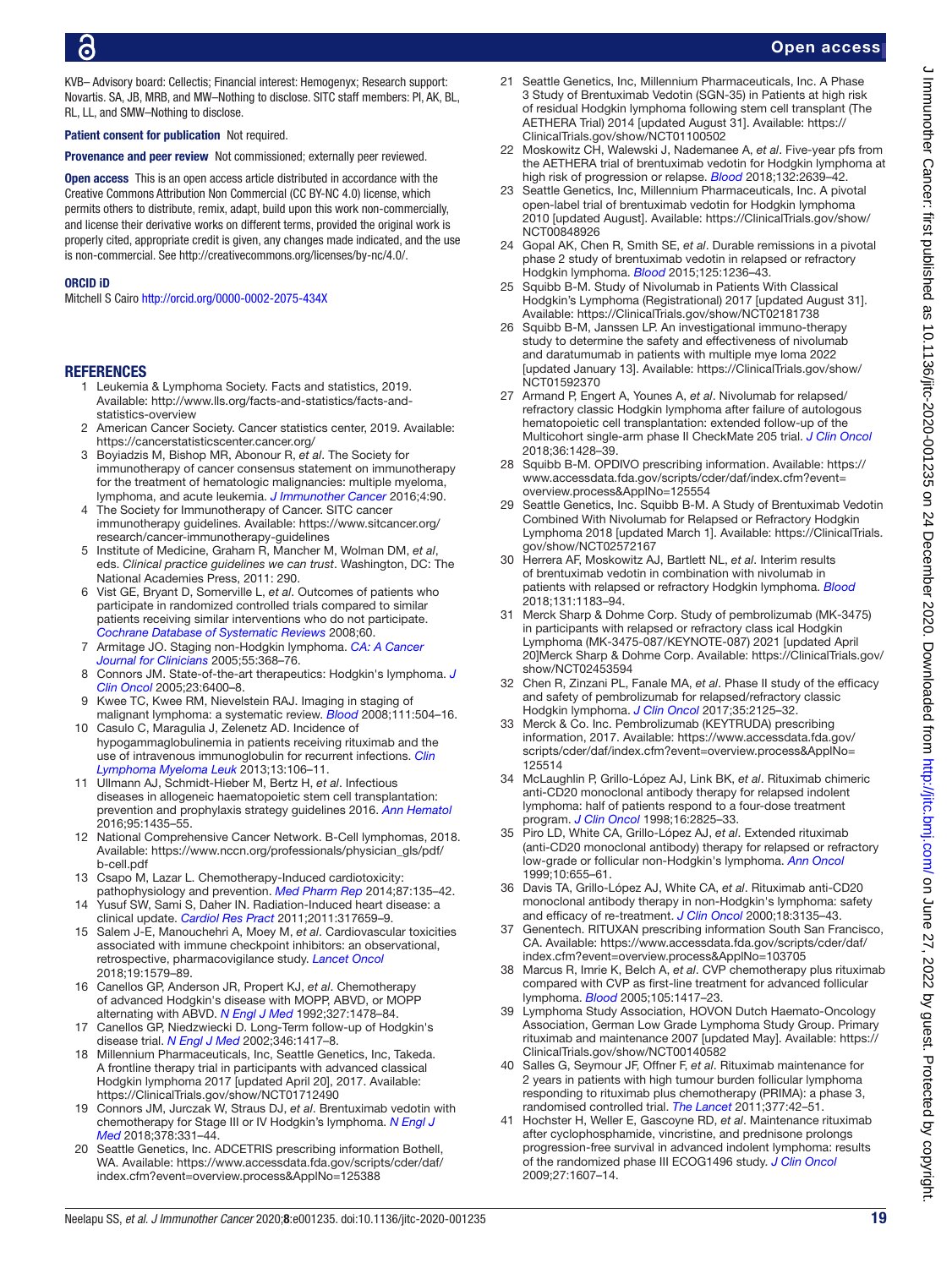- <span id="page-19-0"></span>42 Eastern Cooperative Oncology Group, National Cancer Institute, Cancer and Leukemia Group B. Combination chemotherapy with or without monoclonal antibody therapy in treating older patients with non-hodgkin's lymphoma. Available: [https://ClinicalTrials.gov/show/](https://ClinicalTrials.gov/show/NCT00003150) [NCT00003150](https://ClinicalTrials.gov/show/NCT00003150)
- <span id="page-19-2"></span>43 Coiffier B, Lepage E, Brière J, *et al*. CHOP chemotherapy plus rituximab compared with CHOP alone in elderly patients with diffuse large-B-cell lymphoma. *[N Engl J Med Overseas Ed](http://dx.doi.org/10.1056/NEJMoa011795)* 2002;346:235–42.
- 44 NCIC Clinical Trials Group, Canadian Cancer Trials Group. Combination chemotherapy with or without rituximab in treating patients with non-hodgkin's lymphoma 2010 [updated December]. Available: <https://ClinicalTrials.gov/show/NCT00064116>
- <span id="page-19-1"></span>45 Habermann TM, Weller EA, Morrison VA, *et al*. Rituximab-CHOP versus CHOP alone or with maintenance rituximab in older patients with diffuse large B-cell lymphoma. *[J Clin Oncol](http://dx.doi.org/10.1200/JCO.2005.05.1003)* 2006;24:3121–7.
- <span id="page-19-3"></span>46 Pfreundschuh M, Trümper L, Österborg A, *et al*. CHOP-like chemotherapy plus rituximab versus CHOP-like chemotherapy alone in young patients with good-prognosis diffuse large-Bcell lymphoma: a randomised controlled trial by the MabThera international trial (MInT) group. *[Lancet Oncol](http://dx.doi.org/10.1016/S1470-2045(06)70664-7)* 2006;7:379–91.
- <span id="page-19-4"></span>47 Dunleavy K, Pittaluga S, Maeda LS, *et al*. Dose-adjusted EPOCHrituximab therapy in primary mediastinal B-cell lymphoma. *[N Engl J](http://dx.doi.org/10.1056/NEJMoa1214561)  [Med](http://dx.doi.org/10.1056/NEJMoa1214561)* 2013;368:1408–16.
- <span id="page-19-5"></span>48 Giulino-Roth L, O'Donohue T, Chen Z, *et al*. Outcomes of adults and children with primary mediastinal B-cell lymphoma treated with dose-adjusted EPOCH-R. *[Br J Haematol](http://dx.doi.org/10.1111/bjh.14951)* 2017;179:739–47.
- <span id="page-19-6"></span>49 Benkerrou M, Jais JP, Leblond V, *et al*. Anti-B-cell monoclonal antibody treatment of severe posttransplant B-lymphoproliferative disorder: prognostic factors and long-term outcome. *[Blood](http://dx.doi.org/10.1182/blood.V92.9.3137)* 1998;92:3137–47.
- <span id="page-19-7"></span>50 Tsai DE, Hardy CL, Tomaszewski JE, *et al*. Reduction in immunosuppression as initial therapy for posttransplant lymphoproliferative disorder: analysis of prognostic variables and long-term follow-up of 42 adult patients1. *[Transplantation](http://dx.doi.org/10.1097/00007890-200104270-00012)* 2001;71:1076–88.
- 51 Mamzer-Bruneel MF, Lomé C, Morelon E, *et al*. Durable remission after aggressive chemotherapy for very late post-kidney transplant lymphoproliferation: a report of 16 cases observed in a single center. *[J Clin Oncol](http://dx.doi.org/10.1200/JCO.2000.18.21.3622)* 2000;18:3622–32.
- 52 Swinnen LJ, Mullen GM, Carr TJ, *et al*. Aggressive treatment for postcardiac transplant lymphoproliferation. *[Blood](http://dx.doi.org/10.1182/blood.V86.9.3333.bloodjournal8693333)* 1995;86:3333–40.
- 53 Perrine SP, Hermine O, Small T, *et al*. A phase 1/2 trial of arginine butyrate and ganciclovir in patients with Epstein-Barr virusassociated lymphoid malignancies. *[Blood](http://dx.doi.org/10.1182/blood-2006-01-024703)* 2007;109:2571–8.
- 54 Choquet S, Trappe R, Leblond V, *et al*. CHOP-21 for the treatment of post-transplant lymphoproliferative disorders following solid organ transplantation. *[Haematologica](http://dx.doi.org/10.3324/haematol.10595)* 2007;92:273–4.
- 55 Fohrer C, Caillard S, Koumarianou A, *et al*. Long-Term survival in post-transplant lymphoproliferative disorders with a dose-adjusted ACVBP regimen. *[Br J Haematol](http://dx.doi.org/10.1111/j.1365-2141.2006.06228.x)* 2006;134:602–12.
- 56 Viracta Therapeutics, Inc. Dose escalation & expansion study of oral VRx-3996 & Valganciclovir in subjects with EBV-Associated lymphoid malignancies 2020 [updated January]. Available: [https://](https://ClinicalTrials.gov/show/NCT03397706) [ClinicalTrials.gov/show/NCT03397706](https://ClinicalTrials.gov/show/NCT03397706)
- <span id="page-19-8"></span>57 M. D. Anderson Cancer Center, National Cancer Institute. Ibrutinib and rituximab in treating patients with relapsed or refractory mantle cell lymphoma or older patients with newly diagnosed mantle cell lymphoma 2020 [updated July 31]. Available: [https://ClinicalTrials.](https://ClinicalTrials.gov/show/NCT01880567) [gov/show/NCT01880567](https://ClinicalTrials.gov/show/NCT01880567)
- 58 Wang ML, Lee H, Chuang H, *et al*. Ibrutinib in combination with rituximab in relapsed or refractory mantle cell lymphoma: a singlecentre, open-label, phase 2 trial. *[Lancet Oncol](http://dx.doi.org/10.1016/S1470-2045(15)00438-6)* 2016;17:48–56.
- <span id="page-19-9"></span>59 Griffiths R, Mikhael J, Gleeson M, *et al*. Addition of rituximab to chemotherapy alone as first-line therapy improves overall survival in elderly patients with mantle cell lymphoma. *[Blood](http://dx.doi.org/10.1182/blood-2011-04-348367)* 2011;118:4808–16.
- <span id="page-19-10"></span>60 Robak T, Huang H, Jin J, *et al*. Bortezomib-based therapy for newly diagnosed mantle-cell lymphoma. *[N Engl J Med](http://dx.doi.org/10.1056/NEJMoa1412096)* 2015;372:944–53.
- <span id="page-19-11"></span>61 Le Gouill S, Thieblemont C, Oberic L, *et al*. Rituximab after autologous stem-cell transplantation in mantle-cell lymphoma. *[N](http://dx.doi.org/10.1056/NEJMoa1701769)  [Engl J Med](http://dx.doi.org/10.1056/NEJMoa1701769)* 2017;377:1250–60.
- <span id="page-19-12"></span>62 Celltrion, Inc. TRUXIMA prescribing information. Available: [https://](https://www.accessdata.fda.gov/scripts/cder/daf/index.cfm?event=overview.process&ApplNo=761088) [www.accessdata.fda.gov/scripts/cder/daf/index.cfm?event=](https://www.accessdata.fda.gov/scripts/cder/daf/index.cfm?event=overview.process&ApplNo=761088) [overview.process&ApplNo=761088](https://www.accessdata.fda.gov/scripts/cder/daf/index.cfm?event=overview.process&ApplNo=761088)
- 63 Pfizer, Inc. RUXIENCE prescribing information. Available: [https://](https://www.accessdata.fda.gov/scripts/cder/daf/index.cfm?event=overview.process&ApplNo=761103) [www.accessdata.fda.gov/scripts/cder/daf/index.cfm?event=](https://www.accessdata.fda.gov/scripts/cder/daf/index.cfm?event=overview.process&ApplNo=761103) [overview.process&ApplNo=761103](https://www.accessdata.fda.gov/scripts/cder/daf/index.cfm?event=overview.process&ApplNo=761103)
- <span id="page-19-13"></span>64 Stebbing J, Mainwaring PN, Curigliano G, *et al*. Understanding the role of comparative clinical studies in the development of oncology biosimilars. *[J Clin Oncol](http://dx.doi.org/10.1200/JCO.19.02953)* 2020;38:1070–80.
- 65 Dutta B, Huys I, Vulto AG, *et al*. Identifying key benefits in European off-patent biologics and biosimilar markets: it is not only about price! *[BioDrugs](http://dx.doi.org/10.1007/s40259-019-00395-w)* 2020;34:159–70.
- <span id="page-19-14"></span>66 Genentech. RITUXAN HYCELA prescribing information South San Francisco. Available: [https://www.accessdata.fda.gov/scripts/cder/](https://www.accessdata.fda.gov/scripts/cder/daf/index.cfm?event=overview.process&ApplNo=761064) [daf/index.cfm?event=overview.process&ApplNo=761064](https://www.accessdata.fda.gov/scripts/cder/daf/index.cfm?event=overview.process&ApplNo=761064)
- <span id="page-19-15"></span>67 Genentech, IncRoche Pharma AG. A Study to Investigate the Efficacy and Safety of Bendamustine Compared With Bendamustine+Obinutuzumab (GA101) in Participants With Rituximab-Refractory, Indolent Non-Hodgkin's Lymphoma (GADOLIN) 2014 [updated September 30]. Available: [https://](https://ClinicalTrials.gov/show/NCT01059630) [ClinicalTrials.gov/show/NCT01059630](https://ClinicalTrials.gov/show/NCT01059630)
- 68 Friedberg JW, Cohen P, Chen L, *et al*. Bendamustine in patients with rituximab-refractory indolent and transformed non-hodgkin's lymphoma: results from a phase ii multicenter, single-agent Study. *[J](http://dx.doi.org/10.1200/JCO.2007.12.5070)  [Clin Oncol](http://dx.doi.org/10.1200/JCO.2007.12.5070)* 2008;26:204–10.
- <span id="page-19-16"></span>69 Sehn LH, Chua N, Mayer J, *et al*. Obinutuzumab plus bendamustine versus bendamustine monotherapy in patients with rituximabrefractory indolent non-Hodgkin lymphoma (GADOLIN): a randomised, controlled, open-label, multicentre, phase 3 trial. *[Lancet Oncol](http://dx.doi.org/10.1016/S1470-2045(16)30097-3)* 2016;17:1081–93.
- <span id="page-19-17"></span>70 Genentech. GAZYVA prescribing information South San Francisco, CA. Available: [https://www.accessdata.fda.gov/scripts/cder/daf/](https://www.accessdata.fda.gov/scripts/cder/daf/index.cfm?event=overview.process&ApplNo=125486) [index.cfm?event=overview.process&ApplNo=125486](https://www.accessdata.fda.gov/scripts/cder/daf/index.cfm?event=overview.process&ApplNo=125486)
- <span id="page-19-18"></span>71 Hoffmann-La Roche, German Low Grade Lymphoma Study Group, Institute of Cancer Research, United Kingdom. A study of obinutuzumab (RO5072759) plus chemotherapy in comparison with rituximab plus chemotherapy followed by obinutuzumab or rituximab maintenance in patients with untreated advanced indolent non-hodgkin's lymphoma (GALLIUM) 2016 [updated February 1]. Available: [https://ClinicalTrials.gov/show/](https://ClinicalTrials.gov/show/NCT01332968) [NCT01332968](https://ClinicalTrials.gov/show/NCT01332968)
- <span id="page-19-19"></span>72 Marcus R, Davies A, Ando K, *et al*. Obinutuzumab for the firstline treatment of follicular lymphoma. *[N Engl J Med Overseas Ed](http://dx.doi.org/10.1056/NEJMoa1614598)* 2017;377:1331–44.
- <span id="page-19-20"></span>73 Fondazione Italiana Linfomi ONLUS. La-Roche H. A study of Obinutuzumab in combination with CHOP chemotherapy versus rituximab with CHOP in participants with CD20-positive diffuse large B-cell lymphoma (GOYA). Available: [https://clinicaltrials.gov/](https://clinicaltrials.gov/ct2/show/NCT01287741) [ct2/show/NCT01287741](https://clinicaltrials.gov/ct2/show/NCT01287741)
- <span id="page-19-21"></span>74 Vitolo U, Trněný M, Belada D, *et al*. Obinutuzumab or rituximab plus cyclophosphamide, doxorubicin, vincristine, and prednisone in previously untreated diffuse large B-cell lymphoma. *[J Clin Oncol](http://dx.doi.org/10.1200/JCO.2017.73.3402)* 2017;35:3529–37.
- <span id="page-19-22"></span>Alcindor T, Witzig TE. Radioimmunotherapy with Yttrium-90 Ibritumomab tiuxetan for patients with relapsed cd20+ B-Cell nonhodgkin's lymphoma. *[Curr Treat Options Oncol](http://dx.doi.org/10.1007/s11864-002-0027-y)* 2002;3:275–82.
- <span id="page-19-23"></span>76 Witzig T, Gordon L, Wiseman G, eds. *Reduced dose Zevalin is safe and effective in patients with relapsed or refractory, low grade, follicular or CD20 (+) transformed B cell non-Hodgkin's lymphoma (L/F/T NHL) and mild thrombocytopenia. Blood*. WASHINGTON, DC 20036 USA: AMER SOC HEMATOLOGY 1900 MSTREET. NW SUITE 200, 2000.
- <span id="page-19-24"></span>77 Witzig T, White C, Gordon L. Response to Zevalin is superior to response to rituximab regardless of age and extent of disease. *Proc Am Soc Clin Oncol* 2001.
- <span id="page-19-25"></span>78 Witzig T, White C, Gordon L. Zevalin radioimmunotherapy of rituximab-refractory follicular non-Hodgkin's lymphoma. *Blood* 2000;96:507a.
- <span id="page-19-26"></span>79 Spectrum Pharms. ZEVALIN prescribing information. Available: [https://www.accessdata.fda.gov/scripts/cder/daf/index.cfm?event=](https://www.accessdata.fda.gov/scripts/cder/daf/index.cfm?event=overview.process&ApplNo=125019) [overview.process&ApplNo=125019](https://www.accessdata.fda.gov/scripts/cder/daf/index.cfm?event=overview.process&ApplNo=125019)
- <span id="page-19-27"></span>80 Bayer. Treatment With [90]Y-Ibritumomab Tiuxetan Versus no Treatment in Patients With Follicular Non Hodgkin Lymphoma (Stage III or IV) Having Achieved a Partial or Complete Remission After First Line Chemotherapy, 2008. Available: [https://clinicaltrials.](https://clinicaltrials.gov/ct2/show/NCT00185393) [gov/ct2/show/NCT00185393](https://clinicaltrials.gov/ct2/show/NCT00185393)
- <span id="page-19-28"></span>81 Morschhauser F, Radford J, Van Hoof A, *et al*. Phase III trial of consolidation therapy with yttrium-90–ibritumomab tiuxetan compared with no additional therapy after first remission in advanced follicular lymphoma. *[J Clin Oncol](http://dx.doi.org/10.1200/JCO.2008.17.2015)* 2008;26:5156–64.
- <span id="page-19-29"></span>82 GlaxoSmithKline LLC, Food and Drug Administration. Glaxosmithkline LLC; withdrawal of approval of the indication for treatment of patients with relapsed or refractory, low grade, follicular, or transformed CD20 positive non-Hodgkin's lymphoma who have not received prior rituximab; BEXXAR. *Federal Register* 2013;78:63226–7.
- <span id="page-19-30"></span>83 Seattle Genetics Inc, Millennium Pharmaceuticals Inc. A phase 2 open label trial of Brentuximab Vedotin (SGN-35) for systemic anaplastic large cell lymphoma, 2010. Available: [https://clinicaltrials.](https://clinicaltrials.gov/ct2/show/NCT00866047) [gov/ct2/show/NCT00866047](https://clinicaltrials.gov/ct2/show/NCT00866047)

 $\epsilon$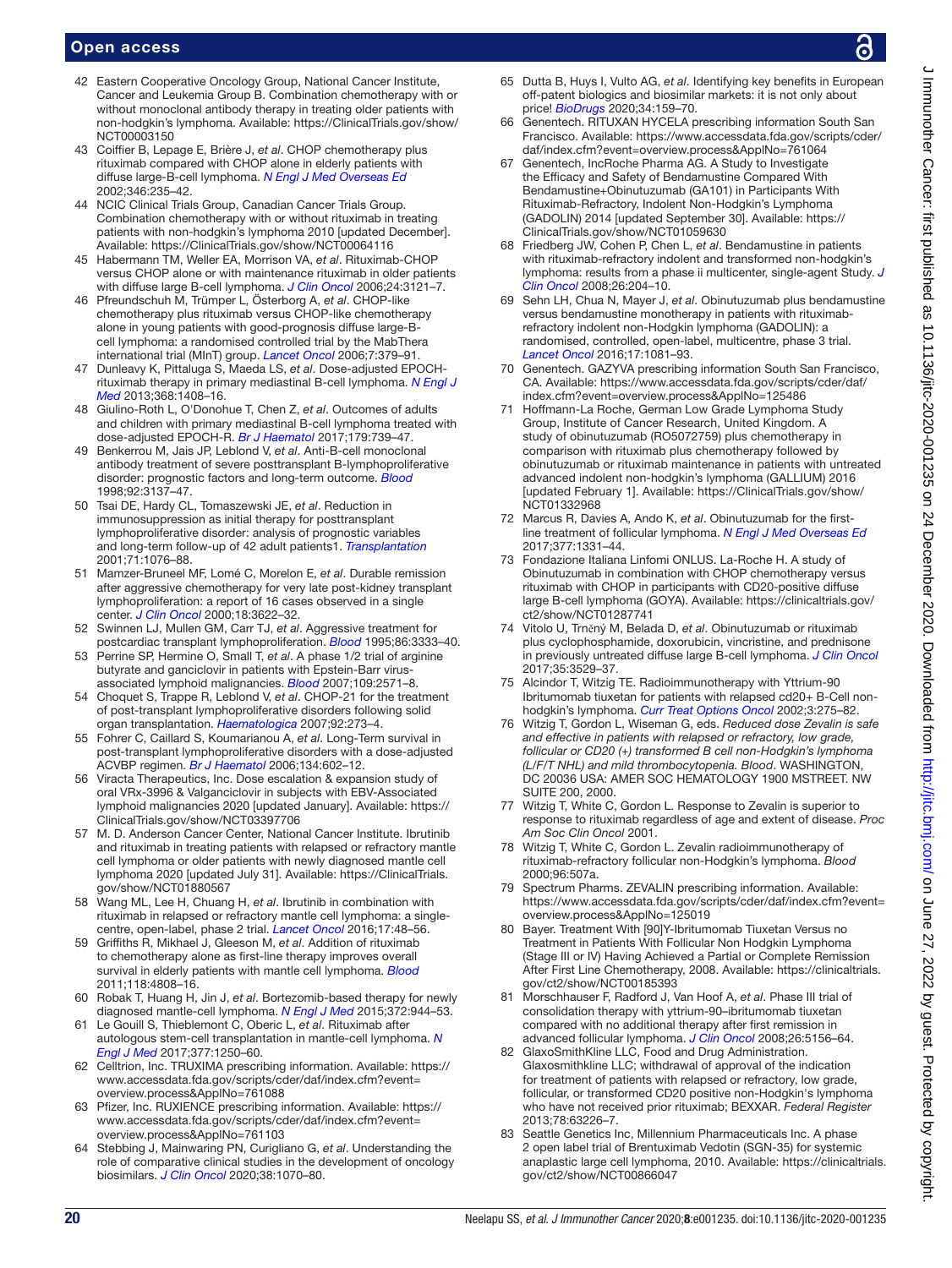- <span id="page-20-0"></span>84 Pro B, Advani R, Brice P, *et al*. Five-year results of brentuximab vedotin in patients with relapsed or refractory systemic anaplastic large cell lymphoma. *[Blood](http://dx.doi.org/10.1182/blood-2017-05-780049)* 2017;130:2709–17.
- <span id="page-20-1"></span>85 Seattle Genetics, Inc, Millennium Pharmaceuticals, Inc. ECHELON-2: A Comparison ofBrentuximab Vedotin and CHP With Standard-of-care CHOP in the Treatment of Patients With CD30-positive Mature T-cell Lymphomas 2018 [updated August 15]. Available: <https://ClinicalTrials.gov/show/NCT01777152>
- <span id="page-20-2"></span>86 Prince HM, Kim YH, Horwitz SM, *et al*. Brentuximab vedotin or physician's choice in CD30-positive cutaneous T-cell lymphoma (ALCANZA): an international, open-label, randomised, phase 3, multicentre trial. *[Lancet](http://dx.doi.org/10.1016/S0140-6736(17)31266-7)* 2017;390:555–66.
- <span id="page-20-3"></span>87 Millennium Pharmaceuticals, Inc, Seattle Genetics, Inc, Takeda. A Phase 3 Trial of Brentuximab Vedotin(SGN-35) Versus Physician's Choice (Methotrexate or Bexarotene) in Participants With CD30- Positive Cutaneous T-Cell Lymphoma (ALCANZA Study) 2016 [updated May 31]. Available: [https://ClinicalTrials.gov/show/](https://ClinicalTrials.gov/show/NCT01578499) [NCT01578499](https://ClinicalTrials.gov/show/NCT01578499)
- <span id="page-20-4"></span>88 Jacobsen ED, Sharman JP, Oki Y, *et al*. Brentuximab vedotin demonstrates objective responses in a phase 2 study of relapsed/refractory DLBCL with variable CD30 expression. *[Blood](http://dx.doi.org/10.1182/blood-2014-09-598763)* 2015;125:1394–402.
- <span id="page-20-5"></span>89 Berger GK, McBride A, Lawson S, *et al*. Brentuximab vedotin for treatment of non-Hodgkin lymphomas: a systematic review. *[Crit](http://dx.doi.org/10.1016/j.critrevonc.2016.11.009)  [Rev Oncol Hematol](http://dx.doi.org/10.1016/j.critrevonc.2016.11.009)* 2017;109:42–50.
- <span id="page-20-6"></span>90 Hoffman-La Roche, ClinicalTrials.gov Bethesda (MD): National Library of Medicine (US). Identifier NCT02257567, a study of Polatuzumab Vedotin (DCDS4501A) in combination with rituximab or Obinutuzumab plus bendamustine in participants with relapsed or refractory follicular or diffuse large B-cell lymphoma.
- <span id="page-20-7"></span>91 Sehn LH, Herrera AF, Flowers CR, *et al*. Polatuzumab Vedotin in relapsed or refractory diffuse large B-cell lymphoma. *[J Clin Oncol](http://dx.doi.org/10.1200/JCO.19.00172)* 2020;38:155–65.
- <span id="page-20-8"></span>92 Genentech. POLIVY prescribing information. Available: [https://www.](https://www.accessdata.fda.gov/scripts/cder/daf/index.cfm?event=overview.process&ApplNo=761121) [accessdata.fda.gov/scripts/cder/daf/index.cfm?event=overview.](https://www.accessdata.fda.gov/scripts/cder/daf/index.cfm?event=overview.process&ApplNo=761121) [process&ApplNo=761121](https://www.accessdata.fda.gov/scripts/cder/daf/index.cfm?event=overview.process&ApplNo=761121)
- <span id="page-20-9"></span>93 Kyowa Kirin Pharmaceutical Development, Inc. Study of KW-0761 versus vorinostat in relapsed/refractory CTCL 2017 [updated March]. Available:<https://ClinicalTrials.gov/show/NCT01728805>
- <span id="page-20-10"></span>94 Kim YH, Bagot M, Pinter-Brown L, *et al*. Mogamulizumab versus vorinostat in previously treated cutaneous T-cell lymphoma (MAVORIC): an international, open-label, randomised, controlled phase 3 trial. *[Lancet Oncol](http://dx.doi.org/10.1016/S1470-2045(18)30379-6)* 2018;19:1192–204.
- <span id="page-20-11"></span>95 Kyowa K. POTELIGEO prescribing information Tokyo, Japan. Available: [https://www.accessdata.fda.gov/scripts/cder/daf/index.](https://www.accessdata.fda.gov/scripts/cder/daf/index.cfm?event=overview.process&ApplNo=761051) [cfm?event=overview.process&ApplNo=761051](https://www.accessdata.fda.gov/scripts/cder/daf/index.cfm?event=overview.process&ApplNo=761051)
- <span id="page-20-12"></span>96 Armand P, Rodig S, Melnichenko V, *et al*. Pembrolizumab in relapsed or refractory primary mediastinal large B-cell lymphoma. *[J](http://dx.doi.org/10.1200/JCO.19.01389)  [Clin Oncol](http://dx.doi.org/10.1200/JCO.19.01389)* 2019;37:3291–9.
- 97 Merck Sharp & Dohme Corp. Study of pembrolizumab (MK-3475) in participants with relapsed or refractory primary mediastinal large b-cell lymphoma or relapsed or refractory richter syndrome (MK-3475-170/KEYNOTE-170) 2019 [updated June 29]. Available: <https://ClinicalTrials.gov/show/NCT02576990>
- <span id="page-20-13"></span>98 Celgene. A study to determine the efficacy and safety of lenalidomide in patients with mantle cell nhl who have relapsed or progressed after treatment with bortezomib or are refractory to bortezomib. The "EMERGE" Trial 2016 [updated April 6]. Available: <https://ClinicalTrials.gov/show/NCT00737529>
- <span id="page-20-14"></span>99 Witzig TE, Luigi Zinzani P, Habermann TM, *et al*. Long-Term analysis of phase II studies of single-agent lenalidomide in relapsed/ refractory mantle cell lymphoma. *[Am J Hematol](http://dx.doi.org/10.1002/ajh.24854)* 2017;92:E575–83.
- <span id="page-20-15"></span>Celgene. Lenalidomide (REVLIMID) prescribing information. Available: [https://www.accessdata.fda.gov/scripts/cder/daf/index.](https://www.accessdata.fda.gov/scripts/cder/daf/index.cfm?event=overview.process&ApplNo=021880) [cfm?event=overview.process&ApplNo=021880](https://www.accessdata.fda.gov/scripts/cder/daf/index.cfm?event=overview.process&ApplNo=021880)
- <span id="page-20-16"></span>101 Celgene. Rituximab Plus Lenalidomide for Patients With Relapsed Refractory Indolent Non-Hodgkin's Lymphoma (Follicular Lymphoma and Marginal Zone Lymphoma) 2018 [updated June 22]. Available: <https://ClinicalTrials.gov/show/NCT01938001>
- <span id="page-20-17"></span>102 Leonard JP, Trneny M, Izutsu K, *et al*. Augment: a phase III study of lenalidomide plus rituximab versus placebo plus rituximab in relapsed or refractory indolent lymphoma. *[J Clin Oncol](http://dx.doi.org/10.1200/JCO.19.00010)* 2019;37:1188–99.
- <span id="page-20-18"></span>103 Celgene. Lenalidomide Plus Rituximab Followed by Lenalidomide Versus Rituximab Maintenance for Relapsed/Refractory Follicular, Marginal Zone or Mantle Cell Lymphoma 2023 [updated April 8]. Available: <https://ClinicalTrials.gov/show/NCT01996865>
- <span id="page-20-19"></span>104 Andorsky DJ, Coleman M, Yacoub A, *et al*. MAGNIFY: phase IIIB interim analysis of induction R2 followed by maintenance in relapsed/refractory indolent non-Hodgkin lymphoma. *[J Clin Oncol](http://dx.doi.org/10.1200/JCO.2019.37.15_suppl.7513)* 2019;37. 7513.
- <span id="page-20-20"></span>105 Celgene, The Lymphoma Academic Research Organisation. Combined rituximab and lenalidomide treatment for untreated patients with follicular lymphoma (relevance). Available: [https://](https://clinicaltrials.gov/ct2/show/NCT01476787) [clinicaltrials.gov/ct2/show/NCT01476787](https://clinicaltrials.gov/ct2/show/NCT01476787)
- 106 The Lymphoma Academic Research Organisation, Celgene. A phase 3 open label randomized study to compare the efficacy and safety of rituximab plus lenalidomide (CC-5013) versus rituximab plus chemotherapy followed by rituximab in subjects with previously untreated follicular lymphoma (relevance). Available: <https://clinicaltrials.gov/ct2/show/NCT01650701>
- <span id="page-20-21"></span>107 Morschhauser F, Fowler NH, Feugier P, *et al*. Rituximab plus lenalidomide in advanced untreated follicular lymphoma. *[N Engl J](http://dx.doi.org/10.1056/NEJMoa1805104)  [Med](http://dx.doi.org/10.1056/NEJMoa1805104)* 2018;379:934–47.
- <span id="page-20-22"></span>108 Czuczman MS, Trněný M, Davies A, *et al*. A phase 2/3 multicenter, randomized, open-label study to compare the efficacy and safety of lenalidomide versus investigator's choice in patients with relapsed or refractory diffuse large B-cell lymphoma. *[Clin Cancer Res](http://dx.doi.org/10.1158/1078-0432.CCR-16-2818)* 2017;23:4127–37.
- <span id="page-20-23"></span>109 Locke FL, Ghobadi A, Jacobson CA, *et al*. Long-Term safety and activity of axicabtagene ciloleucel in refractory large B-cell lymphoma (ZUMA-1): a single-arm, multicentre, phase 1-2 trial. *[Lancet Oncol](http://dx.doi.org/10.1016/S1470-2045(18)30864-7)* 2019;20:31–42.
- 110 Kite, A Gilead Company, Gilead Sciences. Safety and Efficacy of KTE-C19 in Adults With Refractory Aggressive Non-Hodgkin Lymphoma 2020 [updated August]. Available: [https://ClinicalTrials.](https://ClinicalTrials.gov/show/NCT02348216) [gov/show/NCT02348216](https://ClinicalTrials.gov/show/NCT02348216)
- <span id="page-20-24"></span>111 Kite Pharma, Incorporated. YESCARTA (axicabtagene ciloleucel): food and drug administration, 2017. Available: [https://www.fda.gov/](https://www.fda.gov/vaccines-blood-biologics/cellular-gene-therapy-products/yescarta-axicabtagene-ciloleucel) [vaccines-blood-biologics/cellular-gene-therapy-products/yescarta](https://www.fda.gov/vaccines-blood-biologics/cellular-gene-therapy-products/yescarta-axicabtagene-ciloleucel)[axicabtagene-ciloleucel](https://www.fda.gov/vaccines-blood-biologics/cellular-gene-therapy-products/yescarta-axicabtagene-ciloleucel)
- <span id="page-20-25"></span>112 Schuster SJ, Bishop MR, Tam CS, *et al*. Tisagenlecleucel in adult relapsed or refractory diffuse large B-cell lymphoma. *[N Engl J Med](http://dx.doi.org/10.1056/NEJMoa1804980)* 2019;380:45–56.
- <span id="page-20-26"></span>113 Novartis Pharmaceuticals. KYMRIAH (tisagenlecleucel): food and drug administration, 2018. Available: [https://www.fda.gov/](https://www.fda.gov/vaccines-blood-biologics/cellular-gene-therapy-products/kymriah-tisagenlecleucel) [vaccines-blood-biologics/cellular-gene-therapy-products/kymriah](https://www.fda.gov/vaccines-blood-biologics/cellular-gene-therapy-products/kymriah-tisagenlecleucel)[tisagenlecleucel](https://www.fda.gov/vaccines-blood-biologics/cellular-gene-therapy-products/kymriah-tisagenlecleucel)
- <span id="page-20-27"></span>114 Food and Drug Administration. TECARTUS (brexucabtagene autoleucel). Available: [https://www.fda.gov/vaccines-blood](https://www.fda.gov/vaccines-blood-biologics/cellular-gene-therapy-products/tecartus-brexucabtagene-autoleucel)[biologics/cellular-gene-therapy-products/tecartus-brexucabtagene](https://www.fda.gov/vaccines-blood-biologics/cellular-gene-therapy-products/tecartus-brexucabtagene-autoleucel)[autoleucel](https://www.fda.gov/vaccines-blood-biologics/cellular-gene-therapy-products/tecartus-brexucabtagene-autoleucel)
- <span id="page-20-28"></span>115 Kite, A Gilead Company, Gilead Sciences. A phase 2 multicenter study evaluating subjects with relapsed/refractory mantle cell lymphoma 2019 [updated July 24]. Available: [https://ClinicalTrials.](https://ClinicalTrials.gov/show/NCT02601313) [gov/show/NCT02601313](https://ClinicalTrials.gov/show/NCT02601313)
- <span id="page-20-29"></span>116 Wang M, Munoz J, Goy A, *et al*. KTE-X19 CAR T-cell therapy in relapsed or refractory mantle-cell lymphoma. *[N Engl J Med](http://dx.doi.org/10.1056/NEJMoa1914347)* 2020;382:1331–42.
- <span id="page-20-30"></span>117 Morphosys AG. A study to evaluate the safety and efficacy of lenalidomide with MOR00208 in patients with R-R DLBCL (L-MIND). Available: [https://clinicaltrials.gov/ct2/show/](https://clinicaltrials.gov/ct2/show/NCT02399085) [NCT02399085](https://clinicaltrials.gov/ct2/show/NCT02399085)
- <span id="page-20-31"></span>118 Salles G, Duell J, González Barca E, *et al*. Tafasitamab plus lenalidomide in relapsed or refractory diffuse large B-cell lymphoma (L-MIND): a multicentre, prospective, single-arm, phase 2 study. *[Lancet Oncol](http://dx.doi.org/10.1016/S1470-2045(20)30225-4)* 2020;21:978–88.
- <span id="page-20-32"></span>119 Morphosys US Inc. MONJUVI prescribing information. Available: [https://www.accessdata.fda.gov/scripts/cder/daf/index.cfm?event=](https://www.accessdata.fda.gov/scripts/cder/daf/index.cfm?event=overview.process&ApplNo=761163) [overview.process&ApplNo=761163](https://www.accessdata.fda.gov/scripts/cder/daf/index.cfm?event=overview.process&ApplNo=761163)
- <span id="page-20-33"></span>120 Mika T, Strate K, Ladigan S, *et al*. Refractory Epstein-Barr Virus (EBV)-related post-transplant lymphoproliferative disease: cure by combined brentuximab vedotin and Allogeneic EBV-speSpecific T-lyLymphocytes. *[Front Med](http://dx.doi.org/10.3389/fmed.2019.00295)* 2019;6:295.
- <span id="page-20-34"></span>121 Hoffmann-La Roche, German C. L. L. Study Group. Fludarabine and cyclophosphamide with or without rituximab in patients with previously untreated chronic B-cell lymphocytic leukemia 2007 [updated July]. Available: [https://ClinicalTrials.gov/show/](https://ClinicalTrials.gov/show/NCT00281918) [NCT00281918](https://ClinicalTrials.gov/show/NCT00281918)
- <span id="page-20-35"></span>122 Fischer K, Bahlo J, Fink AM, *et al*. Long-term remissions after FCR chemoimmunotherapy in previously untreated patients with CLL: updated results of the CLL8 trial. *[Blood](http://dx.doi.org/10.1182/blood-2015-06-651125)* 2016;127:208–15.
- <span id="page-20-36"></span>123 Hoffmann-La Roche, Biogen, Genentech, Inc. FCR Versus FC Alone in the Treatment of Chronic Lymphocytic Leukemia (CLL) in Relapsed Patients 2008 [updated July 23]. Available: [https://](https://ClinicalTrials.gov/show/NCT00090051) [ClinicalTrials.gov/show/NCT00090051](https://ClinicalTrials.gov/show/NCT00090051)
- <span id="page-20-37"></span>124 Robak T, Dmoszynska A, Solal-Céligny P, *et al*. Rituximab plus fludarabine and cyclophosphamide prolongs progression-free survival compared with fludarabine and cyclophosphamide alone in previously treated chronic lymphocytic leukemia. *[J Clin Oncol](http://dx.doi.org/10.1200/JCO.2009.26.4556)* 2010;28:1756–65.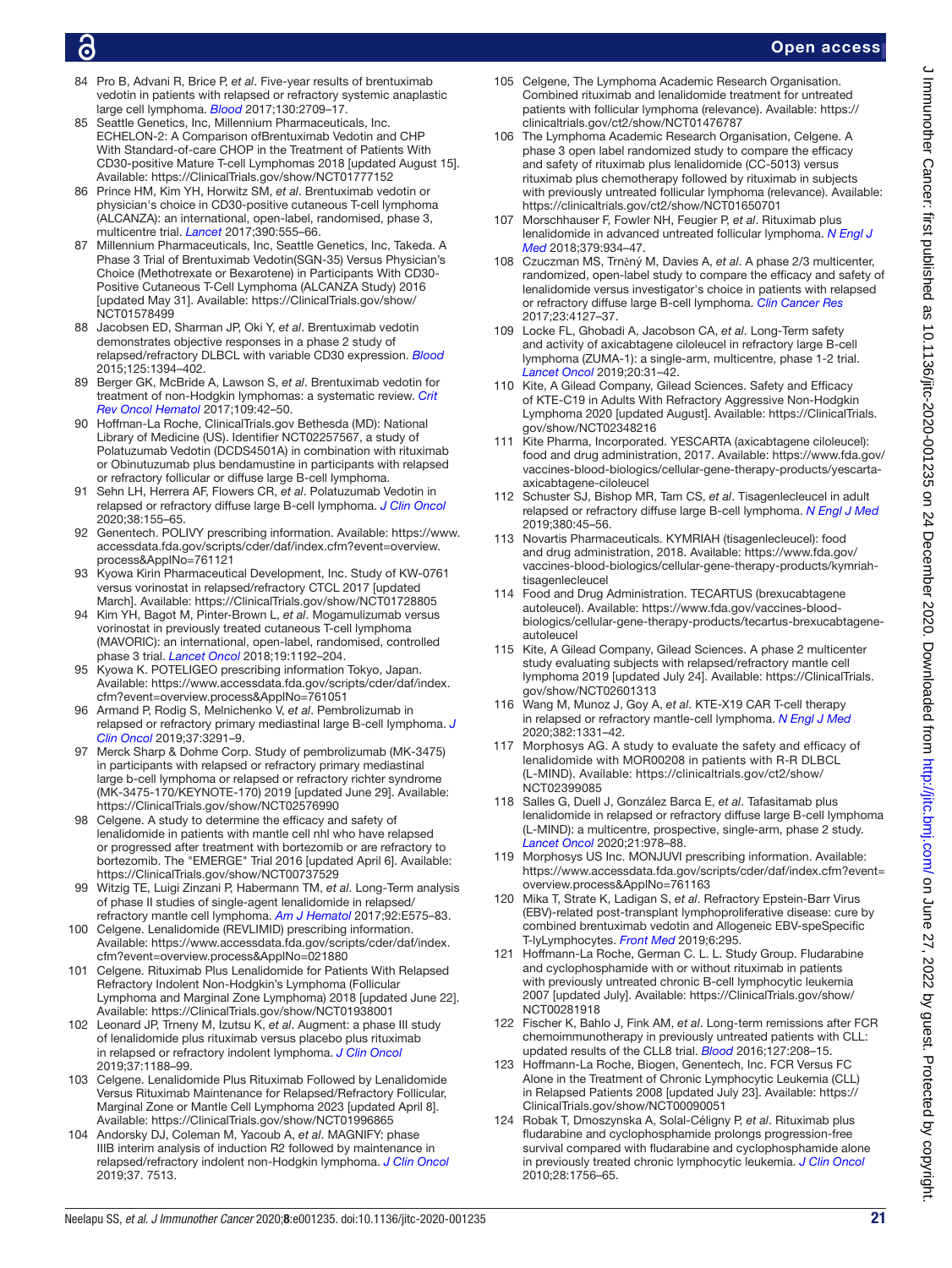- <span id="page-21-0"></span>125 Pharmacyclics. IMBRUVICA prescribing information. Available: [https://www.accessdata.fda.gov/scripts/cder/daf/index.cfm?event=](https://www.accessdata.fda.gov/scripts/cder/daf/index.cfm?event=overview.process&ApplNo=205552) [overview.process&ApplNo=205552](https://www.accessdata.fda.gov/scripts/cder/daf/index.cfm?event=overview.process&ApplNo=205552)
- <span id="page-21-1"></span>126 National Cancer Institute. Ibrutinib and rituximab compared with fludarabine phosphate, cyclophosphamide, and rituximab in treating patients with untreated chronic lymphocytic Leukemiaor small lymphocytic lymphoma. Available: [https://clinicaltrials.gov/](https://clinicaltrials.gov/ct2/show/NCT02048813) [ct2/show/NCT02048813](https://clinicaltrials.gov/ct2/show/NCT02048813)
- <span id="page-21-2"></span>127 Shanafelt TD, Wang XV, Kay NE, *et al*. Ibrutinib-Rituximab or chemoimmunotherapy for chronic lymphocytic leukemia. *[N Engl J](http://dx.doi.org/10.1056/NEJMoa1817073)  [Med](http://dx.doi.org/10.1056/NEJMoa1817073)* 2019;381:432–43.
- <span id="page-21-3"></span>128 Hoffmann-La Roche, German C. L. L. Study Group, Genentech, Inc. CLL11: a study of obinutuzumab (ro5072759 ga101) with chlorambucil in patients with previously untreated chroniclymphocytic leukemia (Stage 1a) 2012 [updated July 1]. Available: <https://ClinicalTrials.gov/show/NCT01010061>
- <span id="page-21-4"></span>129 Goede V, Fischer K, Dyer MJ, *et al*, eds. *Overall survival benefit of obinutuzumab over rituximab when combined with chlorambucil in patients with chronic lymphocytic leukemia and comorbidities: final survival analysis of the CLL11 STUDY. 23rd Congress of the European Hematology Association*. Stockholm, Sweden, 2018.
- <span id="page-21-5"></span>130 Novartis Pharmaceuticals. Ofatumumab + Chlorambucil vs chlorambucil monotherapy in previously untreated patients with chronic lymphocytic leukemia 2013 [updated March 20]. Available: <https://ClinicalTrials.gov/show/NCT00748189>
- <span id="page-21-6"></span>131 Hillmen P, Robak T, Janssens A, *et al*. Chlorambucil plus ofatumumab versus chlorambucil alone in previously untreated patients with chronic lymphocytic leukaemia (complement 1): a randomised, multicentre, open-label phase 3 trial. *[Lancet](http://dx.doi.org/10.1016/S0140-6736(15)60027-7)* 2015;385:1873–83.
- <span id="page-21-9"></span>132 Glaxo Grp, Ltd. ARZERRA prescribing information Basel, Switzerland. Available: [https://www.accessdata.fda.gov/scripts/](https://www.accessdata.fda.gov/scripts/cder/daf/index.cfm?event=overview.process&ApplNo=125326) [cder/daf/index.cfm?event=overview.process&ApplNo=125326](https://www.accessdata.fda.gov/scripts/cder/daf/index.cfm?event=overview.process&ApplNo=125326)
- <span id="page-21-7"></span>133 GlaxoSmithKline, Genmab. Efficacy and safety of ofatumumab retreatment and maintenance treatment in patients with B-cell chronic lymphocytic leukemia (CLL) 2011 [updated September]. Available: <https://ClinicalTrials.gov/show/NCT00802737>
- <span id="page-21-8"></span>134 van Oers MHJ, Kuliczkowski K, Smolej L, *et al*. Ofatumumab maintenance versus observation in relapsed chronic lymphocytic leukaemia (prolong): an open-label, multicentre, randomised phase 3 study. *[Lancet Oncol](http://dx.doi.org/10.1016/S1470-2045(15)00143-6)* 2015;16:1370–9.
- <span id="page-21-10"></span>135 Novartis Pharmaceuticals. Ofatumumab added to fludarabinecyclophosphamide vs fludarabine-cyclophosphamide combination in relapsed subjects with chronic lymphocytic leukemia 2014 [updated December 17]. Available: [https://ClinicalTrials.gov/show/](https://ClinicalTrials.gov/show/NCT00824265) [NCT00824265](https://ClinicalTrials.gov/show/NCT00824265)
- <span id="page-21-11"></span>136 Robak T, Warzocha K, Govind Babu K, *et al*. Ofatumumab plus fludarabine and cyclophosphamide in relapsed chronic lymphocytic leukemia: results from the complement 2 trial. *[Leuk Lymphoma](http://dx.doi.org/10.1080/10428194.2016.1233536)* 2017;58:1084–93.
- <span id="page-21-12"></span>137 GlaxoSmithKline. HuMax-CD20 in B-Cell chronic lymphocytic leukemia (B-CLL) patients failing fludarabine and alemtuzumab 2008 [updated May]. Available: [https://ClinicalTrials.gov/show/](https://ClinicalTrials.gov/show/NCT00349349) [NCT00349349](https://ClinicalTrials.gov/show/NCT00349349)
- <span id="page-21-13"></span>138 Wierda WG, Kipps TJ, Mayer J, *et al*. Ofatumumab as single-agent CD20 immunotherapy in fludarabine-refractory chronic lymphocytic leukemia. *[J Clin Oncol](http://dx.doi.org/10.1200/JCO.2009.25.3187)* 2010;28:1749–55.
- <span id="page-21-14"></span>139 Genzyme, a Sanofi Company, Sanofi. Efficacy/Safety of frontline alemtuzumab (Campath, MabCampath) vs chlorambucil in patients with progressive B-cell lymphocytic leukemia. Available: [https://](https://ClinicalTrials.gov/show/NCT00046683) [ClinicalTrials.gov/show/NCT00046683](https://ClinicalTrials.gov/show/NCT00046683)
- <span id="page-21-15"></span>140 Hillmen P, Skotnicki AB, Robak T, *et al*. Alemtuzumab compared with chlorambucil as first-line therapy for chronic lymphocytic leukemia. *[J Clin Oncol](http://dx.doi.org/10.1200/JCO.2007.12.9098)* 2007;25:5616–23.
- <span id="page-21-16"></span>141 Genzyme. Campath (alemtuzumab) prescribing information. Available: [https://www.accessdata.fda.gov/scripts/cder/daf/index.](https://www.accessdata.fda.gov/scripts/cder/daf/index.cfm?event=overview.process&ApplNo=103948) [cfm?event=overview.process&ApplNo=103948](https://www.accessdata.fda.gov/scripts/cder/daf/index.cfm?event=overview.process&ApplNo=103948)
- <span id="page-21-17"></span>142 Osterborg A, Dyer MJ, Bunjes D, *et al*. Phase II multicenter study of human CD52 antibody in previously treated chronic lymphocytic leukemia. European Study group of CAMPATH-1H treatment in chronic lymphocytic leukemia. *[J Clin Oncol](http://dx.doi.org/10.1200/JCO.1997.15.4.1567)* 1997;15:1567–74.
- 143 Keating MJ, Flinn I, Jain V, *et al*. Therapeutic role of alemtuzumab (Campath-1H) in patients who have failed fludarabine: results of a large international study. *[Blood](http://dx.doi.org/10.1182/blood.V99.10.3554)* 2002;99:3554–61.
- 144 Ferrajoli A, O'Brien SM, Cortes JE, *et al*. Phase II study of alemtuzumab in chronic lymphoproliferative disorders. *[Cancer](http://dx.doi.org/10.1002/cncr.11551)* 2003;98:773–8.
- <span id="page-21-18"></span>145 Rashidi A, Ebadi M, Cashen AF. Allogeneic hematopoietic stem cell transplantation in Hodgkin lymphoma: a systematic review and meta-analysis. *[Bone Marrow Transplant](http://dx.doi.org/10.1038/bmt.2015.332)* 2016;51:521–8.
- 146 Zahid U, Akbar F, Amaraneni A, *et al*. A review of autologous stem cell transplantation in lymphoma. *[Curr Hematol Malig Rep](http://dx.doi.org/10.1007/s11899-017-0382-1)* 2017;12:217–26.
- 147 Galaznik A, Huelin R, Stokes M, *et al*. Systematic review of therapy used in relapsed or refractory diffuse large B-cell lymphoma and follicular lymphoma. *[Future Sci OA](http://dx.doi.org/10.4155/fsoa-2018-0049)* 2018;4:FSO322.
- 148 Chen R, Zinzani PL, Lee HJ, *et al*. Pembrolizumab in relapsed or refractory Hodgkin lymphoma: 2-year follow-up of KEYNOTE-087. *[Blood](http://dx.doi.org/10.1182/blood.2019000324)* 2019;134:1144–53.
- <span id="page-21-19"></span>149 Haverkos BM, Abbott D, Hamadani M, *et al*. PD-1 blockade for relapsed lymphoma post-allogeneic hematopoietic cell transplant: high response rate but frequent GVHD. *[Blood](http://dx.doi.org/10.1182/blood-2017-01-761346)* 2017;130:221–8.
- <span id="page-21-20"></span>150 Ijaz A, Khan AY, Malik SU, *et al*. Significant risk of graft-versushost disease with exposure to checkpoint inhibitors before and after allogeneic transplantation. *[Biol Blood Marrow Transplant](http://dx.doi.org/10.1016/j.bbmt.2018.08.028)* 2019;25:94–9.
- <span id="page-21-21"></span>151 Merryman RW, Castagna L, Corradini P, *et al*. Safety and efficacy of allogeneic hematopoietic stem cell transplant after programmed cell death 1 (PD-1) / programmed cell death ligand 1 (PD-L1) blockade for classical Hodgkin lymphoma: analysis of a large international cohort. *[Blood](http://dx.doi.org/10.1182/blood-2019-125039)* 2019;134:775.
- <span id="page-21-31"></span>152 Neelapu SS, Locke FL, Bartlett NL, *et al*. Axicabtagene Ciloleucel CAR T-cell therapy in refractory large B-cell lymphoma. *[N Engl J](http://dx.doi.org/10.1056/NEJMoa1707447)  [Med Overseas Ed](http://dx.doi.org/10.1056/NEJMoa1707447)* 2017;377:2531–44.
- <span id="page-21-22"></span>153 Li C, Zhang Y, Zhang C, *et al*. Comparison of CART19 and autologous stem-cell transplantation for refractory/relapsed non-Hodgkin's lymphoma. *[JCI Insight](http://dx.doi.org/10.1172/jci.insight.130195)* 2019;5:e130195.
- 154 Hunter BD, Chen Y-B, Jacobson CA. Allogeneic stem cell transplantation and chimeric antigen receptor (CAR) T-cell therapy for the treatment of non-Hodgkin lymphoma. *[Hematol Oncol Clin](http://dx.doi.org/10.1016/j.hoc.2019.03.005)  [North Am](http://dx.doi.org/10.1016/j.hoc.2019.03.005)* 2019;33:687–705.
- <span id="page-21-23"></span>155 Brentjens RJ, Davila ML, Riviere I, *et al*. CD19-targeted T cells rapidly induce molecular remissions in adults with chemotherapyrefractory acute lymphoblastic leukemia. *[Sci Transl Med](http://dx.doi.org/10.1126/scitranslmed.3005930)* 2013;5:177ra38.
- 156 Davila ML, Riviere I, Wang X, *et al*. Efficacy and toxicity management of 19-28z CAR T cell therapy in B cell acute lymphoblastic leukemia. *[Sci Transl Med](http://dx.doi.org/10.1126/scitranslmed.3008226)* 2014;6:224ra25.
- <span id="page-21-24"></span>157 Jin Z, Xiang R, Qing K, *et al*. The severe cytokine release syndrome in phase I trials of CD19-CAR-T cell therapy: a systematic review. *[Ann Hematol](http://dx.doi.org/10.1007/s00277-018-3368-8)* 2018;97:1327–35.
- 158 Topp MS, Goekbuget N, Zugmaier G, *et al*. Anti-CD19 bite Blinatumomab induces high complete remission rate in adult patients with relapsed B-Precursor all: updated results of an ongoing phase II trial. *[Blood](http://dx.doi.org/10.1182/blood.V118.21.252.252)* 2011;118:252.
- 159 Rotz SJ, Leino D, Szabo S, *et al*. Severe cytokine release syndrome in a patient receiving PD-1-directed therapy. *[Pediatr Blood Cancer](http://dx.doi.org/10.1002/pbc.26642)* 2017;64:e26642.
- 160 Winkler U, Jensen M, Manzke O, *et al*. Cytokine-release syndrome in patients with B-cell chronic lymphocytic leukemia and high lymphocyte counts after treatment with an anti-CD20 monoclonal antibody (rituximab, IDEC-C2B8). *[Blood](http://dx.doi.org/10.1182/blood.V94.7.2217.419k02_2217_2224)* 1999;94:2217–24.
- <span id="page-21-25"></span>161 Maude SL, Laetsch TW, Buechner J, *et al*. Tisagenlecleucel in children and young adults with B-cell lymphoblastic leukemia. *[N](http://dx.doi.org/10.1056/NEJMoa1709866)  [Engl J Med](http://dx.doi.org/10.1056/NEJMoa1709866)* 2018;378:439–48.
- <span id="page-21-26"></span>162 Genentech. ACTEMRA prescribing information. Available: [https://](https://www.accessdata.fda.gov/scripts/cder/daf/index.cfm?event=overview.process&ApplNo=125276) [www.accessdata.fda.gov/scripts/cder/daf/index.cfm?event=](https://www.accessdata.fda.gov/scripts/cder/daf/index.cfm?event=overview.process&ApplNo=125276) [overview.process&ApplNo=125276](https://www.accessdata.fda.gov/scripts/cder/daf/index.cfm?event=overview.process&ApplNo=125276)
- 163 Grupp SA, Kalos M, Barrett D, *et al*. Chimeric antigen receptormodified T cells for acute lymphoid leukemia. *[N Engl J Med](http://dx.doi.org/10.1056/NEJMoa1215134)* 2013;368:1509–18.
- <span id="page-21-27"></span>164 Lee DW, Gardner R, Porter DL, *et al*. Current concepts in the diagnosis and management of cytokine release syndrome. *[Blood](http://dx.doi.org/10.1182/blood-2014-05-552729)* 2014;124:188–95.
- 165 Neelapu SS, Tummala S, Kebriaei P, *et al*. Chimeric antigen receptor T-cell therapy - assessment and management of toxicities. *[Nat Rev](http://dx.doi.org/10.1038/nrclinonc.2017.148)  [Clin Oncol](http://dx.doi.org/10.1038/nrclinonc.2017.148)* 2018;15:47–62.
- 166 Gust J, Hay KA, Hanafi L-A, *et al*. Endothelial activation and blood-brain barrier disruption in neurotoxicity after adoptive immunotherapy with CD19 CAR-T cells. *[Cancer Discov](http://dx.doi.org/10.1158/2159-8290.CD-17-0698)* 2017;7:1404–19.
- <span id="page-21-28"></span>167 Baldo BA. Adverse events to monoclonal antibodies used for cancer therapy: focus on hypersensitivity responses. *[Oncoimmunology](http://dx.doi.org/10.4161/onci.26333)* 2013;2:e26333-e.
- 168 Brudno JN, Kochenderfer JN. Toxicities of chimeric antigen receptor T cells: recognition and management. *[Blood](http://dx.doi.org/10.1182/blood-2016-04-703751)* 2016;127:3321–30.
- <span id="page-21-29"></span>169 National Cancer InstituteWoyach J. Duvelisib and nivolumab in treating patients with Richter syndrome or transformed follicular lymphoma. Available:<https://ClinicalTrials.gov/show/NCT03892044>
- <span id="page-21-30"></span>170 H. Lee Moffitt Cancer Center and Research Institute, Merck Sharp, Dohme Corp. Ibrutinib and PD-1 blockade in high risk lymphocytic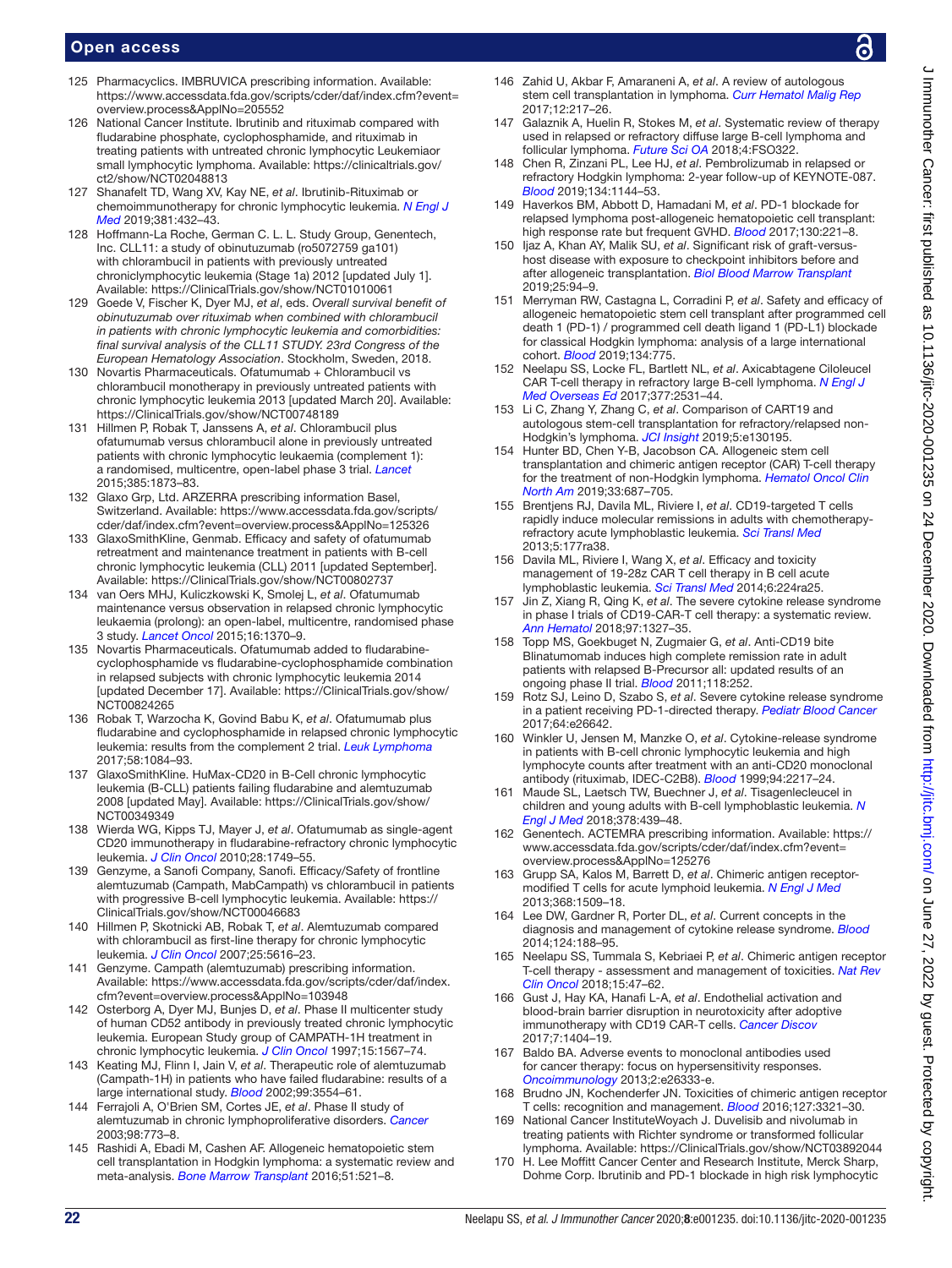# Ō

- Jankowitz R, Joyce J, Jacobs SA. Anaphylaxis after administration of ibritumomab tiuxetan for follicular non-hodgkin lymphoma. *[Clin](http://dx.doi.org/10.1097/RLU.0b013e31815ef825)  [Nucl Med](http://dx.doi.org/10.1097/RLU.0b013e31815ef825)* 2008;33:94–6.
- 172 Maus MV, Haas AR, Beatty GL, *et al*. T cells expressing chimeric antigen receptors can cause anaphylaxis in humans. *[Cancer](http://dx.doi.org/10.1158/2326-6066.CIR-13-0006)  [Immunol Res](http://dx.doi.org/10.1158/2326-6066.CIR-13-0006)* 2013;1:26–31.
- <span id="page-22-0"></span>173 Lenz H-J. Management and preparedness for infusion and hypersensitivity reactions. *[Oncologist](http://dx.doi.org/10.1634/theoncologist.12-5-601)* 2007;12:601–9.
- 174 Dillman RO. Infusion reactions associated with the therapeutic use of monoclonal antibodies in the treatment of malignancy. *Cancer [Metastasis Rev](http://dx.doi.org/10.1023/A:1006341717398)* 1999;18:465–71.
- 175 Gauthier J, Hirayama AV, Hay KA, *et al*. Comparison of efficacy and toxicity of CD19-specific chimeric antigen receptor T-cells alone or in combination with ibrutinib for relapsed and/or refractory CLL. *[Blood](http://dx.doi.org/10.1182/blood-2018-99-111061)* 2018;132:299.
- <span id="page-22-1"></span>176 Cruz CR, Hanley PJ, Liu H, *et al*. Adverse events following infusion of T cells for adoptive immunotherapy: a 10-year experience. *[Cytotherapy](http://dx.doi.org/10.3109/14653241003709686)* 2010;12:743–9.
- <span id="page-22-2"></span>177 Roselló S, Blasco I, García Fabregat L, *et al*. Management of infusion reactions to systemic anticancer therapy: ESMO clinical practice guidelines. *[Annals of Oncology](http://dx.doi.org/10.1093/annonc/mdx216)* 2017;28:iv100–18.
- <span id="page-22-3"></span>178 Cairo MS, Thompson S, Stern L, *et al*. Incidence of treatmentrelated, laboratory and clinical tumor lysis syndrome. *[Blood](http://dx.doi.org/10.1182/blood.V120.21.238.238)* 2012;120:238.
- <span id="page-22-4"></span>179 Howard SC, Trifilio S, Gregory TK, *et al*. Tumor lysis syndrome in the era of novel and targeted agents in patients with hematologic malignancies: a systematic review. *[Ann Hematol](http://dx.doi.org/10.1007/s00277-015-2585-7)* 2016;95:563–73.
- <span id="page-22-5"></span>180 Belay Y, Yirdaw K, Enawgaw B. Tumor lysis syndrome in patients with hematological malignancies. *[Annals of Hematology](http://dx.doi.org/10.1155/2017/9684909)* 2017;95:563–73.
- <span id="page-22-6"></span>181 Naidoo J, Page DB, Li BT, *et al*. Toxicities of the anti-PD-1 and anti-PD-L1 immune checkpoint antibodies. *[Ann Oncol](http://dx.doi.org/10.1093/annonc/mdv383)* 2015;26:2375–91.
- <span id="page-22-9"></span>182 Butterfield LH, Kaufman HL, Johnson DH, *et al*. *SITC's Guide to Managing Immunotherapy Toxicity*. 1 ed. New York: Springer Publishing Company.
- <span id="page-22-7"></span>183 Puzanov I, Diab A, Abdallah K, *et al*. Managing toxicities associated with immune checkpoint inhibitors: consensus recommendations from the Society for immunotherapy of cancer (SITC) toxicity management Working group. *[J Immunother Cancer](http://dx.doi.org/10.1186/s40425-017-0300-z)* 2017;5:95.
- <span id="page-22-8"></span>184 Couey MA, Bell RB, Patel AA, *et al*. Delayed immune-related events (dire) after discontinuation of immunotherapy: diagnostic hazard of autoimmunity at a distance. *[J Immunother Cancer](http://dx.doi.org/10.1186/s40425-019-0645-6)* 2019;7:165.
- 185 Brahmer JR, Lacchetti C, Schneider BJ, *et al*. Management of immune-related adverse events in patients treated with immune checkpoint inhibitor therapy: American Society of clinical oncology clinical practice guideline. *[J Clin Oncol](http://dx.doi.org/10.1200/JCO.2017.77.6385)* 2018;36:1714–68.
- 186 John AT, Bryan JS, Julie B, *et al*. Management of Immunotherapy-Related toxicities, version 1.2019, NCCN clinical practice guidelines in oncology. *[J Natl Compr Canc Netw](http://dx.doi.org/10.6004/jnccn.2019.0013)* 2019;17:255–89.
- <span id="page-22-10"></span>187 Tao Q, Young LS, Woodman CBJ, *et al*. Epstein-Barr virus (EBV) and its associated human cancers--genetics, epigenetics, pathobiology and novel therapeutics. *[Front Biosci](http://dx.doi.org/10.2741/2000)* 2006;11:2672–713.
- <span id="page-22-13"></span>Shiels MS, Engels EA. Evolving epidemiology of HIV-associated malignancies. *[Curr Opin HIV AIDS](http://dx.doi.org/10.1097/COH.0000000000000327)* 2017;12:6–11.
- 189 Nieters A, Kallinowski B, Brennan P, *et al*. Hepatitis C and risk of lymphoma: results of the European multicenter case-control study EPILYMPH. *[Gastroenterology](http://dx.doi.org/10.1053/j.gastro.2006.09.019)* 2006;131:1879–86.
- <span id="page-22-11"></span>190 Hill JA, Krantz EM, Hay KA, *et al*. Durable preservation of antiviral antibodies after CD19-directed chimeric antigen receptor T-cell immunotherapy. *[Blood Adv](http://dx.doi.org/10.1182/bloodadvances.2019000717)* 2019;3:3590–601.
- <span id="page-22-12"></span>191 Centers for Disease Control and Prevention, Infectious Disease Society of America, American Society of Blood and Marrow Transplantation. Guidelines for preventing opportunistic infections among hematopoietic stem cell transplant recipients. *MMWR Recomm Rep* 2000;49(RR-10:CE1–7.
- <span id="page-22-14"></span>192 Uldrick TS, Gonçalves PH, Abdul-Hay M, *et al*. Assessment of the safety of pembrolizumab in patients with HIV and advanced Cancer—A phase 1 study. *[JAMA Oncol](http://dx.doi.org/10.1001/jamaoncol.2019.2244)* 2019;5:1332–9.
- 193 National Cancer Institute. Pembrolizumab in treating patients with hiv and relapsed, refractory, or disseminated malignant neoplasms 2020 [updated July 1]. Available: [https://ClinicalTrials.gov/show/](https://ClinicalTrials.gov/show/NCT02595866) [NCT02595866](https://ClinicalTrials.gov/show/NCT02595866)
- <span id="page-22-15"></span>194 Gonzalez-Cao M, Morán T, Dalmau J, *et al*. Assessment of the feasibility and safety of durvalumab for treatment of solid tumors in patients with HIV-1 infection: the phase 2 DURVAST study. *[JAMA](http://dx.doi.org/10.1001/jamaoncol.2020.0465)  [Oncol](http://dx.doi.org/10.1001/jamaoncol.2020.0465)* 2020;6:1063–7.
- 195 Cook MR, Kim C. Safety and efficacy of immune checkpoint inhibitor therapy in patients with HIV infection and advanced-stage cancer: a systematic review. *[JAMA Oncol](http://dx.doi.org/10.1001/jamaoncol.2018.6737)* 2019;5:1049–54.
- <span id="page-22-16"></span>196 Spano J-P, Veyri M, Gobert A, *et al*. Immunotherapy for cancer in people living with HIV: safety with an efficacy signal from the series in real life experience. *[AIDS](http://dx.doi.org/10.1097/QAD.0000000000002298)* 2019;33:F13–19.
- 197 Chang E, Sabichi AL, Kramer JR, *et al*. Nivolumab treatment for cancers in the HIV-infected population. *[J Immunother](http://dx.doi.org/10.1097/CJI.0000000000000240)* 2018;41:379–83.
- <span id="page-22-17"></span>198 Rajdev L, Chiao E, Lensing S, *et al*. AIDS malignancy consortium (AMC) 095: a phase I study of ipilimumab (IPI) and nivolumab (NIVO) in advanced HIV-associated solid tumors (ST) with expansion cohorts in HIV-associated solid tumors and classical Hodgkin lymphoma (cHL). *[Journal of Clinical Oncology](http://dx.doi.org/10.1200/JCO.2018.36.5_suppl.TPS44)* 2018;36:TPS44–TPS.
- <span id="page-22-18"></span>199 Abbasi A, Peeke S, Shah N, *et al*. Axicabtagene ciloleucel CD19 CAR-T cell therapy results in high rates of systemic and neurologic remissions in ten patients with refractory large B cell lymphoma including two with HIV and viral hepatitis. *[J Hematol Oncol](http://dx.doi.org/10.1186/s13045-019-0838-y)* 2020;13:1.
- 200 Abramson JS, Irwin KE, Frigault MJ, *et al*. Successful anti-CD19 CAR T-cell therapy in HIV-infected patients with refractory highgrade B-cell lymphoma. *[Cancer](http://dx.doi.org/10.1002/cncr.32411)* 2019;125:3692–8.
- <span id="page-22-19"></span>201 Barta SK, Lee JY, Kaplan LD, *et al*. Pooled analysis of AIDS malignancy consortium trials evaluating rituximab plus CHOP or infusional epoch chemotherapy in HIV-associated non-Hodgkin lymphoma. *[Cancer](http://dx.doi.org/10.1002/cncr.26723)* 2012;118:3977–83.
- <span id="page-22-20"></span>202 Boué F, Gabarre J, Gisselbrecht C, *et al*. Phase II trial of CHOP plus rituximab in patients with HIV-associated non-Hodgkin's lymphoma. *[J Clin Oncol](http://dx.doi.org/10.1200/JCO.2005.05.4684)* 2006;24:4123–8.
- <span id="page-22-21"></span>203 Yazici O, Sendur MAN, Aksoy S. Hepatitis C virus reactivation in cancer patients in the era of targeted therapies. *[World J](http://dx.doi.org/10.3748/wjg.v20.i22.6716)  [Gastroenterol](http://dx.doi.org/10.3748/wjg.v20.i22.6716)* 2014;20:6716–24.
- <span id="page-22-22"></span>204 El-Khoueiry AB, Sangro B, Yau T, *et al*. Nivolumab in patients with advanced hepatocellular carcinoma (CheckMate 040): an openlabel, non-comparative, phase 1/2 dose escalation and expansion trial. *[Lancet](http://dx.doi.org/10.1016/S0140-6736(17)31046-2)* 2017;389:2492–502.
- 205 Zhu AX, Finn RS, Edeline J, *et al*. Pembrolizumab in patients with advanced hepatocellular carcinoma previously treated with sorafenib (KEYNOTE-224): a non-randomised, open-label phase 2 trial. *[Lancet Oncol](http://dx.doi.org/10.1016/S1470-2045(18)30351-6)* 2018;19:940–52.
- <span id="page-22-23"></span>206 Lee M-Y, Chiou T-J, Hsiao L-T, *et al*. Rituximab therapy increased post-transplant cytomegalovirus complications in non-Hodgkin's lymphoma patients receiving autologous hematopoietic stem cell transplantation. *[Ann Hematol](http://dx.doi.org/10.1007/s00277-007-0397-0)* 2008;87:285–9.
- <span id="page-22-24"></span>207 Vallejo C, Ríos E, de la Serna J, *et al*. Incidence of cytomegalovirus infection and disease in patients with lymphoproliferative disorders treated with alemtuzumab. *[Expert Rev Hematol](http://dx.doi.org/10.1586/ehm.10.77)* 2011;4:9–16.
- <span id="page-22-25"></span>208 Frisque RJ, White FA, Roos RP. The molecular biology of JC virus, causative agent of progressive multifocal leukoencephalopathy. In: Roos RP, ed. *Molecular Neurovirology: pathogenesis of viral CNS infections*. Totowa, NJ: Humana Press, 1992: 25–158.
- 209 Major EO, Amemiya K, Tornatore CS, *et al*. Pathogenesis and molecular biology of progressive multifocal leukoencephalopathy, the JC virus-induced demyelinating disease of the human brain. *[Clin Microbiol Rev](http://dx.doi.org/10.1128/CMR.5.1.49)* 1992;5:49–73.
- <span id="page-22-26"></span>210 Focosi D, Tuccori M, Blandizzi C, *et al*. Incidence of progressive multifocal leukoencephalopathy in non-Hodgkin lymphoma patients treated with rituximab. *[Blood](http://dx.doi.org/10.1182/blood.V114.22.3675.3675)* 2009;114:3675.
- <span id="page-22-27"></span>211 Power C, Gladden JG, Halliday W, *et al*. AIDS- and non-AIDSrelated PML association with distinct p53 polymorphism. *[Neurology](http://dx.doi.org/10.1212/WNL.54.3.743)* 2000;54:743.
- <span id="page-22-28"></span>212 Brentjens R, Yeh R, Bernal Y, *et al*. Treatment of chronic lymphocytic leukemia with genetically targeted autologous T cells: case report of an unforeseen adverse event in a phase I clinical trial. *[Mol Ther](http://dx.doi.org/10.1038/mt.2010.31)* 2010;18:666–8.
- <span id="page-22-29"></span>213 National Cancer Institute. Surveillance, Epidemiology, and End Results Program. *Cancer STAT facts: non-Hodgkin lymphoma*. Cancer Stat Facts: Non-Hodgkin lymphoma, 2017. [https://seer.](https://seer.cancer.gov/statfacts/html/nhl.html) [cancer.gov/statfacts/html/nhl.html](https://seer.cancer.gov/statfacts/html/nhl.html)
- 214 Vose JM, Armitage JO, Weisenburger DD, *et al*. The importance of age in survival of patients treated with chemotherapy for aggressive non-Hodgkin's lymphoma. *[J Clin Oncol](http://dx.doi.org/10.1200/JCO.1988.6.12.1838)* 1988;6:1838–44.
- 215 Bertini M, Boccomini C, Calvi R. The influence of advanced age on the treatment and prognosis of diffuse large-cell lymphoma (DLCL). *[Clin Lymphoma](http://dx.doi.org/10.3816/CLM.2001.n.002)* 2001;1:278–84.
- <span id="page-22-30"></span>216 Data on File. *NIVO 254*. Bristol-Myers Squibb Company, 2017.
- 217 Neelapu SS, Jacobson CA, Oluwole OO, *et al*. Outcomes of older patients in ZUMA-1, a pivotal study of axicabtagene ciloleucel in refractory large B-cell lymphoma. *[Blood](http://dx.doi.org/10.1182/blood.2019004162)* 2020;135:2106–9.
- <span id="page-22-31"></span>218 Singh H, Kanapuru B, Smith C, *et al*. Fda analysis of enrollment of older adults in clinical trials for cancer drug registration: a 10-year experience by the U.S. food and drug administration. *[J Clin Oncol](http://dx.doi.org/10.1200/JCO.2017.35.15_suppl.10009)* 2017;35:10009.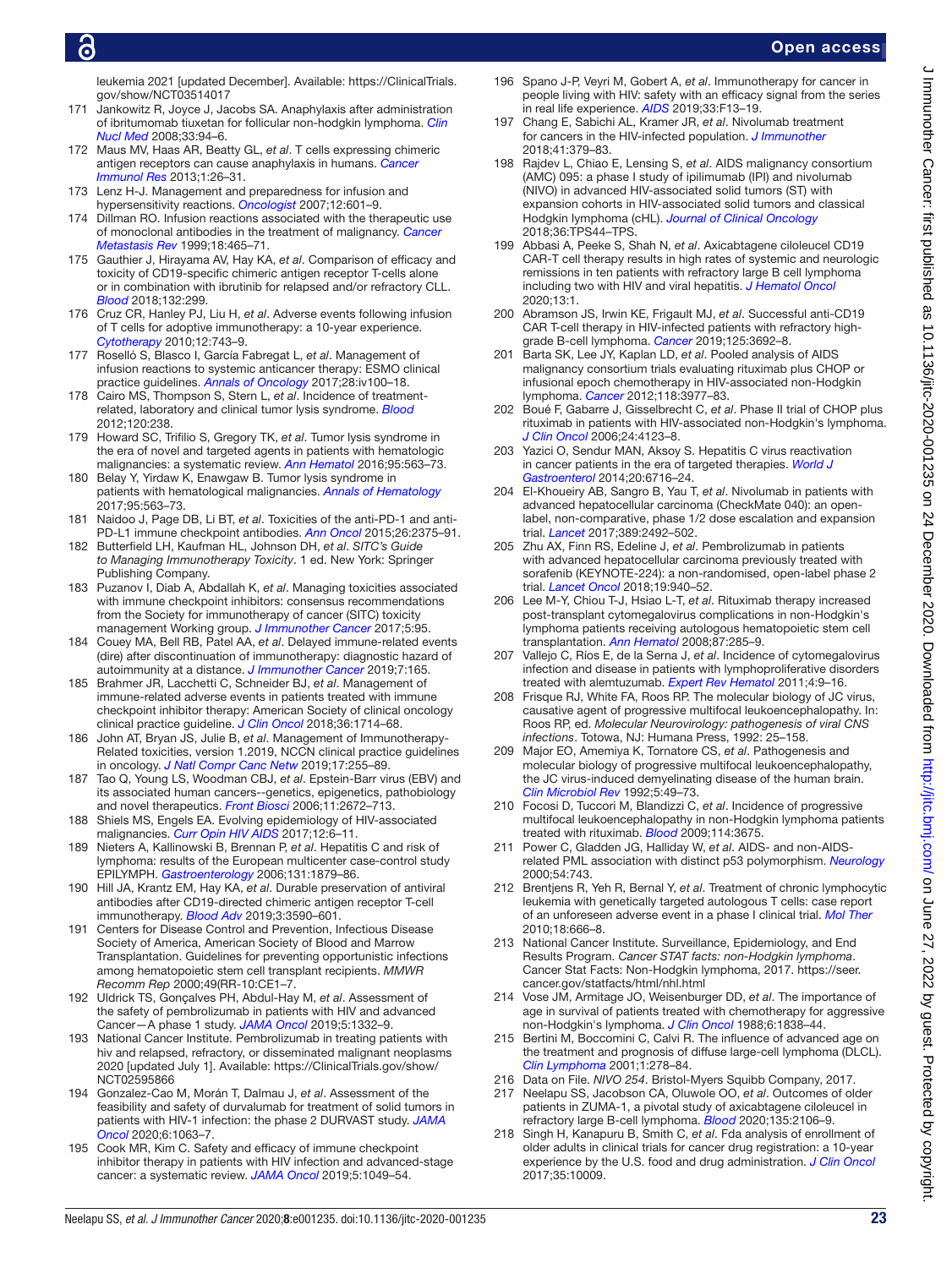- <span id="page-23-0"></span>219 Ekström Smedby K, Vajdic CM, Falster M, *et al*. Autoimmune disorders and risk of non-Hodgkin lymphoma subtypes: a pooled analysis within the InterLymph Consortium. *[Blood](http://dx.doi.org/10.1182/blood-2007-10-119974)* 2008;111:4029–38.
- <span id="page-23-1"></span>220 Johnson DB, Sullivan RJ, Ott PA, *et al*. Ipilimumab therapy in patients with advanced melanoma and preexisting autoimmune disorders. *[JAMA Oncol](http://dx.doi.org/10.1001/jamaoncol.2015.4368)* 2016;2:234–40.
- <span id="page-23-2"></span>221 Leonardi GC, Gainor JF, Altan M, *et al*. Safety of programmed death-1 pathway inhibitors among patients with non-small-cell lung cancer and preexisting autoimmune disorders. *[J Clin Oncol](http://dx.doi.org/10.1200/JCO.2017.77.0305)* 2018;36:1905–12.
- <span id="page-23-3"></span>222 Abdel-Wahab N, Safa H, Abudayyeh A, *et al*. Checkpoint inhibitor therapy for cancer in solid organ transplantation recipients: an institutional experience and a systematic review of the literature. *[J](http://dx.doi.org/10.1186/s40425-019-0585-1)  [Immunother Cancer](http://dx.doi.org/10.1186/s40425-019-0585-1)* 2019;7:106.
- <span id="page-23-4"></span>223 Mott FE, Outcomes PR. Patient reported outcomes (pros) as part of value-based care can shape therapy guidelines: impact on emerging targeted agents and immunotherapy protocols in resource-limited regions. *[Oncol Ther](http://dx.doi.org/10.1007/s40487-016-0038-7)* 2017;5:69–74.
- <span id="page-23-5"></span>224 Community CS. The necessity of immunotherapy education for cancer patients Washington D.C. Available: [https://www.cancersu](https://www.cancersupportcommunity.org/blog/2017/11/necessity-immunotherapy-education-cancer-patients) [pportcommunity.org/blog/2017/11/necessity-immunotherapy](https://www.cancersupportcommunity.org/blog/2017/11/necessity-immunotherapy-education-cancer-patients)[education-cancer-patients](https://www.cancersupportcommunity.org/blog/2017/11/necessity-immunotherapy-education-cancer-patients)
- <span id="page-23-6"></span>225 Efficace F, Osoba D, Gotay C, *et al*. Has the quality of health-related quality of life reporting in cancer clinical trials improved over time? towards bridging the gap with clinical decision making. *[Ann Oncol](http://dx.doi.org/10.1093/annonc/mdl494)* 2007;18:775–81.
- 226 Osoba D. Health-Related quality of life and cancer clinical trials. *[Ther Adv Med Oncol](http://dx.doi.org/10.1177/1758834010395342)* 2011;3:57–71.
- <span id="page-23-7"></span>227 National Cancer Institute. Patient-reported outcomes version of the common terminology criteria for adverse events (PRO-CTCAE™). Available: <https://healthcaredelivery.cancer.gov/pro-ctcae/>
- <span id="page-23-8"></span>228 European Organisation for Research and Treatment of Cancer. Quality of life group website. Available:<https://qol.eortc.org/>
- <span id="page-23-9"></span>229 M. D. Anderson Cancer Center. The MD Anderson symptom inventory. Available: [https://www.mdanderson.org/research/](https://www.mdanderson.org/research/departments-labs-institutes/departments-divisions/symptom-research/symptom-assessment-tools/md-anderson-symptom-inventory.html) [departments-labs-institutes/departments-divisions/symptom](https://www.mdanderson.org/research/departments-labs-institutes/departments-divisions/symptom-research/symptom-assessment-tools/md-anderson-symptom-inventory.html)[research/symptom-assessment-tools/md-anderson-symptom](https://www.mdanderson.org/research/departments-labs-institutes/departments-divisions/symptom-research/symptom-assessment-tools/md-anderson-symptom-inventory.html)[inventory.html](https://www.mdanderson.org/research/departments-labs-institutes/departments-divisions/symptom-research/symptom-assessment-tools/md-anderson-symptom-inventory.html)
- <span id="page-23-10"></span>230 Porcu P, Hudgens S, Quaglino P, *et al*. Quality of life in cutaneous T-cell lymphoma subjects treated with anti-CCR4 monoclonal antibody mogamulizumab versus vorinostat: results from the phase 3 MAVORIC trial. *[Journal of Clinical Oncology](http://dx.doi.org/10.1200/JCO.2018.36.15_suppl.7577)* 2018;36:7577.
- <span id="page-23-11"></span>231 Sidana S, Dueck AC, Burtis M, *et al*. Quality of life (QOL) in patients undergoing CAR-T therapy versus stem cell transplant (SCT). *[Journal of Clinical Oncology](http://dx.doi.org/10.1200/JCO.2019.37.15_suppl.6594)* 2019;37:6594.
- <span id="page-23-12"></span>232 Ramos CA, Ballard B, Zhang H, *et al*. Clinical and immunological responses after CD30-specific chimeric antigen receptor-redirected lymphocytes. *[J Clin Invest](http://dx.doi.org/10.1172/JCI94306)* 2017;127:3462–71.
- 233 Rancea M, Monsef I, von Tresckow B, *et al*. High‐dose chemotherapy followed by autologous stem cell transplantation for patients with relapsed/refractory Hodgkin lymphoma. *[Cochrane](http://dx.doi.org/10.1002/14651858.CD009411.pub2)  [Database Syst Rev](http://dx.doi.org/10.1002/14651858.CD009411.pub2)* 2013:CD009411.
- <span id="page-23-13"></span>234 Santomasso B, Bachier C, Westin J, *et al*. The other side of car T-cell therapy: cytokine release syndrome, neurologic toxicity, and financial burden. *[Am Soc Clin Oncol Educ Book](http://dx.doi.org/10.1200/EDBK_238691)* 2019;39:433–44.
- <span id="page-23-14"></span>235 Tran G, Zafar SY. Financial toxicity and implications for cancer care in the era of molecular and immune therapies. *[Ann Transl Med](http://dx.doi.org/10.21037/atm.2018.03.28)* 2018;6:166.
- 236 Chen Q, Jain N, Ayer T, *et al*. Economic burden of chronic lymphocytic leukemia in the era of oral targeted therapies in the United States. *[J Clin Oncol](http://dx.doi.org/10.1200/JCO.2016.68.2856)* 2017;35:166–74.
- <span id="page-23-15"></span>237 Zafar SY, Peppercorn JM, Schrag D, *et al*. The financial toxicity of cancer treatment: a pilot study assessing out-of-pocket expenses and the insured cancer patient's experience. *[Oncologist](http://dx.doi.org/10.1634/theoncologist.2012-0279)* 2013;18:381–90.
- 238 Meeker CR, Geynisman DM, Egleston BL, *et al*. Relationships among financial distress, emotional distress, and overall distress in insured patients with cancer. *[J Oncol Pract](http://dx.doi.org/10.1200/JOP.2016.011049)* 2016;12:e755–64.
- 239 Kale HP, Carroll NV. Self-Reported financial burden of cancer care and its effect on physical and mental health-related quality of life among US cancer survivors. *[Cancer](http://dx.doi.org/10.1002/cncr.29808)* 2016;122:283–9.
- <span id="page-23-16"></span>240 Chabannon C, Kuball J, Mcgrath E, *et al*. Car-T cells: the narrow path between hope and bankruptcy? *[Bone Marrow Transplant](http://dx.doi.org/10.1038/bmt.2017.241)* 2017;52:1588–9.
- 241 Lin JK, Muffly LS, Spinner MA, *et al*. Cost effectiveness of chimeric antigen receptor T-cell therapy in multiply relapsed or refractory adult large B-cell lymphoma. *[J Clin Oncol](http://dx.doi.org/10.1200/JCO.18.02079)* 2019;37:2105–19.

 $\epsilon$